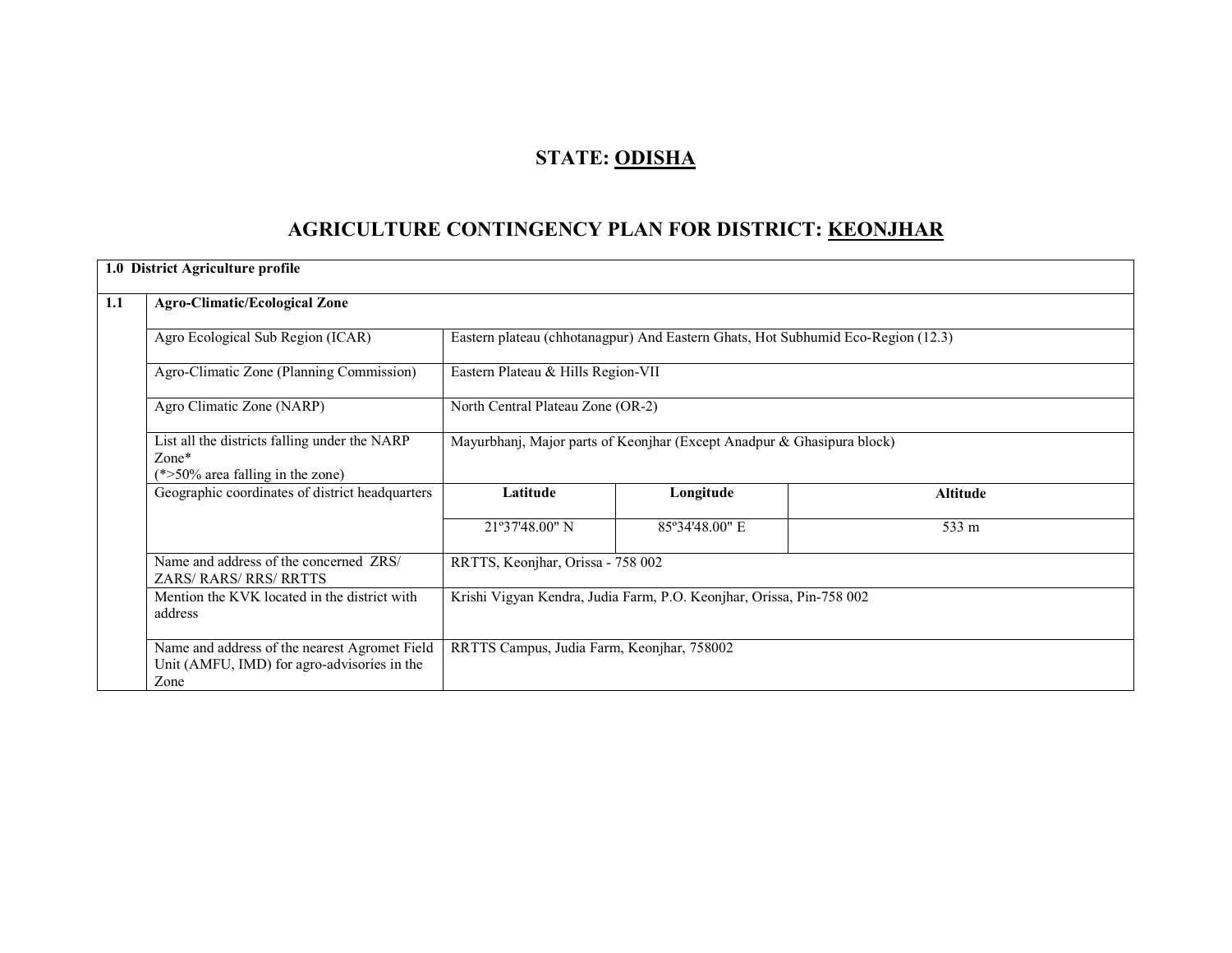| 1.2 | Rainfall                     | Normal RF(mm) | <b>Normal Rainy days</b><br>(number) | <b>Normal Onset</b><br>(specify week and | <b>Normal Cessation</b><br>(specify week and |
|-----|------------------------------|---------------|--------------------------------------|------------------------------------------|----------------------------------------------|
|     |                              |               |                                      | month)                                   | month)                                       |
|     | SW monsoon (June-September)  | 1144.1        | 54.6                                 | June $2nd$ week                          | September $4th$ week                         |
|     | NE Monsoon(October-December) | 126.2         | 6.5                                  | October $1st$ week                       | December 1 <sup>st</sup> week                |
|     | Winter (January - February)  | 81.5          | 3.0                                  |                                          |                                              |
|     | Summer (March - May)         | 136.9         | 10.9                                 |                                          |                                              |
|     | Annual                       | 1488.7        | 75.0                                 |                                          |                                              |

| 1.3 | Land use                           | Geographical | Cultivated | Forest | Land under               | Permanent | Cultivable | Land           | Barren and           | Current | Other   |
|-----|------------------------------------|--------------|------------|--------|--------------------------|-----------|------------|----------------|----------------------|---------|---------|
|     | pattern of the<br>district (latest | area         | area       | area   | non-<br>agricultural use | pastures  | wasteland  | under<br>Misc. | uncultivable<br>land | fallows | fallows |
|     | statistics)                        |              |            |        |                          |           |            | tree           |                      |         |         |
|     |                                    |              |            |        |                          |           |            | crops          |                      |         |         |
|     |                                    |              |            |        |                          |           |            | and            |                      |         |         |
|     |                                    |              |            |        |                          |           |            | groves         |                      |         |         |
|     | Area (000 ha)                      | 830          | 298        | 310    | 77                       | 20        | 26         | 06             | 93                   | 08      | 0       |
|     |                                    |              |            |        |                          |           |            |                |                      |         |         |

Source: Orissa Agricultural Stastics, 2008-09

| 1.4 | Major Soils (common names like red sandy | Area ('000 ha) | Percent $(\% )$ of total |
|-----|------------------------------------------|----------------|--------------------------|
|     | loam deep soils $(\text{etc.})^*$        |                |                          |
|     | Red soils                                | 342.0          | 41.2                     |
|     | Lateritic soils                          | 241.0          | 29                       |
|     | Alluvial soils                           | 91.4           |                          |
|     | Mixed red $&$ yellow soils               | 83.0           | 10                       |
|     | Mixed red & black soils                  | 73.0           | 8.8                      |
|     | Others (specify):                        |                |                          |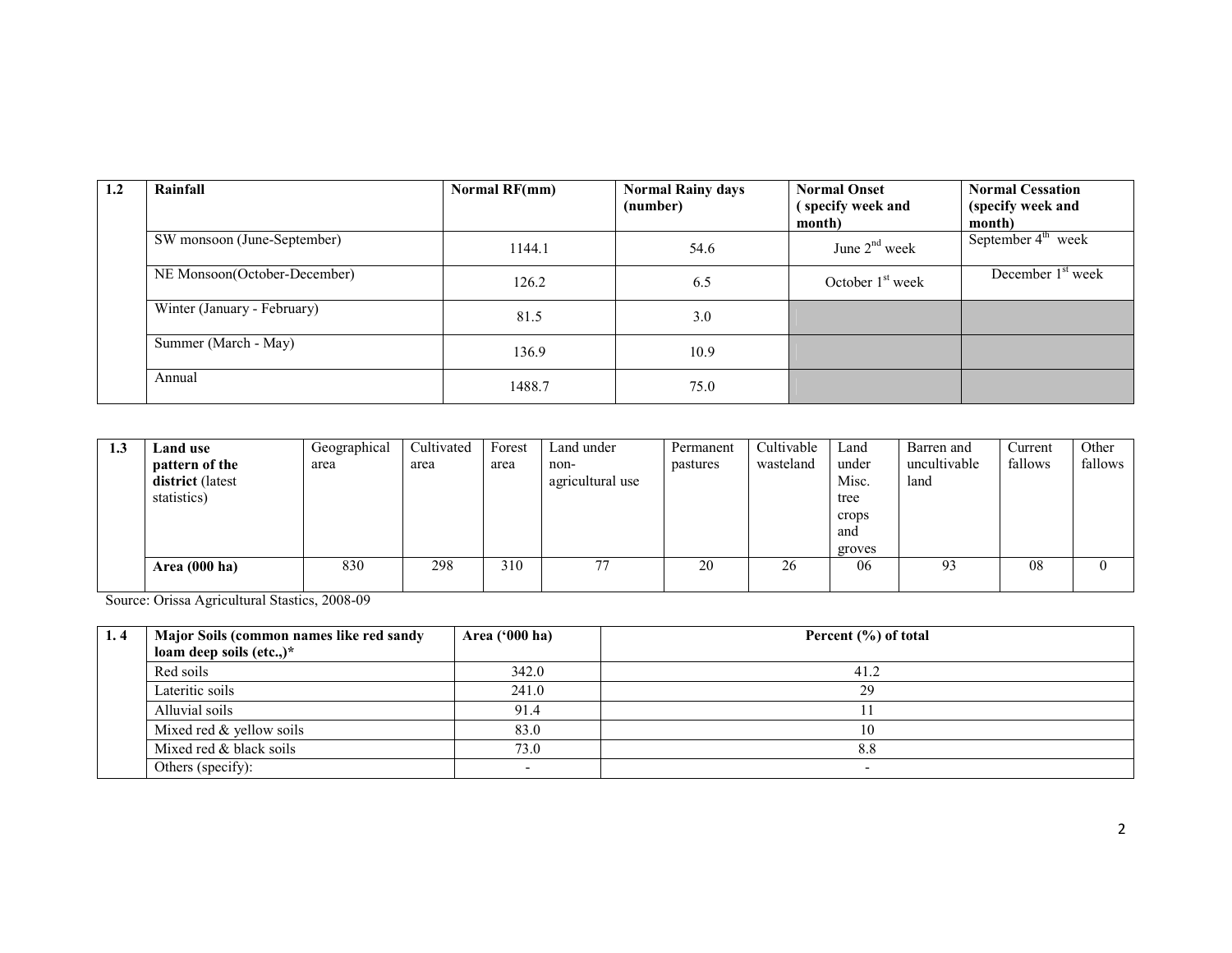| L.J | <b>Agricultural land use</b> | Area ('000 ha) | Cropping intensity % |
|-----|------------------------------|----------------|----------------------|
|     | Net sown area                | 290            | 1 J 4                |
|     | Area sown more than once     | 150            |                      |
|     | Gross cropped area           | 440            |                      |

| 1.6 | Irrigation                                                                                                 | Area ('000 ha)           |                          |                                                                                                   |
|-----|------------------------------------------------------------------------------------------------------------|--------------------------|--------------------------|---------------------------------------------------------------------------------------------------|
|     | Net irrigated area                                                                                         | 63                       |                          |                                                                                                   |
|     | Gross irrigated area                                                                                       | 106.8                    |                          |                                                                                                   |
|     | Rainfed area                                                                                               | 227                      |                          |                                                                                                   |
|     | <b>Sources of Irrigation</b>                                                                               | Number                   | Area ('000 ha)           | Percentage of total irrigated area                                                                |
|     | Canals                                                                                                     | $\blacksquare$           |                          |                                                                                                   |
|     | Tanks (Reservoir)                                                                                          | $\overline{3}$           | 27.2                     |                                                                                                   |
|     | Open wells                                                                                                 | 2792                     | 4.4                      |                                                                                                   |
|     | Bore wells                                                                                                 | 20205                    | 8.1                      |                                                                                                   |
|     | Lift irrigation schemes                                                                                    | 235                      | 3.3                      |                                                                                                   |
|     | Micro-irrigation                                                                                           |                          |                          |                                                                                                   |
|     | Other sources (please specify)                                                                             | ۰                        | 7.5                      |                                                                                                   |
|     | <b>Total Irrigated Area</b>                                                                                |                          | $\overline{\phantom{a}}$ |                                                                                                   |
|     | Pump sets                                                                                                  | NA                       | NA                       |                                                                                                   |
|     | No. of Tractors                                                                                            |                          |                          |                                                                                                   |
|     | Groundwater availability and use* (Data<br>source: State/Central Ground water<br><b>Department /Board)</b> | No. of blocks/Tehsils    | $(\%)$ area              | Quality of water (specify the problem<br>such as high levels of arsenic,<br>fluoride, saline etc) |
|     | Over exploited                                                                                             | $\overline{a}$           | $\overline{\phantom{0}}$ |                                                                                                   |
|     | Critical                                                                                                   | $\blacksquare$           |                          |                                                                                                   |
|     | Semi-critical                                                                                              | $\overline{\phantom{a}}$ | $\overline{\phantom{a}}$ |                                                                                                   |
|     | Safe                                                                                                       | -                        | $\overline{\phantom{a}}$ |                                                                                                   |
|     | Wastewater availability and use                                                                            | $\overline{\phantom{a}}$ | $\overline{\phantom{a}}$ |                                                                                                   |
|     | Ground water quality                                                                                       |                          | NA                       |                                                                                                   |
|     | *over-exploited: groundwater utilization > 100%; critical: 90-100%; semi-critical: 70-90%; safe: <70%      |                          |                          |                                                                                                   |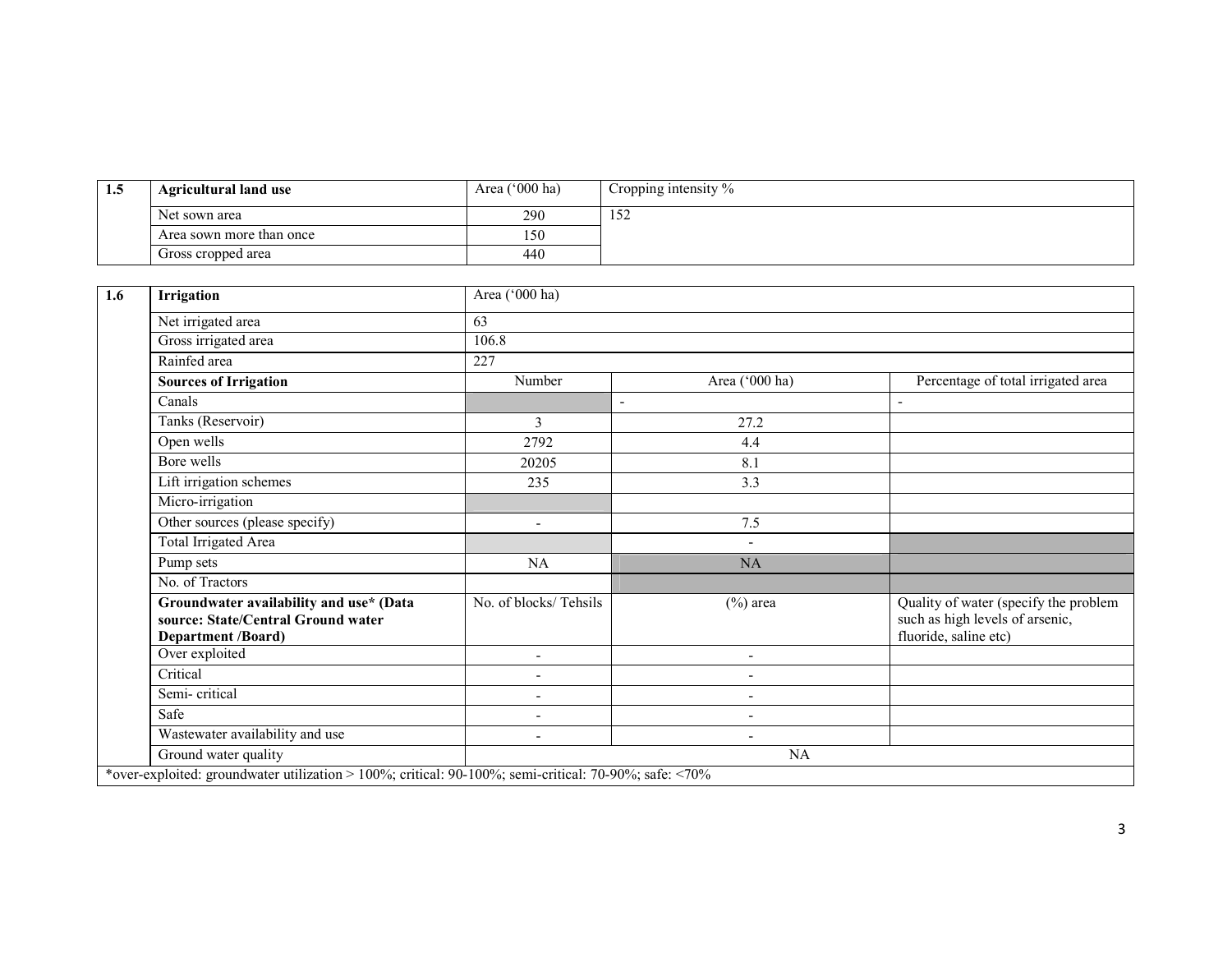| 1.7 | Major field crops cultivated | Area ('000 ha)               |                          |                          |                          |                          |              |                          |                    |  |  |
|-----|------------------------------|------------------------------|--------------------------|--------------------------|--------------------------|--------------------------|--------------|--------------------------|--------------------|--|--|
|     |                              |                              | <b>Kharif</b>            |                          |                          | Rabi                     |              |                          |                    |  |  |
|     |                              | Irrigated                    | Rainfed                  | <b>Total</b>             | <b>Irrigated</b>         | Rainfed                  | <b>Total</b> | <b>Summer</b>            | <b>Grand</b> total |  |  |
|     | Rice                         | 52.8                         | 152.3                    | 205.2                    | 2.0                      | $\blacksquare$           | 2.0          | $\overline{\phantom{a}}$ | 207.2              |  |  |
|     | Maize                        | 1.1                          | 26.2                     | 27.2                     | 0.2                      | $\overline{\phantom{a}}$ | 0.2          | $\overline{\phantom{0}}$ | 27.4               |  |  |
|     | Blackgram                    | $\overline{\phantom{a}}$     | 18.3                     | 18.3                     | 0.2                      | 6.4                      | 6.7          | $\overline{\phantom{a}}$ | 25.0               |  |  |
|     | Horsegram                    | $\qquad \qquad \blacksquare$ | $\overline{\phantom{0}}$ | $\overline{\phantom{a}}$ | $\overline{\phantom{a}}$ | 15.8                     | 15.8         | $\overline{\phantom{a}}$ | 15.8               |  |  |
|     | Niger                        | $\overline{\phantom{0}}$     | 14.2                     | 14.2                     | $\overline{\phantom{a}}$ | 1.5                      | 1.5          | $\sim$                   | 15.6               |  |  |
|     | Greengram                    | $\overline{\phantom{0}}$     | 7.5                      | 7.5                      | 0.1                      | 6.7                      | 6.8          | $\sim$                   | 14.3               |  |  |

#### 1.7 Area under major field crops & horticulture (as per latest figures).

Source: Orissa Agricultural Statistics, 2008-09

| Horticulture crops - Fruits        | Area ('000 ha) |
|------------------------------------|----------------|
|                                    | <b>Total</b>   |
| Mango                              | 7.7            |
| Cashew                             | 3.8            |
| Horticulture crops -<br>Vegetables | Total          |
| Brinjal                            | 11.7           |
| Tomato                             | 15.0           |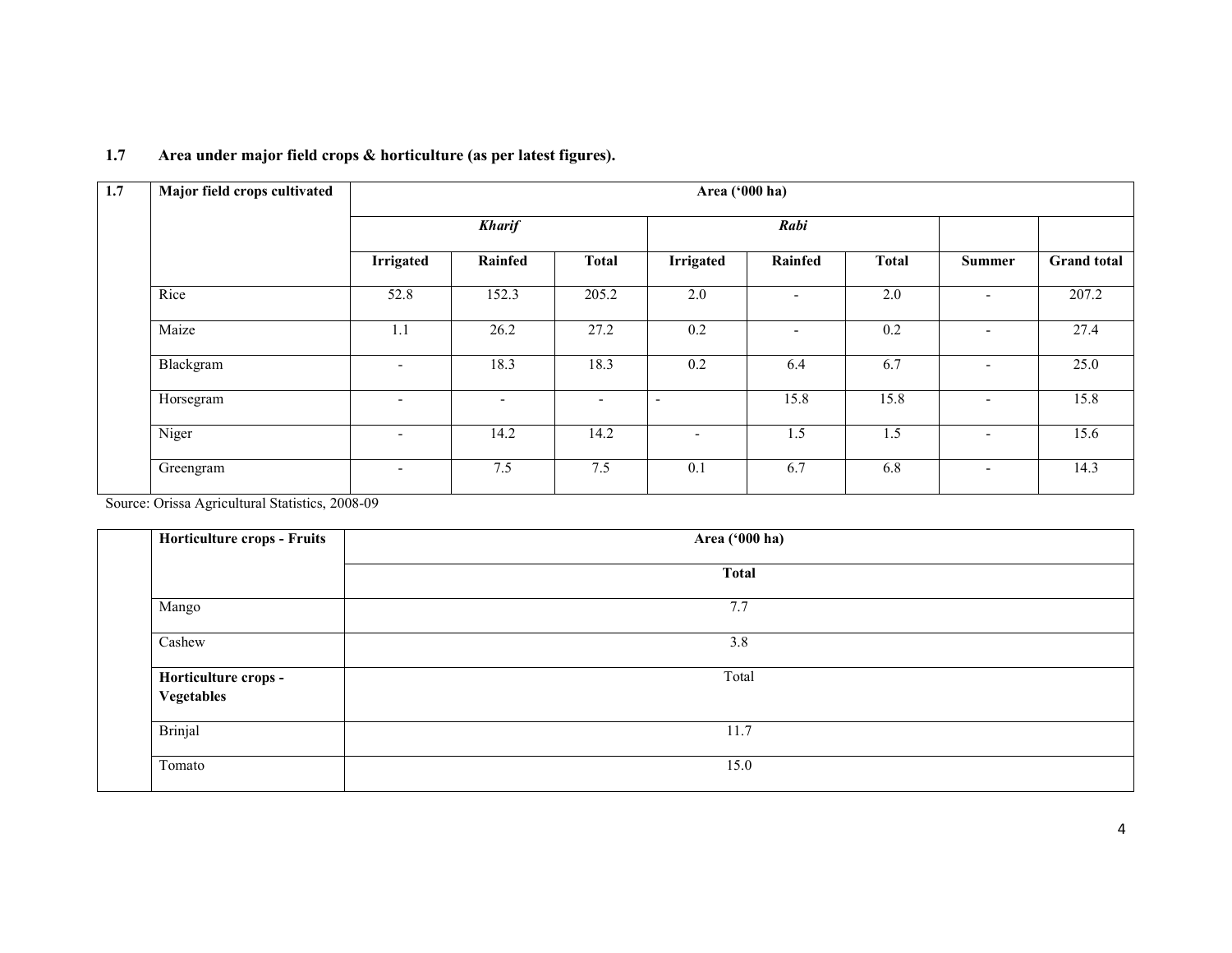| Radish                                       | 0.6                                    |  |
|----------------------------------------------|----------------------------------------|--|
| Chilli                                       | 4.7                                    |  |
| <b>Medicinal and Aromatic</b><br>crops       | $\sim$                                 |  |
| $\blacksquare$                               |                                        |  |
| <b>Plantation crops</b>                      | <b>Total</b>                           |  |
| Cashew nut                                   | 3.8                                    |  |
| Coconut                                      | $1.2\,$                                |  |
| Eucalyptus                                   | 3.8                                    |  |
| A. auriculiformis                            | 1.2                                    |  |
| Fodder crops                                 | <b>Total</b>                           |  |
| Total fodder crop area                       | $\sim$                                 |  |
| <b>Grazing land</b>                          | $\sim$                                 |  |
| Sericulture etc                              | 680 ha<br>(Production 3.52 lakh cocon) |  |
| Others (specify)<br>$\overline{\phantom{a}}$ |                                        |  |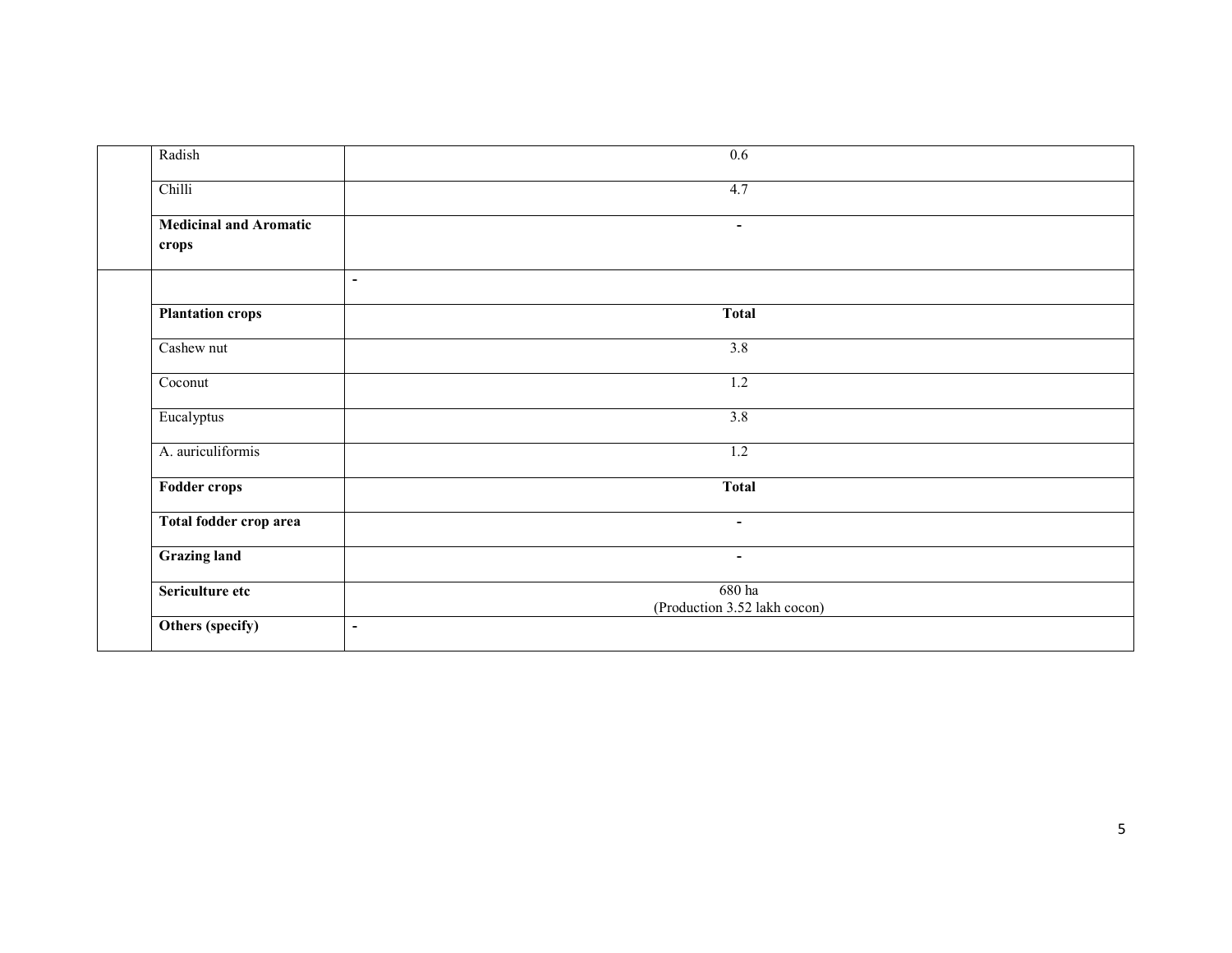| $\overline{1.8}$ | Livestock                                                   |                        | <b>Male ('000)</b> |                | Female ('000)            |                           |                      | <b>Total ('000)</b>             |
|------------------|-------------------------------------------------------------|------------------------|--------------------|----------------|--------------------------|---------------------------|----------------------|---------------------------------|
|                  | Non descriptive Cattle (local low yielding)                 |                        | $\blacksquare$     |                | $\blacksquare$           |                           |                      | 144.8                           |
|                  | Improved cattle                                             |                        |                    |                | $\overline{a}$           |                           |                      | $\blacksquare$                  |
|                  | Crossbred cattle                                            |                        |                    |                | $\blacksquare$           |                           |                      | 122.7                           |
|                  | Non descriptive Buffaloes (local low yielding)              |                        |                    |                | ÷                        |                           |                      |                                 |
|                  | <b>Descript Buffaloes</b>                                   |                        |                    |                | $\blacksquare$           |                           |                      | 613.5                           |
|                  | Goat                                                        |                        | $\sim$             |                | $\overline{a}$           |                           |                      | 519.0                           |
|                  | Sheep                                                       |                        | $\blacksquare$     |                | $\blacksquare$           |                           |                      | 104.5                           |
|                  | Others (Pig, etc.)                                          |                        |                    |                | $\overline{\phantom{a}}$ |                           |                      | 699.8                           |
|                  | Commercial dairy farms (Number)                             |                        |                    |                |                          |                           |                      |                                 |
| 1.9              | <b>Poultry</b>                                              |                        | No. of farms       |                |                          | Total No. of birds ('000) |                      |                                 |
|                  | Commercial                                                  |                        | NA                 |                |                          | 1026.1                    |                      |                                 |
|                  | Backyard                                                    |                        | NA                 |                |                          | 210.0                     |                      |                                 |
| 1.10             | Fisheries (Data source: Chief Planning Officer)             |                        |                    |                |                          |                           |                      |                                 |
|                  | A. Capture                                                  |                        |                    |                |                          |                           |                      |                                 |
|                  | i) Marine (Data Source: Fisheries Department)               | No. of fishermen       |                    | <b>Boats</b>   |                          | <b>Nets</b>               |                      | <b>Storage</b>                  |
|                  |                                                             |                        | Mechanized         | Non-           | Mechanized               | Non-mechanized            |                      | facilities (Ice<br>plants etc.) |
|                  |                                                             |                        |                    | mechanized     | (Trawl nets,             | (Shore Seines, Stake &    |                      |                                 |
|                  |                                                             |                        |                    |                | Gill nets)               | trap nets)                |                      |                                 |
|                  |                                                             |                        |                    | $\blacksquare$ |                          |                           |                      | $\overline{\phantom{a}}$        |
|                  | ii) Inland (Data Source: Fisheries Department)              | No. Farmer owned ponds |                    |                | <b>No. of Reservoirs</b> |                           | No. of village tanks |                                 |
|                  |                                                             |                        |                    |                |                          |                           |                      |                                 |
|                  |                                                             | 6560                   |                    |                | $\overline{2}$           |                           | 3447                 |                                 |
|                  | <b>B.</b> Culture                                           |                        |                    |                |                          |                           |                      |                                 |
|                  |                                                             |                        |                    |                | Water Spread Area (ha)   | Yield (t/ha)              |                      | Production ('000 tons)          |
|                  | i) Brackish water (Data Source: MPEDA/Fisheries Department) |                        |                    |                |                          |                           |                      |                                 |
|                  | ii) Fresh water (Data Source: Fisheries Department)         |                        |                    | 3255.90        |                          | 2.7                       | 8725.8               |                                 |
|                  | <b>Others</b>                                               |                        |                    |                |                          |                           |                      |                                 |
|                  | Dept of Fisheries Annual Report 2009-10                     |                        |                    |                |                          |                           |                      |                                 |
|                  | Dept of Animal Husbandry, Annual Report 2008-09             |                        |                    |                |                          |                           |                      |                                 |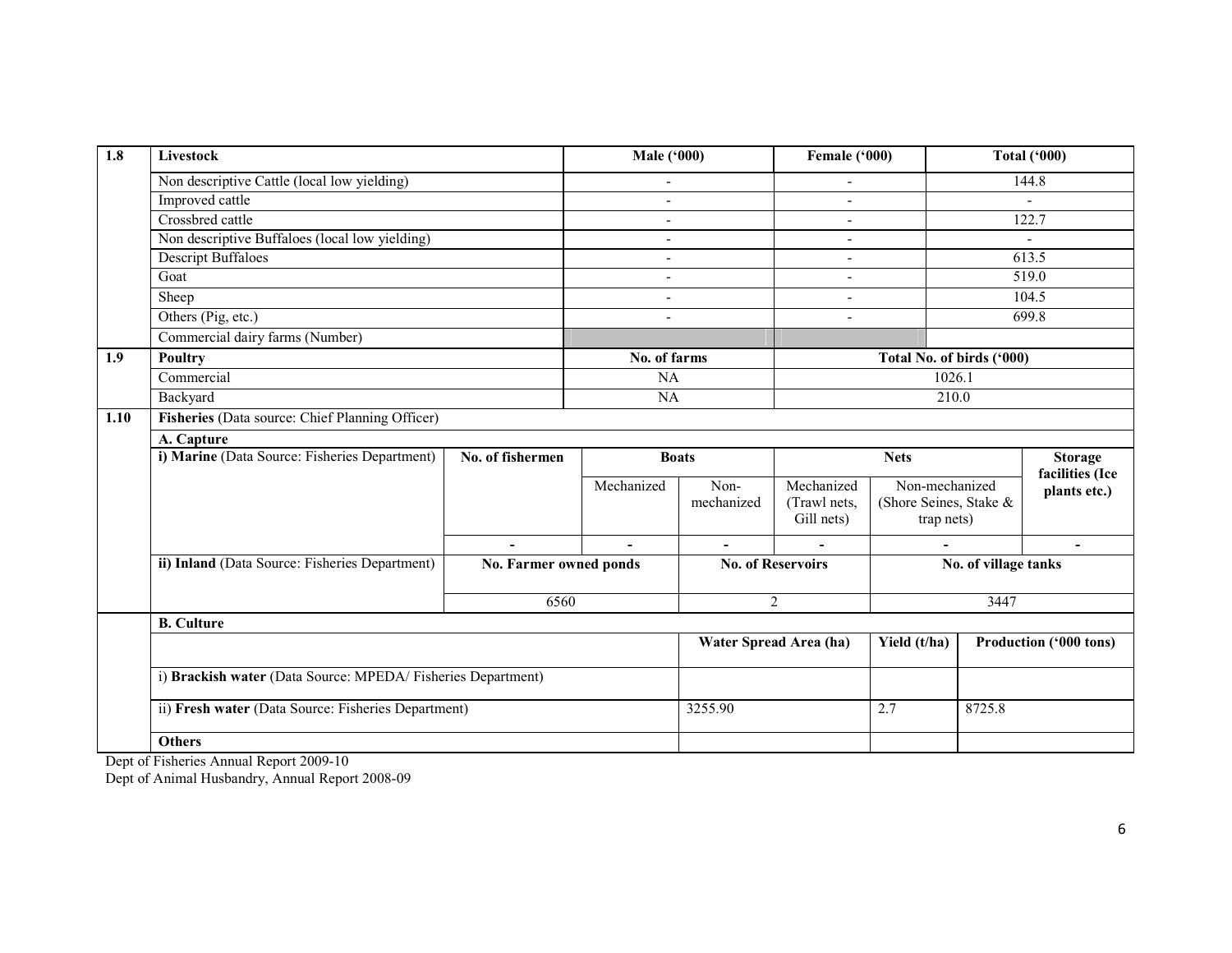| 1.11 | Name of         |                         | Kharif                                                                    |                                  | Rabi                    | <b>Summer</b>         |                         | <b>Total</b>                     |                         | Crop                                         |
|------|-----------------|-------------------------|---------------------------------------------------------------------------|----------------------------------|-------------------------|-----------------------|-------------------------|----------------------------------|-------------------------|----------------------------------------------|
|      | crop            | Production ('000<br>Mt) | Productivity<br>(kg/ha)                                                   | Production<br>$(000 \text{ Mt})$ | Productivity<br>(kg/ha) | Production<br>(000 t) | Productivity<br>(kg/ha) | Production<br>$(000 \text{ Mt})$ | Productivity<br>(kg/ha) | residue as<br>fodder<br>$^{\prime}000$ tons) |
|      |                 |                         | Major Field crops (Crops to be identified based on total acreage)         |                                  |                         |                       |                         |                                  |                         |                                              |
|      | Paddy           | 415.76                  | 1996                                                                      |                                  |                         | 5.45                  | 2696                    | 421.21                           | 2003                    | $\overline{\phantom{0}}$                     |
|      | Maize           | 28.19                   | 1035                                                                      | 0.22                             | 1169                    |                       |                         | 28.41                            | 1036                    | $\overline{\phantom{0}}$                     |
|      | Blackgram       | 6.41                    | 350                                                                       | 2.96                             | 445                     |                       |                         | 9.37                             | 375                     | $\blacksquare$                               |
|      | Horse gram      | $\blacksquare$          | $\blacksquare$                                                            | 7.04                             | 445                     |                       |                         | 7.40                             | 445                     | $\blacksquare$                               |
|      | Niger           | 3.57                    | 252                                                                       | 0.41                             | 285                     |                       |                         | 3.98                             | 255                     | $\overline{\phantom{0}}$                     |
|      | Greengram       | 3.44                    | 460                                                                       | 3.12                             | 458                     |                       |                         | 6.56                             | 459                     |                                              |
|      |                 |                         | Major Horticultural crops (Crops to be identified based on total acreage) |                                  |                         |                       |                         |                                  |                         |                                              |
|      | Mango           |                         |                                                                           |                                  |                         | 10.83                 | 141                     | 10.83                            | 141                     | $\blacksquare$                               |
|      | Guava           | 9.537                   | 646                                                                       |                                  |                         |                       |                         | 9.537                            | 646                     |                                              |
|      | Citrus          | 11.365                  | 773                                                                       |                                  |                         |                       |                         | 11.365                           | 773                     |                                              |
|      | Tomato          |                         |                                                                           | 201.763                          | 1339                    |                       |                         | 201.763                          | 1339                    |                                              |
|      | <b>Brinjal</b>  | 190.481                 | 1630                                                                      |                                  |                         |                       |                         | 190.481                          | 1630                    |                                              |
|      | Sweet<br>potato | 24.354                  | 900                                                                       |                                  |                         |                       |                         | 24.354                           | 900                     | $\blacksquare$                               |

### 1.11 Production and Productivity of major crops (Average of last 5 years: 2005-06 to 2009-10, Source DDA, Keonjhar)

potato Source: Orissa Agricultural Stastics, 2008-09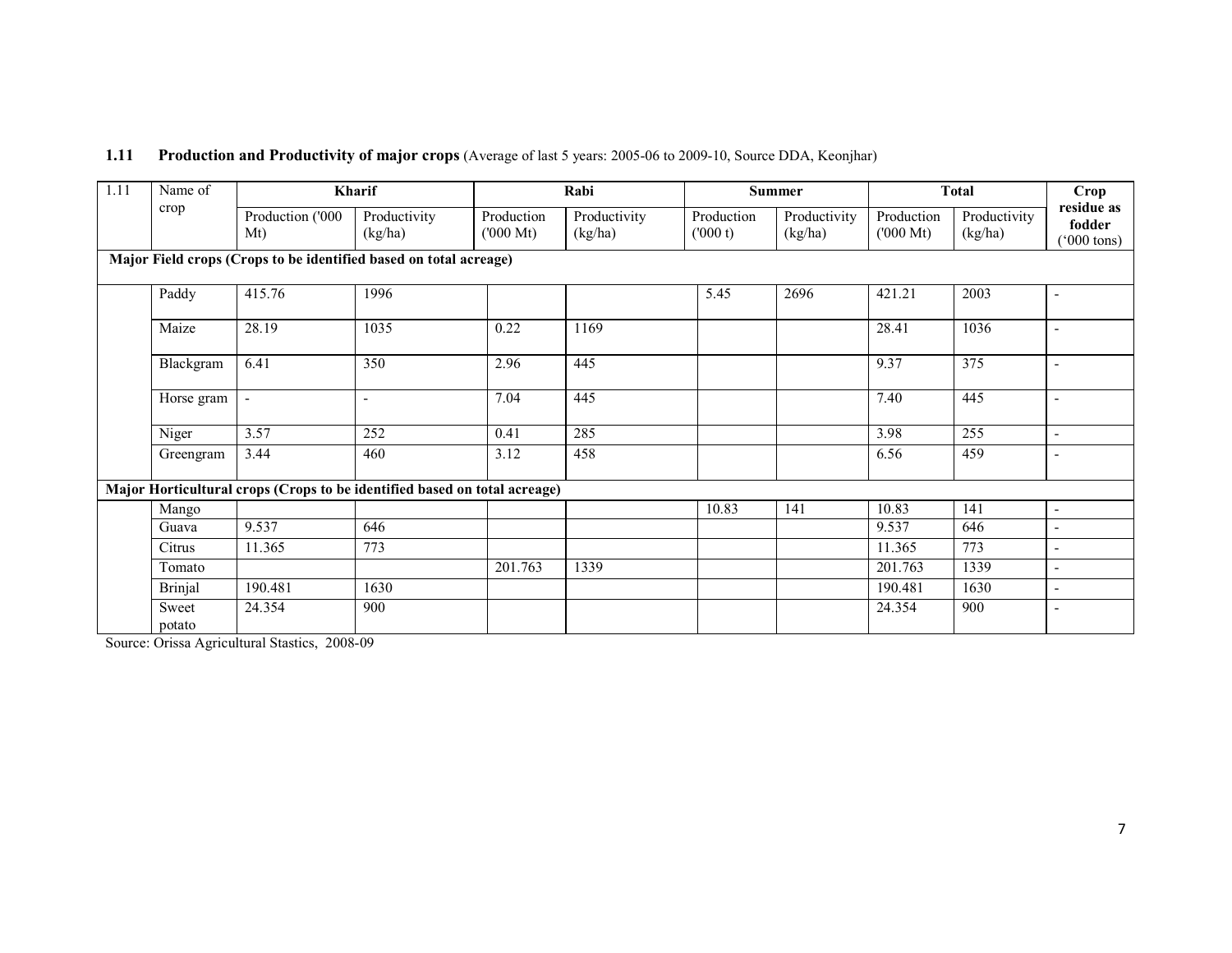| 1.12 | Sowing window for 5 major<br>field crops<br>(start and end of normal<br>sowing period) | <b>Rice</b>                                          | <b>Maize</b>                                                 | <b>Pulses (Blackgram)</b>                          | <b>Niger</b>                                        | <b>Vegetables</b>                                      |
|------|----------------------------------------------------------------------------------------|------------------------------------------------------|--------------------------------------------------------------|----------------------------------------------------|-----------------------------------------------------|--------------------------------------------------------|
|      | Kharif-Rainfed                                                                         | $2nd$ week of June- $1st$<br>week of July            | 1 <sup>st</sup> week of June-1 <sup>st</sup><br>week of July | $2nd$ week of June-1 <sup>st</sup> week<br>of July | $2nd$ week of August-<br>$1st$ week of<br>September | 2 <sup>nd</sup><br>week of June-<br>$2nd$ week of july |
|      | Kharif-Irrigated                                                                       | $2nd$ week of July-1 <sup>st</sup><br>week of August | $2nd$ week of June to $4th$<br>week of June                  |                                                    |                                                     | $2nd$ week of June-<br>$2nd$ week of July              |
|      | Rabi-Rainfed                                                                           |                                                      |                                                              | week of Oct- $2^{nd}$ week<br>of Dec               | $1st$ week of Oct-2 <sup>nd</sup><br>week of Oct.   |                                                        |
|      | Rabi-Irrigated                                                                         |                                                      | $3rd$ week of Dec-1 <sup>st</sup><br>week of Jan             |                                                    | $2nd$ week of Nov- $1st$<br>week of Dec             | $1st$ week of Oct-<br>$3rd$ week of Nov                |
|      | Summer-Irrigated                                                                       | $2nd$ week of June- $1st$<br>week of July            | $1st$ week of June- $1st$<br>week of July                    | $2nd$ week of June- $1st$ week<br>of July          | $2nd$ week of August-<br>$1st$ week of<br>September | $2nd$ week of June-<br>$2nd$ week of july              |

| 1.13 | What is the major contingency the district is prone to? (Tick mark) | Regular                                             | <b>Occasional</b> | <b>None</b> |  |
|------|---------------------------------------------------------------------|-----------------------------------------------------|-------------------|-------------|--|
|      | Drought                                                             |                                                     |                   |             |  |
|      | Flood                                                               |                                                     |                   |             |  |
|      | Cyclone                                                             |                                                     |                   |             |  |
|      | Hail storm                                                          |                                                     |                   |             |  |
|      | Heat wave                                                           |                                                     |                   |             |  |
|      | Cold wave                                                           |                                                     |                   |             |  |
|      | Frost                                                               |                                                     |                   |             |  |
|      | Sea water intrusion                                                 |                                                     |                   |             |  |
|      | Pests and disease outbreak (Swarming caterpillar)                   |                                                     |                   |             |  |
| 1.14 | Include Digital maps of the district for                            | Location map of district within State as Annexure I | Enclosed: Yes     |             |  |
|      |                                                                     | Mean annual rainfall as Annexure 2                  | Enclosed: Yes     |             |  |
|      |                                                                     | Soil map as Annexure 3                              | Enclosed: No      |             |  |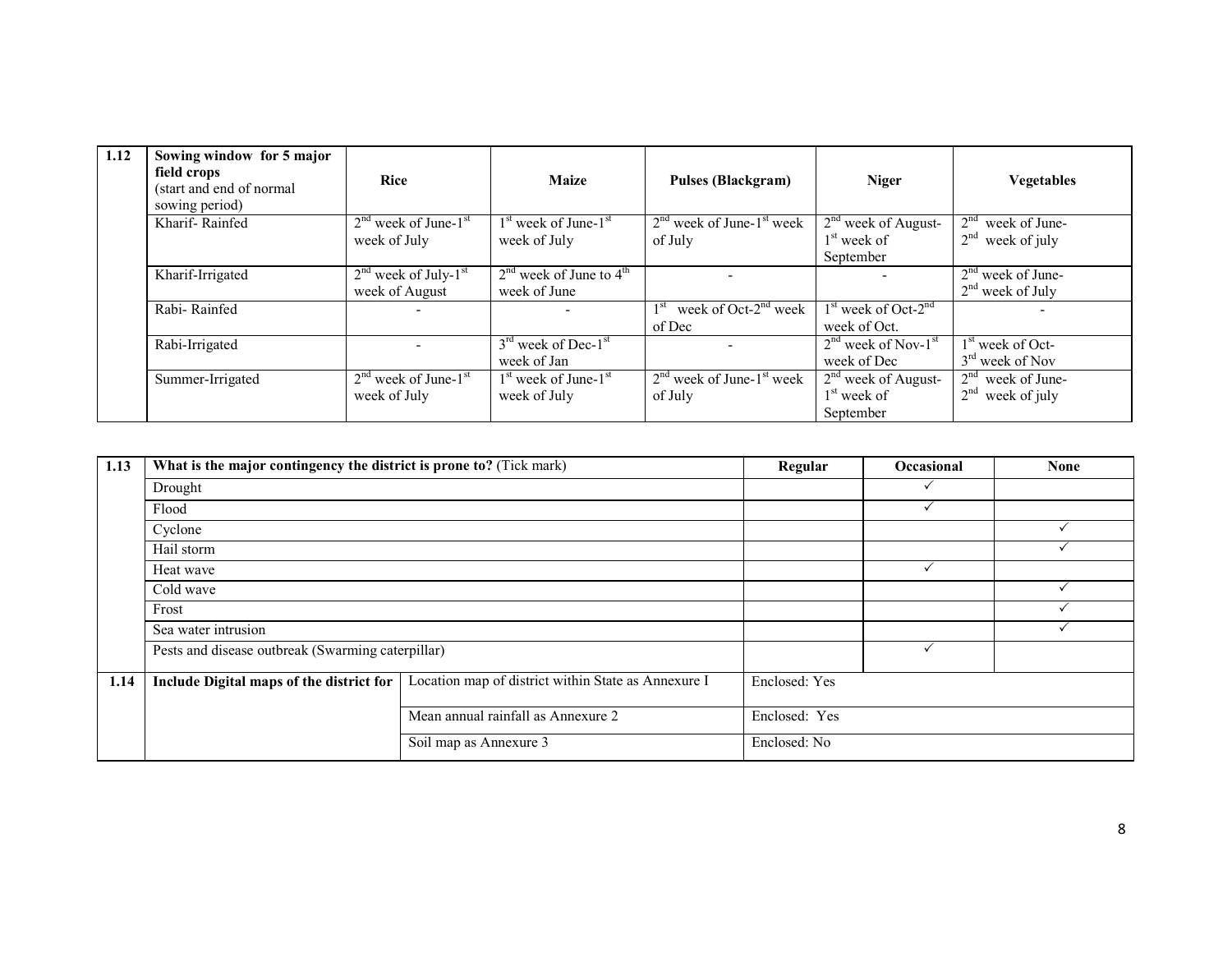

#### Annexure 1: Location Map of district map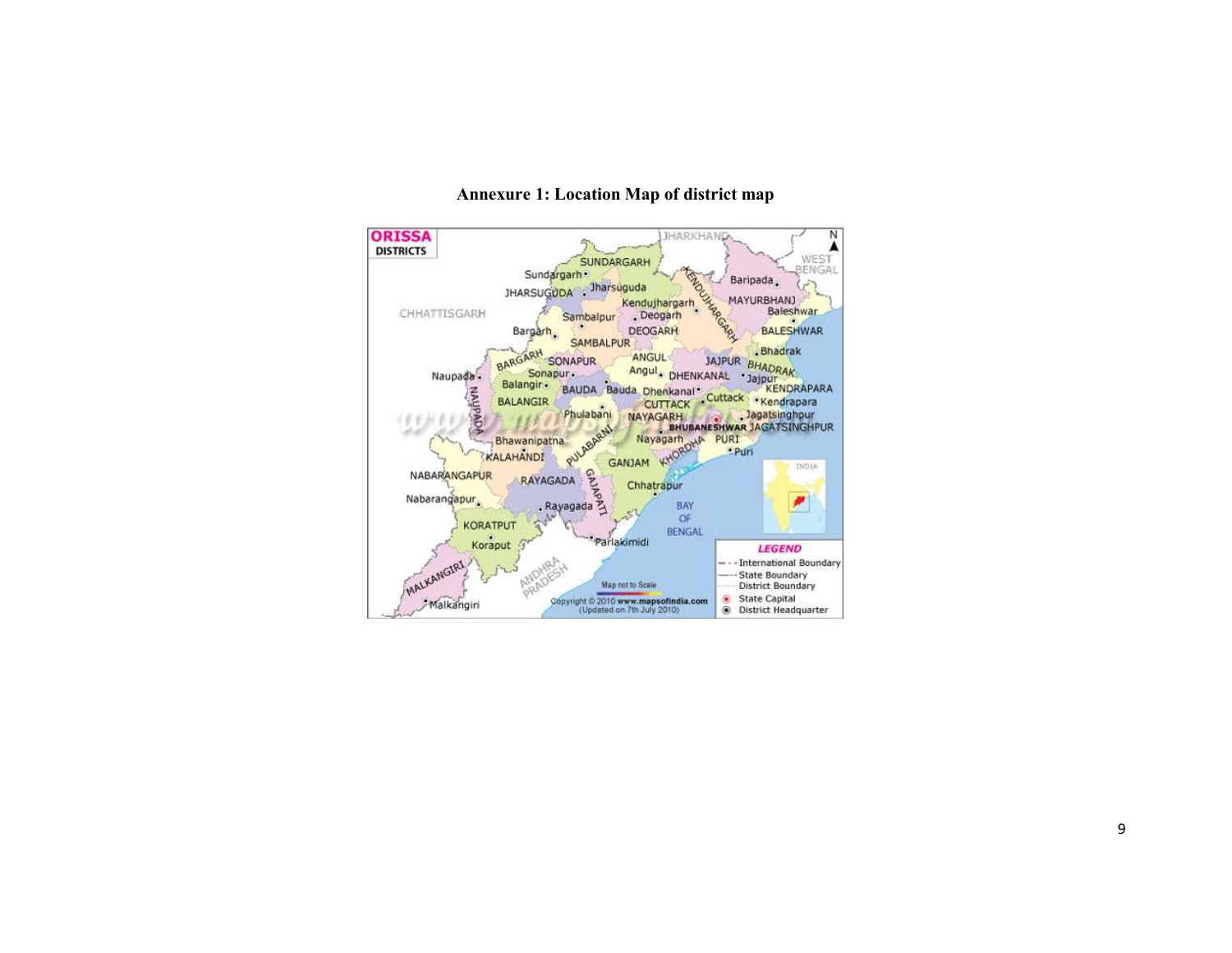Annexure 2: Mean Annual Rainfall



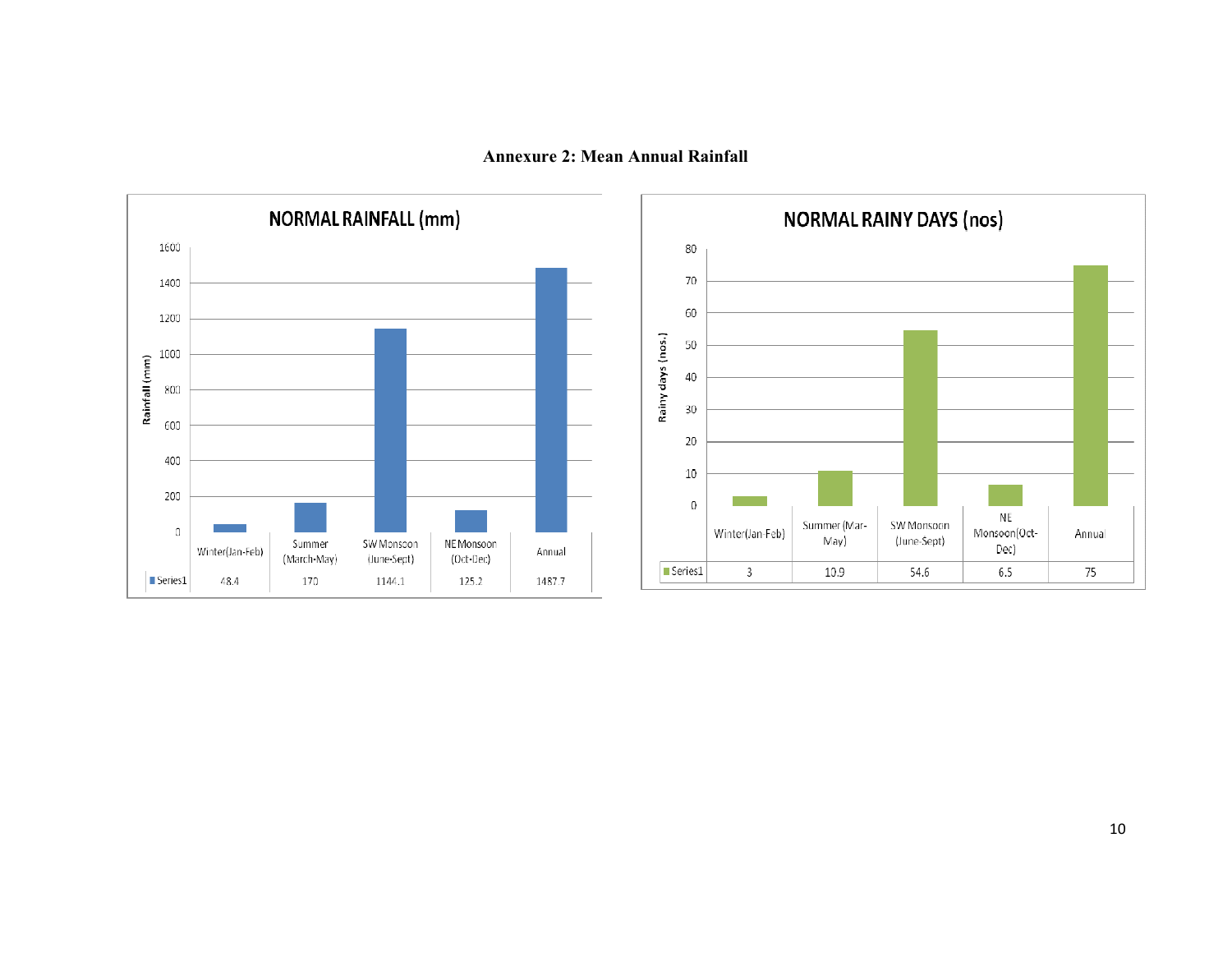## 2.0 Strategies for weather related contingencies

# 2.1 Drought

### 2.1.1 Rainfed situation

| Condition                                               |                                                                    |                 |                                                                                                                                                                                                                                                                                                                                                                                                           | <b>Suggested Contingency measures</b>                                                                                                                                                                                                                                                                                                                                                                                                                                                                                                                                                                                                                                                                                                                                                    |                                                                                                                    |
|---------------------------------------------------------|--------------------------------------------------------------------|-----------------|-----------------------------------------------------------------------------------------------------------------------------------------------------------------------------------------------------------------------------------------------------------------------------------------------------------------------------------------------------------------------------------------------------------|------------------------------------------------------------------------------------------------------------------------------------------------------------------------------------------------------------------------------------------------------------------------------------------------------------------------------------------------------------------------------------------------------------------------------------------------------------------------------------------------------------------------------------------------------------------------------------------------------------------------------------------------------------------------------------------------------------------------------------------------------------------------------------------|--------------------------------------------------------------------------------------------------------------------|
| <b>Early season</b>                                     | <b>Major Farming</b>                                               | Normal Crop/    | Change in crop / cropping system including                                                                                                                                                                                                                                                                                                                                                                | <b>Agronomic measures</b>                                                                                                                                                                                                                                                                                                                                                                                                                                                                                                                                                                                                                                                                                                                                                                | <b>Remarks</b> on                                                                                                  |
| drought (delayed                                        | situation                                                          | Cropping system | variety                                                                                                                                                                                                                                                                                                                                                                                                   |                                                                                                                                                                                                                                                                                                                                                                                                                                                                                                                                                                                                                                                                                                                                                                                          | Implementation                                                                                                     |
| onset)<br>Delay by 2 weeks<br>June 4 <sup>th</sup> week | Medium<br>elevation<br>medium rainfall<br>Lateritic soil<br>Upland | Rice-fallow     | • Growing short duration varieties<br>like<br>Sneha, Pathara, Jhu, Kalinga III<br>Intercropping like Rice $+A$ rhar (5:2), Rice<br>+ Greengram/Blackgram $(3:1)$ , Rice +<br>Radish $(4:2)$<br>Grow improved variety of intercrop<br>٠<br>Arhar: UPAS-120, ICPL-87<br>Blackgram: Pant U-19 &30, Ujala, Sarala,<br>Prasad<br>Greengram: Sujata, Durga, PDM-11& 54<br>٠<br>Radish: Pusa Chetki, Delhi White | • Application<br>of<br>FYM/Organic<br>manure at the time of final land<br>preparation to increase the WHC of<br>soil.<br>Application of lime $@5$ q/ha mixed<br>with 5 ton FYM in furrows at the<br>time of sowing in acid soil for<br>better root development<br>bio-fertilizer<br>Seed<br>priming,<br>$\bullet$<br>inoculation<br>In-situ soil water conservation<br>$\bullet$<br>like ploughing<br>measures<br>and<br>sowing across the slope, contour<br>farming, strip cropping<br>Convert un-bunded uplands to<br>$\bullet$<br>bunded uplands<br>• Adoption of tree based farming<br>system with plantation of Acacia<br>Gmelina<br>arborea.<br>mangium,<br>Leucaena<br>leucocephla,<br>Glarycidia<br>L.diversifolia,<br>sp,<br>Anona squmosa etc in the field<br>bunds and alleys | RKVY, NFSM<br>and ATMA. For<br>awareness<br>generation,<br>training and time<br>supply of inputs<br><b>MGNREGA</b> |
|                                                         |                                                                    | Rice-           | • Growing short duration varieties like JHU,                                                                                                                                                                                                                                                                                                                                                              | $-do-$                                                                                                                                                                                                                                                                                                                                                                                                                                                                                                                                                                                                                                                                                                                                                                                   |                                                                                                                    |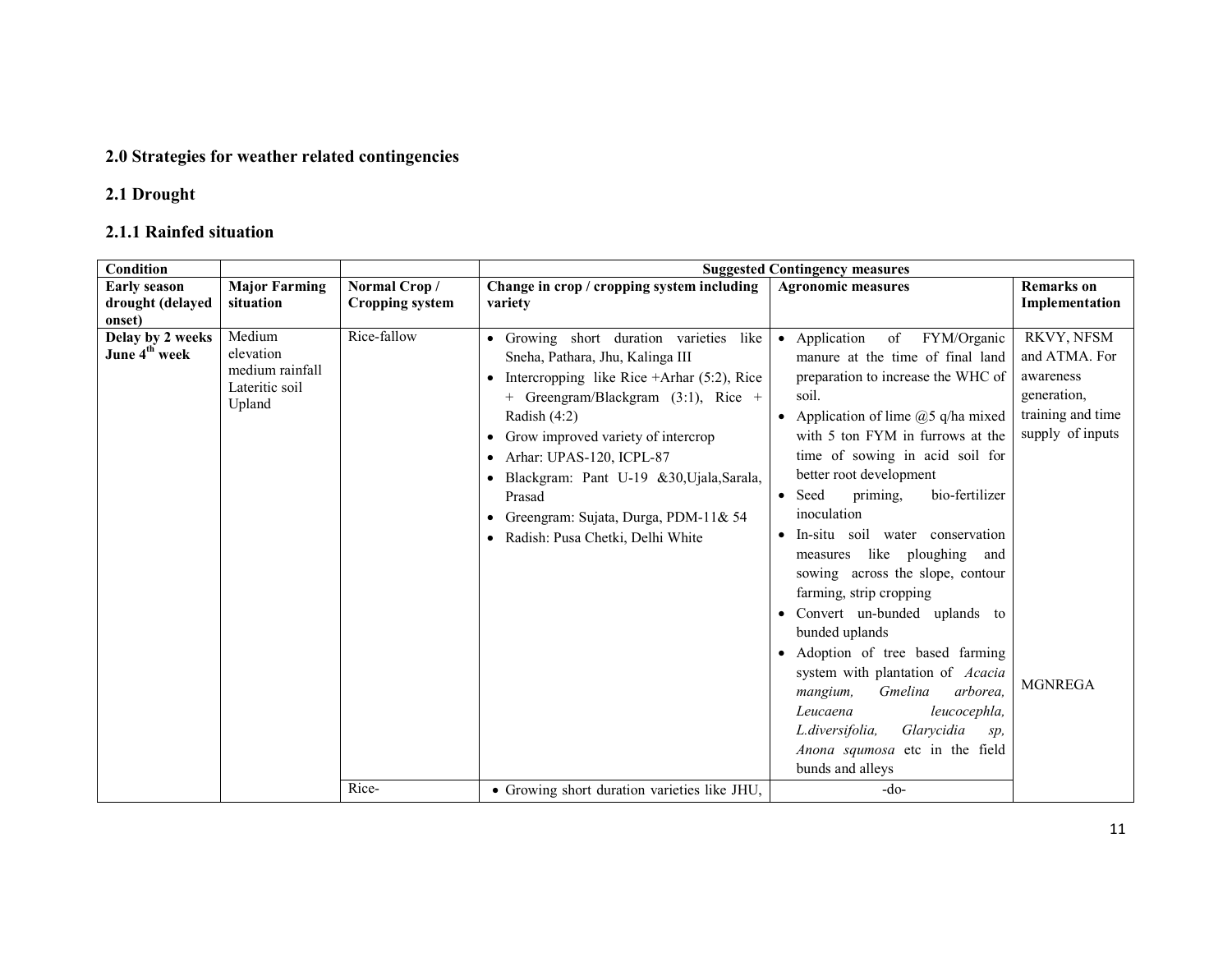| Blackgram/Horse | Kalinga III,                                |                                       |  |
|-----------------|---------------------------------------------|---------------------------------------|--|
| gram            | • Intercropping<br>like                     |                                       |  |
|                 | Rice+Greengram/Blackgram (3:1)              |                                       |  |
|                 | • Grow improved variety of intercrop        |                                       |  |
|                 | · Blackgram: Pant U-19 &30, Ujala, Sarala,  |                                       |  |
|                 | Prasad                                      |                                       |  |
|                 | · Greengram: Sujata, Durga, PDM-11& 54      |                                       |  |
|                 | • Followed by improved variety of Horse     |                                       |  |
|                 | gram (Urmi), Blackgram (Pant U-19           |                                       |  |
|                 | &30, Ujala, Sarala, Prasad)                 |                                       |  |
| Maize-Toria     | · Maize based intercropping like Maize      | • Ploughing and sowing across the     |  |
|                 | +cowpea $(2:2)$ ,<br>Maize+ Runner bean     | slope,                                |  |
|                 | (2:2),                                      | • Application<br>of<br>FYM/Organic    |  |
|                 | · Take early maturing varities like Navjot, | manure at the time of final land      |  |
|                 | Kiran, VL 16, DHM-109                       | preparation to increase the WHC of    |  |
|                 | • Cow pea: SEB-2, Utkal Manik               | soil.                                 |  |
|                 | • Runner bean: Suphala                      | • Application of lime $@5$ q/ha mixed |  |
|                 | • Improved Toria variety like M-27          | with FYM in furrows at the time of    |  |
|                 |                                             | sowing in acid soil for better root   |  |
|                 |                                             | development                           |  |
|                 |                                             | • Bio-fertilizer inoculation,         |  |
|                 |                                             | • Seed treatment with CaCl2 solution  |  |
|                 |                                             | $0.2\%$ for 20 hours for improving    |  |
|                 |                                             | drought resistance in plants          |  |
|                 |                                             | · Ridge and furrow method of          |  |
|                 |                                             | planting.                             |  |
|                 |                                             | • Application of FYM to increase the  |  |
|                 |                                             | WHC of soil. At the time of final     |  |
|                 |                                             | land preparation                      |  |
|                 |                                             | · Adoption of tree based farming      |  |
|                 |                                             | system with plantation of Acacia      |  |
|                 |                                             | arborea,<br>Gmelina<br>mangium,       |  |
|                 |                                             | leucocephla,<br>Leucaena              |  |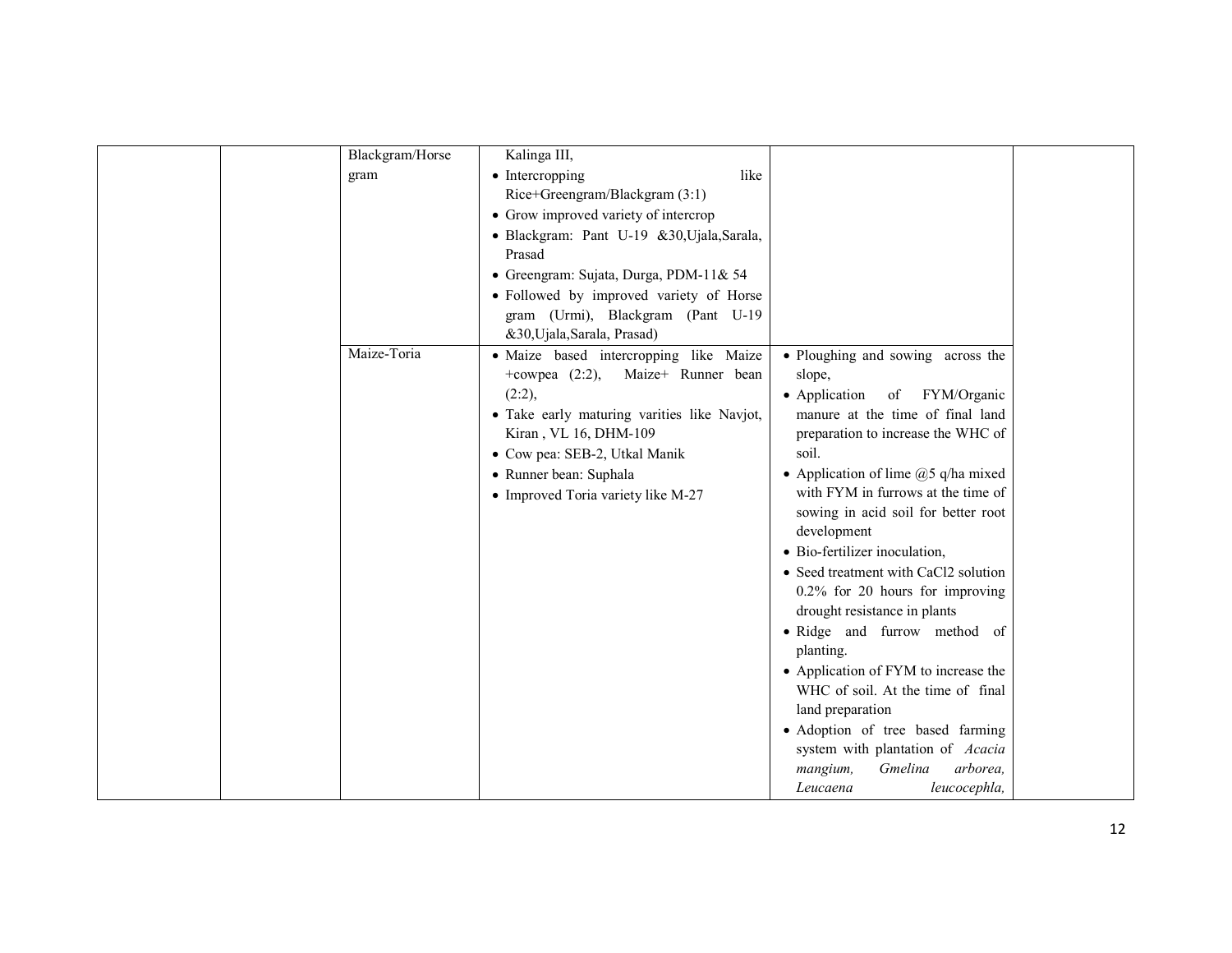|                         |                                    |                                                                                                                                                                                                                                                                                                                                                                                                                                                                                                                                                                             | L.diversifolia,<br>Glarycidia<br>sp,<br>Anona squamosa etc in the field<br>bunds and alleys                                                                                                                                                                                                                                                                       |  |
|-------------------------|------------------------------------|-----------------------------------------------------------------------------------------------------------------------------------------------------------------------------------------------------------------------------------------------------------------------------------------------------------------------------------------------------------------------------------------------------------------------------------------------------------------------------------------------------------------------------------------------------------------------------|-------------------------------------------------------------------------------------------------------------------------------------------------------------------------------------------------------------------------------------------------------------------------------------------------------------------------------------------------------------------|--|
| Medium<br>land/Low land | Rice-Chick<br>pea/Field pea/Lentil | · Selection of short duration variety like<br>Lalat, Manaswini, Naveen, , MTU 1010,<br>Konark, and Surendra<br>• Bund planting with Arhar,<br>Cowpea,<br>Greengram, Blackgram etc.<br>• Growing Field pea (Rachana), Lentil and<br>Chick pea (JG 11) after paddy as paira crop<br>or relay crop.<br>• Adopt agroforestry with bund plantation<br>Gmelina<br>with<br>arborea.<br>Leucaena<br>leucocephla, L.diversifolia, Glarycidia sp,<br>Anona squmosa etc<br>• Grow grasses like Stylosanthes, Dinanath<br>grass etc. in the field bunds for fodder<br>purpose           | • Raising community nursery in the<br>vicinity of water sources like<br>village tanks<br>• Application<br>of fertilizer<br>and<br>vermicompost/bio-fertilizer in the<br>nursery for early seedling growth<br>and sowing of pre-germinated<br>seed.<br>• Application of FYM to increase the<br>WHC of soil.<br>• Repair field<br>bunds to protect<br>seepage loss. |  |
|                         | Rice-Toria/Linseed                 | · Selection of short duration variety like<br>Lalat, Manaswini, Naveen, , MTU 1010,<br>Konark, and Surendra<br>• Bund planting with Arhar, Cowpea, Green<br>garm, Blackgram etc.<br>• Growing Linseed, Toria after paddy.<br>• Linseed Variety: Kiran<br>· Toria Variety: Anuradha, Parvati<br>• Adopt agroforestry with bund plantation<br><i><b>Gmelina</b></i><br>arborea.<br>with.<br>Leucaena<br>leucocephla, L.diversifolia, Glarycidia sp,<br>Anona squmosa etc<br>• Grow grasses like Stylosanthes, Dinanath<br>grass etc. in the field bunds for fodder<br>purpose | $-do-$                                                                                                                                                                                                                                                                                                                                                            |  |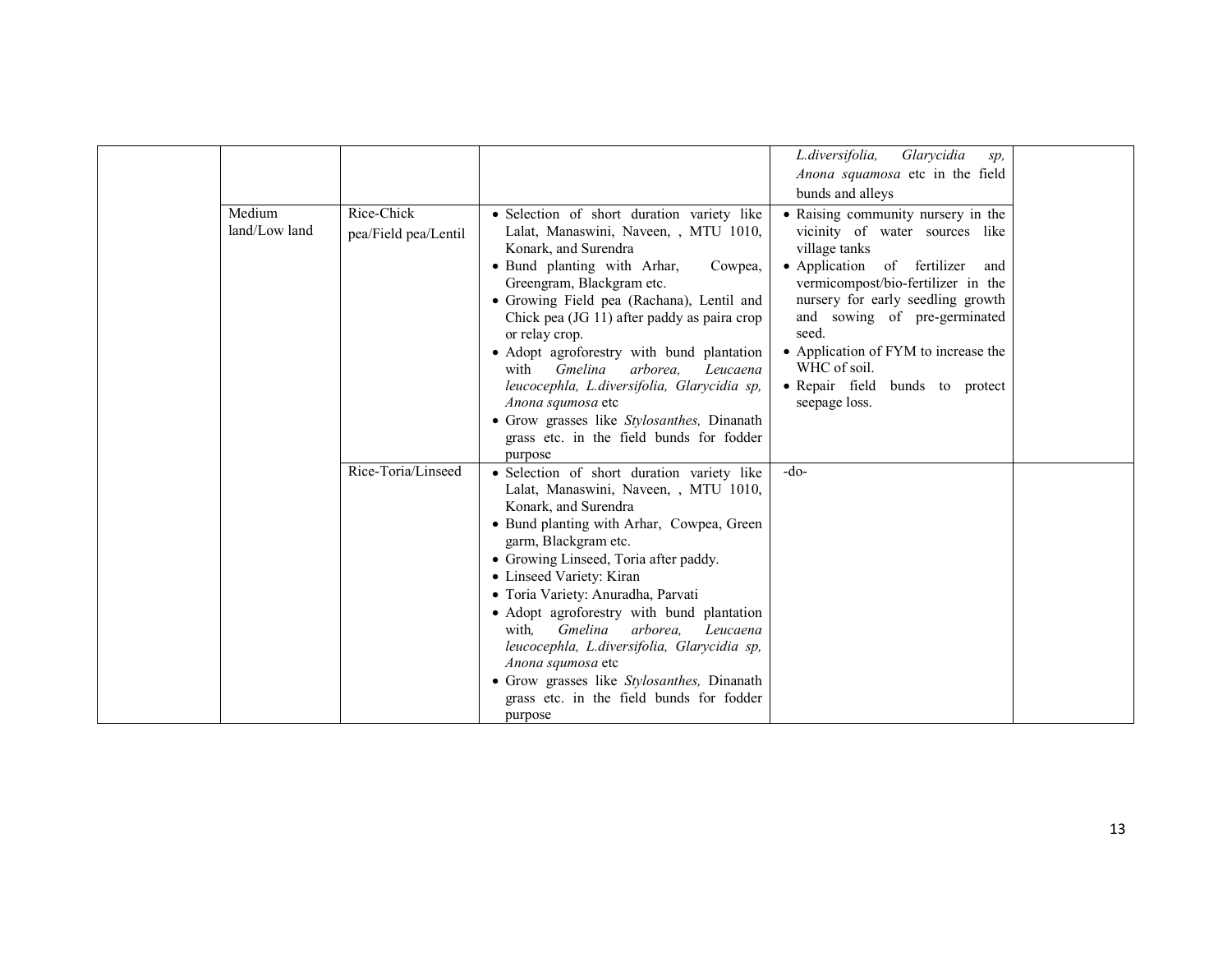| Condition                                     |                                                                    |                                  |                                                                                                                                                                                                                                                                                                                                                                                                                                                                                                                                                                                                                                                                                                                                                     | <b>Suggested Contingency measures</b>                                                                                                                                                                                                                                                                                                                   |                                                                                                  |
|-----------------------------------------------|--------------------------------------------------------------------|----------------------------------|-----------------------------------------------------------------------------------------------------------------------------------------------------------------------------------------------------------------------------------------------------------------------------------------------------------------------------------------------------------------------------------------------------------------------------------------------------------------------------------------------------------------------------------------------------------------------------------------------------------------------------------------------------------------------------------------------------------------------------------------------------|---------------------------------------------------------------------------------------------------------------------------------------------------------------------------------------------------------------------------------------------------------------------------------------------------------------------------------------------------------|--------------------------------------------------------------------------------------------------|
| <b>Early season</b><br>drought (delayed       | <b>Major Farming</b><br>situation                                  | <b>Normal</b><br>Crop/cropping   | Change in crop/cropping system                                                                                                                                                                                                                                                                                                                                                                                                                                                                                                                                                                                                                                                                                                                      | <b>Agronomic measures</b>                                                                                                                                                                                                                                                                                                                               | <b>Remarks</b> on<br>Implementation                                                              |
| onset)                                        |                                                                    | system                           |                                                                                                                                                                                                                                                                                                                                                                                                                                                                                                                                                                                                                                                                                                                                                     |                                                                                                                                                                                                                                                                                                                                                         |                                                                                                  |
| Delay by 4 weeks<br>July 2 <sup>nd</sup> week | Medium<br>elevation<br>medium rainfall<br>Lateritic soil<br>Upland | Rice-fallow                      | Select extra early upland Rice variety like<br>Heera<br>Crop diversification of non-Paddy crops<br>(Arhar,<br>Pulses<br>Greengram,<br>like<br>Blackgram),<br>Oil seeds<br>(Niger,<br>Groundnut), vegetables (Okra, Brinjal<br>Cow pea, Cucurbits), Tuber<br>.Tomato<br>crops (Sweet potato, Yam) etc.<br>Short duration varities of Maize can be<br>grown.<br>Arhar: UPAS-120, ICPL-87, TURN-2<br>Greengram: Dhauli, Kamdev, Durga<br>Blackgram: Sarala, Prasad, Ujala<br>Niger: Utkal niger-1<br>Groundnut: TMV-2, Devi, Smruti<br>Yam: (Orissa Elite, Pusa Hemlata)<br>Sweet potato: Gouri<br>Tomato : Utkal Kumari, Utkal Raja Blue<br>star, Brinjal: Green star, Utkal Anushree,<br>Utkal Tarini<br>Cow pea: Utkal Manika<br>Okra: Utkal Gourav | Building soil organic matter by<br>application of FYM<br>Insitu soil water conservation<br>measure like summer ploughing,<br>ploughing across the slope,<br>contour farming, ridge and<br>furrow method of planting,<br>mulching,<br>Seed treatment of pulses with<br>CaCl2 solution 0.2% for 20<br>hours for improving drought<br>resistance in plants | RKVY, NFSM and<br>ATMA. For<br>awareness<br>generation, training<br>and time supply of<br>inputs |
|                                               |                                                                    | Rice-<br>Blackgram/Horse<br>gram | Select extra early upland Rice variety like<br>Heera<br>Growing<br>pulses<br>like<br>Blackgram,<br>Greengram or vegetables like off-season<br>Radish<br>Greengram: Dhauli, Kamdev, Durga<br>Blackgram: Sarala, Prasad, Ujala<br>Horsegram: Urmi<br>Radish: Pusa chetki, Delhi white                                                                                                                                                                                                                                                                                                                                                                                                                                                                 | Building soil organic matter by<br>application of FYM<br>Insitu soil water conservation<br>measure like summer ploughing,<br>ploughing across the slope,<br>contour farming, ridge and<br>furrow method of planting,<br>mulching,<br>Seed treatment with CaCl2<br>solution $0.2\%$ for 20 hours for                                                     | RKVY, NFSM and<br>ATMA. For<br>awareness<br>generation, training<br>and time supply of<br>inputs |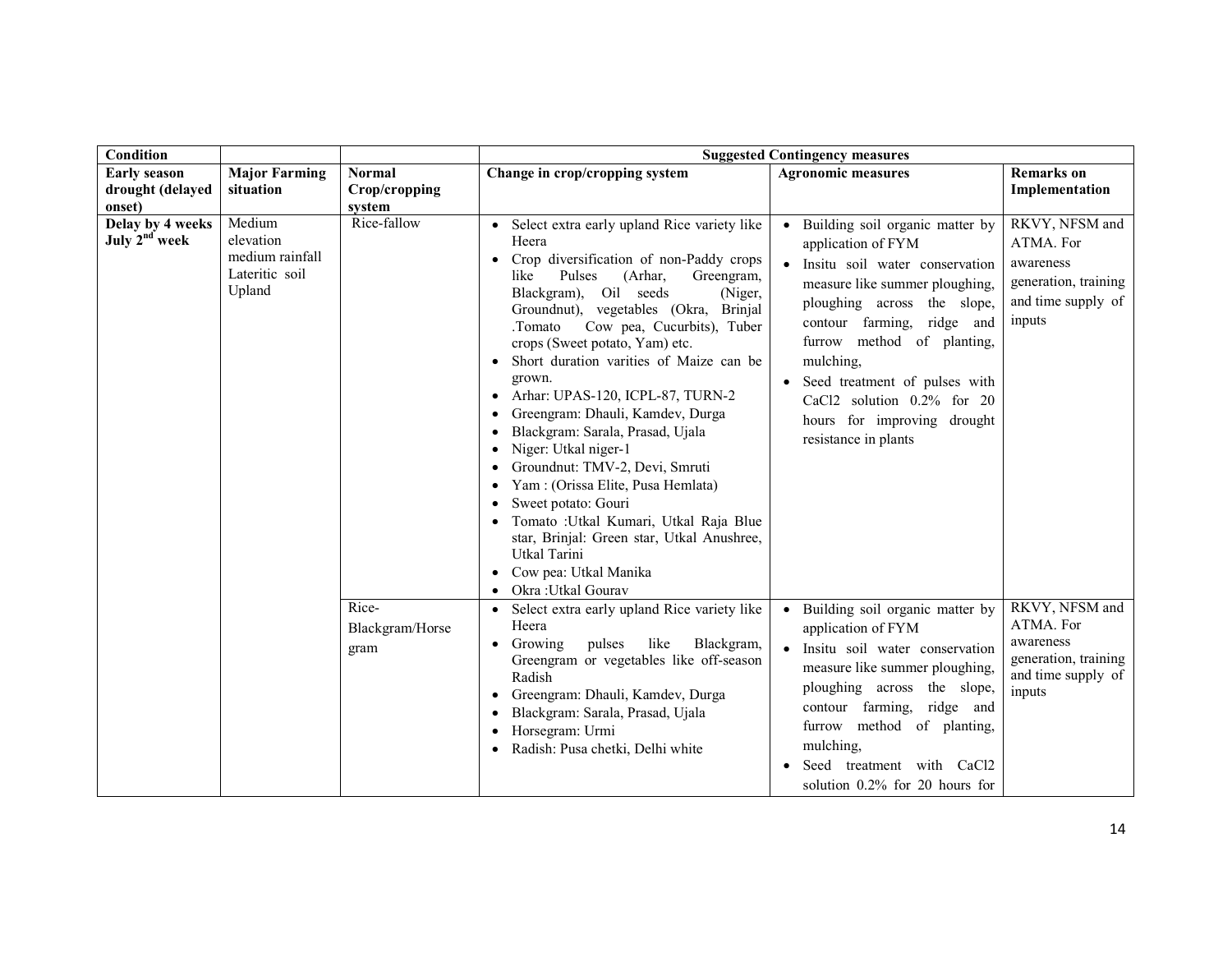|                         |                             |                                                                                                                                                                                                                                                                                                                                                                                                                                                                                                                                                                 | improving drought resistance in<br>plants in pulse crops                                                                                                                                                                                                                                                                                                                                                                                                                                                                                                                                                   |                                                                                                  |
|-------------------------|-----------------------------|-----------------------------------------------------------------------------------------------------------------------------------------------------------------------------------------------------------------------------------------------------------------------------------------------------------------------------------------------------------------------------------------------------------------------------------------------------------------------------------------------------------------------------------------------------------------|------------------------------------------------------------------------------------------------------------------------------------------------------------------------------------------------------------------------------------------------------------------------------------------------------------------------------------------------------------------------------------------------------------------------------------------------------------------------------------------------------------------------------------------------------------------------------------------------------------|--------------------------------------------------------------------------------------------------|
|                         | Maize-Toria                 | Grow short duration Maize varieties like<br>$\bullet$<br>Navjot, Kiran, VL 16, DHM-109<br>Adopt maize based intercropping system<br>$\bullet$<br>like Maize+ Cowpea (2:2)<br>Maize+ Runner bean $(2:2)$<br>$\bullet$<br>Cow pea: SEB-2, Utkal Manik<br>٠<br>Runner bean: Suphala<br>$\bullet$<br>Improved Toria variety like M-27                                                                                                                                                                                                                               | Summer ploughing across the<br>slope, biofertilizer inoculation,<br>Building soil organic matter by<br>application of FYM<br>Seed treatment with CaCl2<br>solution 0.2% for 20 hours for<br>improving drought resistance in<br>plants                                                                                                                                                                                                                                                                                                                                                                      | RKVY, NFSM and<br>ATMA. For<br>awareness<br>generation, training<br>and time supply of<br>inputs |
| Medium<br>land/Low land | Rice-Chick<br>pea/Field pea | Go for transplanting of 95-100 days<br>duration<br>variety like<br>Khandagiri,<br>Parihata, Jogesh, Bandana<br>Growing Field pea (Rachana), Lentil and<br>Chick pea (JG 11) after paddy as paira<br>crop or relay crop.<br>Bund planting with Arhar,<br>Cowpea,<br>Green garm, Blackgram etc.<br>Adopt agroforestry with bund plantation<br>with <i>Gmelina arborea</i> .<br>Leucaena<br>leucocephla, L.diversifolia,<br>Glarycidia<br>sp, Anona squmosa etc<br>Grow grasses like Stylosanthes, Dinanth<br>grass etc. in the field bunds for fodder<br>purpose. | • Raising community nursery in<br>the vicinity of water sources<br>like village tanks and delay<br>transplanting<br>Sowing of paddy nursery at 15<br>$\bullet$<br>days interval. More area may<br>be put under nursery<br>• Apply life saving irrigation to<br>maintain nursery seedlings.<br>• Application<br>of<br>vermicompost/bio-fertilizer in<br>the nursery for early seedling<br>growth and sowing of pre-<br>germinated seed.<br>Go transplanted paddy and<br>$\bullet$<br>avoid beushaning Rice<br>Repair and strengthen field<br>bunds.<br>Heightening of field bunds to<br>conserve rain water | RKVY, NFSM and<br>ATMA. For<br>awareness<br>generation, training<br>and time supply of<br>inputs |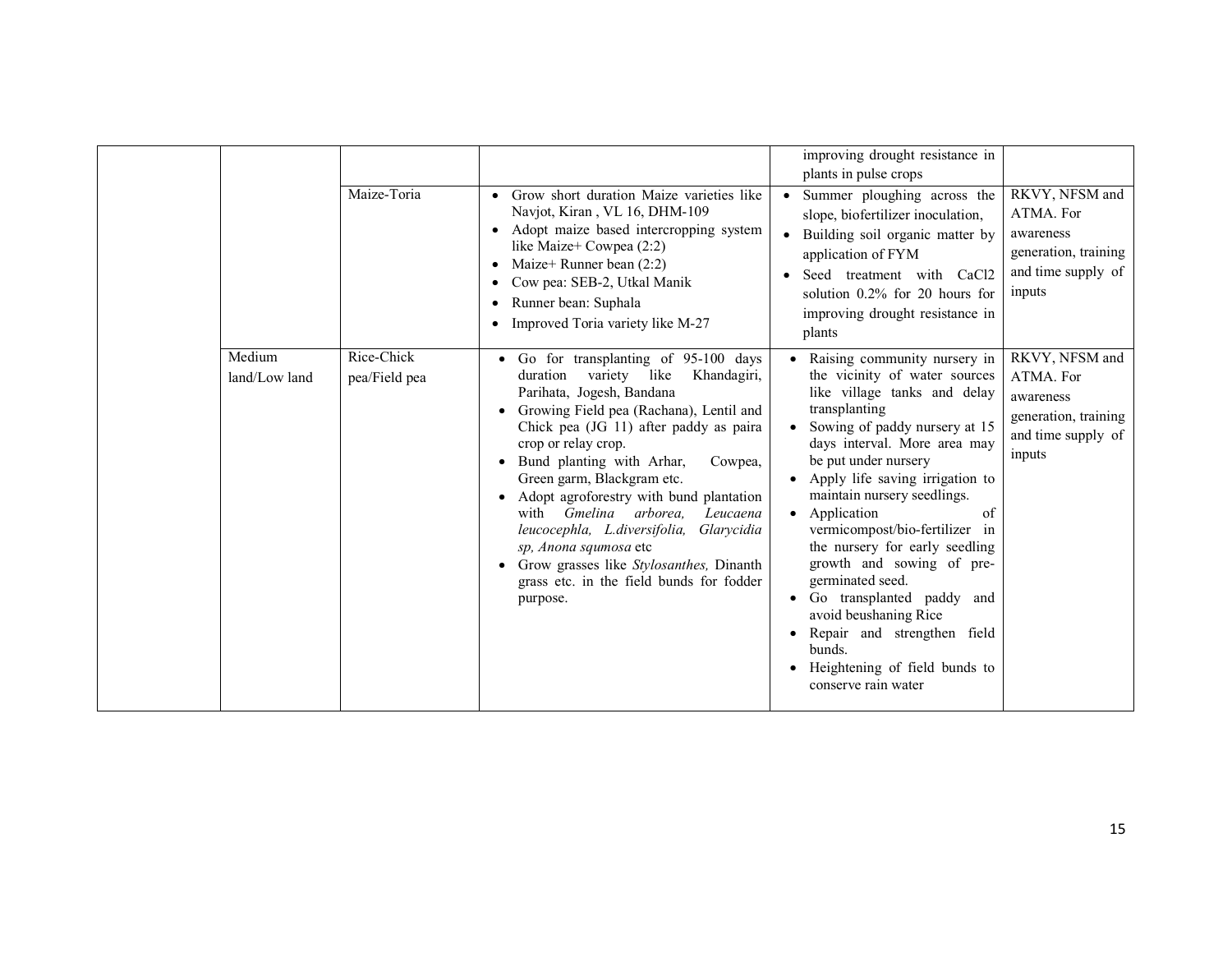| Rice-Toria/Lin seed | Selection of short duration variety like<br>Lalat, Manaswini, Naveen, , MTU 1010,<br>Konark, and Surendra<br>Bund planting with Arhar,<br>Cowpea,<br>Green garm, Blackgram etc.<br>• Growing Linseed, Toria after paddy.<br>• Lin seed variety: Kiran<br>Toria variety: Anuradha, Parvati<br>Adopt agroforestry with bund plantation<br>with <i>Gmelina arborea</i> .<br>Leucaena<br>leucocephla, L.diversifolia, Glarycidia<br>sp, Anona squmosa etc<br>Grow grasses like <i>Stylosanthes</i> , Dinanath<br>grass etc. in the field bunds for fodder<br>purpose. | • Raising community nursery in<br>the vicinity of water sources<br>like village tanks<br>Sowing of paddy nursery at 15<br>days interval. More area may<br>be put under nursery<br>Apply life saving irrigation to<br>maintain nursery seedlings<br>• Application of fertilizer and<br>vermicompost/bio-fertilizer in<br>the nursery for early seedling<br>growth and sowing of pre-<br>germinated seed.<br>Application of<br>FYM<br>to<br>$\bullet$<br>increase the WHC of soil.<br>Repair field bunds to protect<br>seepage loss. | RKVY, NFSM and<br>ATMA. For<br>awareness<br>generation, training<br>and time supply of<br>inputs |
|---------------------|-------------------------------------------------------------------------------------------------------------------------------------------------------------------------------------------------------------------------------------------------------------------------------------------------------------------------------------------------------------------------------------------------------------------------------------------------------------------------------------------------------------------------------------------------------------------|------------------------------------------------------------------------------------------------------------------------------------------------------------------------------------------------------------------------------------------------------------------------------------------------------------------------------------------------------------------------------------------------------------------------------------------------------------------------------------------------------------------------------------|--------------------------------------------------------------------------------------------------|

| Condition                                            |                                                                       |                                       |                                                                                                                                                                                                                                                                                                                                                                                                       | <b>Suggested Contingency measures</b>                                                                                                                                                                                                                                                                                                                                                                                                      |                                                                                                  |
|------------------------------------------------------|-----------------------------------------------------------------------|---------------------------------------|-------------------------------------------------------------------------------------------------------------------------------------------------------------------------------------------------------------------------------------------------------------------------------------------------------------------------------------------------------------------------------------------------------|--------------------------------------------------------------------------------------------------------------------------------------------------------------------------------------------------------------------------------------------------------------------------------------------------------------------------------------------------------------------------------------------------------------------------------------------|--------------------------------------------------------------------------------------------------|
| <b>Early season</b><br>drought<br>(delayed<br>onset) | Major<br>Farming<br>situation                                         | <b>Normal Crop/cropping</b><br>system | Change in crop/cropping system                                                                                                                                                                                                                                                                                                                                                                        | <b>Agronomic measures</b>                                                                                                                                                                                                                                                                                                                                                                                                                  | <b>Remarks</b> on<br>Implementation                                                              |
| Delay by 6<br>weeks<br>July 4 <sup>th</sup> week     | Medium<br>elevation<br>medium<br>rainfall<br>Lateritic soil<br>Upland | Rice-fallow                           | Raising low water requiring non-paddy<br>crops like Ragi<br>(Divyasingh), Niger<br>(Utkal<br><b>Birsa</b><br>Niger,<br>$Niger-1)$ ,<br>Pulses (Greengram, Blackgram,<br>• Cowpea (SEB II, Swarna),<br>• Oil seed<br>Groundnut (Devi, Smruti, TMV-2<br>• Vegetables:<br>Offseson Radish (Pusa Chetki, Delhi<br>white)<br>Kharif Tomato (Utkal Kumari),<br>Coriander (Karishma)<br>Brinjal (Green star) | Timely<br>interculture<br>and<br>weeding, balanced nutrition for<br>healthy crop growth<br>of<br>Post<br>emergence<br>spray<br>Quizalofop 5%EC @ 0.05 kg ai<br>ha in 500lt of water to control<br>weeds in Groundnut.<br>Spraying of $2\%$ KCl + 0.1 ppm<br>Boron to Blackgram to increase<br>drought tolerance<br>Foliar application of 2% urea at<br>pre-flowering and<br>flowering<br>stage of Greengram.<br>Spray 1% urea in vegetable | RKVY, NFSM and<br>ATMA. For<br>awareness<br>generation, training<br>and time supply of<br>inputs |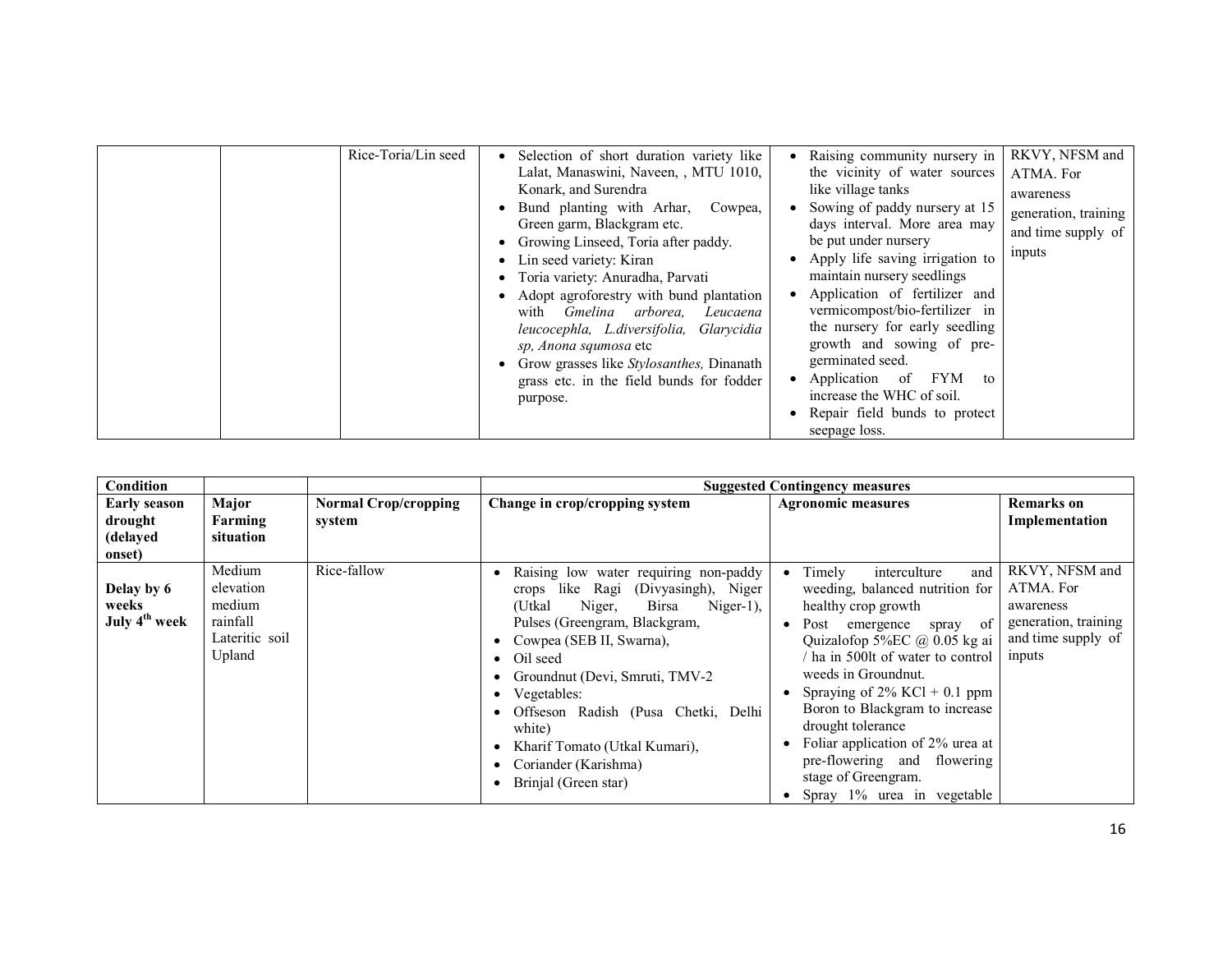|                           |                                            |                                                                                                                                                                                                                                                                                                                                 | crops<br>Remove the pest and disease<br>infected plants from the main                                                                                                                                                                                                                                                                                                                                                                                                                                                                                                                               |                                                                                                  |
|---------------------------|--------------------------------------------|---------------------------------------------------------------------------------------------------------------------------------------------------------------------------------------------------------------------------------------------------------------------------------------------------------------------------------|-----------------------------------------------------------------------------------------------------------------------------------------------------------------------------------------------------------------------------------------------------------------------------------------------------------------------------------------------------------------------------------------------------------------------------------------------------------------------------------------------------------------------------------------------------------------------------------------------------|--------------------------------------------------------------------------------------------------|
|                           | Rice-<br>Blackgram/Greengram/<br>Horsegram | Grow pulses like Blackgram, Greengram<br>Greengram: Sujata, Durga, PDM-11& 54<br>Blackgram:<br>Pant U-19 &30, Ujala, Sarala,<br>Prasad                                                                                                                                                                                          | field<br>• Optimum plant population, seed<br>inoculation<br>bio-fertilizer.<br>balanced fertilizer application,<br>application of FYM to increase<br>WHC.<br>$\bullet$ Post emergence<br>spray<br>of<br>Quizalofop 5%EC @ 0.05 kg ai<br>/ ha in 500lt of water to control<br>weeds in Groundnut.<br>• Spraying of $2\%$ KCl + 0.1 ppm<br>Boron to Blackgram to increase<br>drought tolerance<br>• Foliar application of 2% urea at<br>pre-flowering and flowering<br>stage of Greengram.<br>• Spray 1% urea in vegetable<br>crops<br>• Remove the pest and disease<br>infected plants from the main | RKVY, NFSM and<br>ATMA. For<br>awareness<br>generation, training<br>and time supply of<br>inputs |
|                           | Maize-Toria                                | short duration<br>$\bullet$ Grow<br>pulses<br>like<br>Blackgram, Greengram<br>• Greengram: Sujata, Durga, PDM-11& 54<br>· Blackgram: Pant U-19 &30, Ujala, Sarala,<br>Prasad<br>• Short duration off season vegetables like<br>Radish (Pusa chetki, Delhi White),<br>coriander (Karishma)<br>· Followed by Toria, variety: M-27 | field<br>Line sowing, application of FYM<br>biofertilizer inoculation                                                                                                                                                                                                                                                                                                                                                                                                                                                                                                                               |                                                                                                  |
| Medium land /<br>Low land | Rice-Pulse(Chick<br>pea/Field Pea/Lentil)  | · Go for transplanting of 95-100 days<br>duration variety like Khandagiri, , Bandana<br>• Bund planting with Arhar, , Cowpea,<br>Green garm, Blackgram etc                                                                                                                                                                      | • Raising community nursery in<br>the vicinity of water sources like<br>village tanks<br>• Application of fertilizer and                                                                                                                                                                                                                                                                                                                                                                                                                                                                            |                                                                                                  |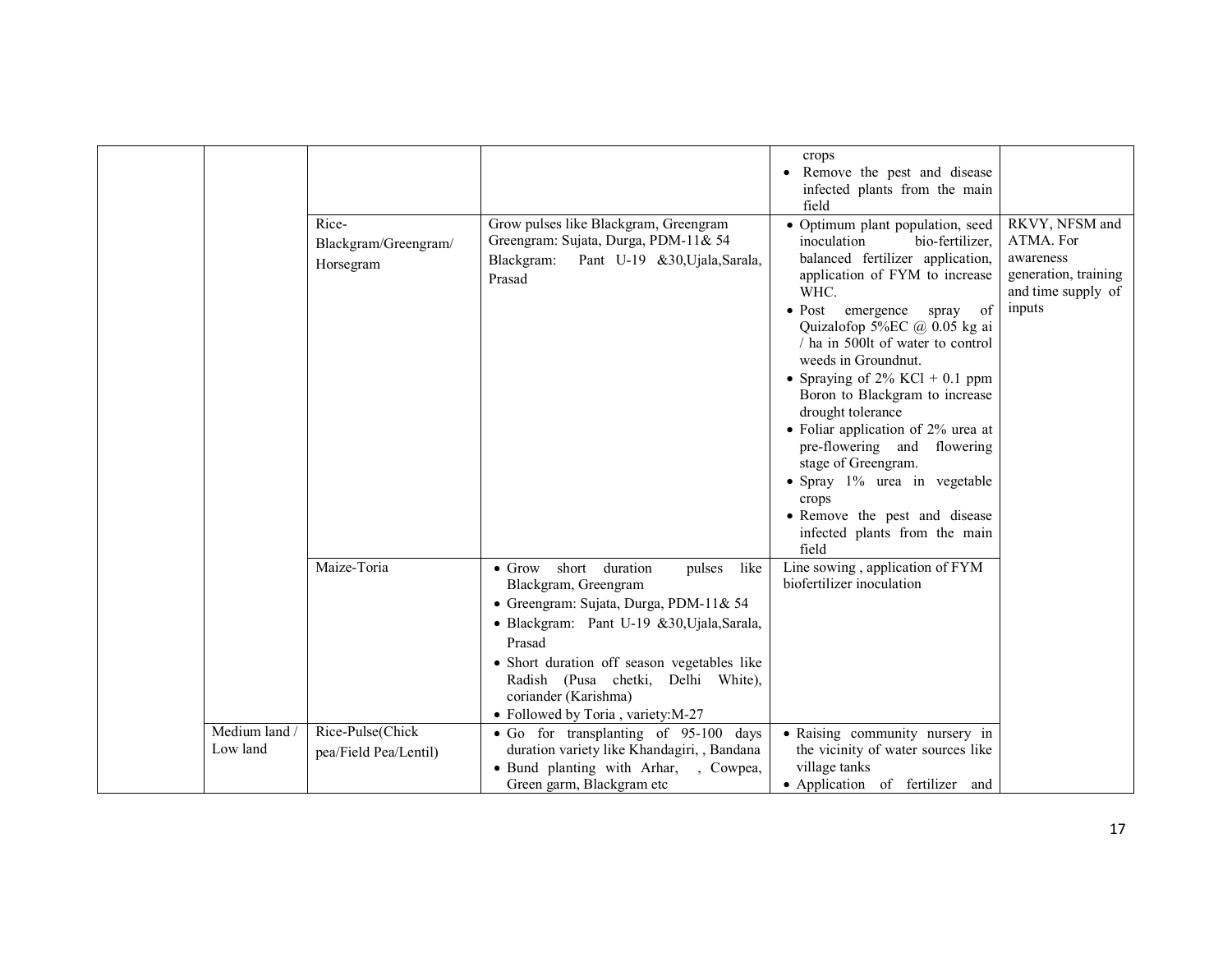|                 | • Followed by paira cropping with         | vermicompost/bio-fertilizer<br>in |  |
|-----------------|-------------------------------------------|-----------------------------------|--|
|                 | chick pea : JG-11, Annegiri-1             | the nursery for early seedling    |  |
|                 | Field pea: Rachna,                        | growth and sowing of pre-         |  |
|                 | Lentil: B-77, Pua-8                       | germinated seed.                  |  |
|                 |                                           | • Go for transplanted paddy and   |  |
|                 |                                           | avoid beushaning Rice             |  |
|                 |                                           | • On the onset of monsoon adopt   |  |
|                 |                                           | closer spacing in Rice and bunch  |  |
|                 |                                           | planting                          |  |
| Rice-Oil seed   | • Go for transplanting of 95-100 days     | -do-                              |  |
| (Linseed/Toria) | duration variety like Khandagiri, Bandana |                                   |  |
|                 | • Bund planting with Arhar,<br>Cowpea,    |                                   |  |
|                 | Green garm, Blackgram etc                 |                                   |  |
|                 | Toria<br>• Followed by sowing<br>- of     |                                   |  |
|                 | (Anuradha, Parvati), lin seed (Kiran)     |                                   |  |

| <b>Condition</b>                                   |                                                                |                                       |                                                                                                                                                                                                                                                                                                                                                                                         | <b>Suggested Contingency measures</b>                                                                                                                                                                                                                                                                                                                                                                                   |                                                                                                  |
|----------------------------------------------------|----------------------------------------------------------------|---------------------------------------|-----------------------------------------------------------------------------------------------------------------------------------------------------------------------------------------------------------------------------------------------------------------------------------------------------------------------------------------------------------------------------------------|-------------------------------------------------------------------------------------------------------------------------------------------------------------------------------------------------------------------------------------------------------------------------------------------------------------------------------------------------------------------------------------------------------------------------|--------------------------------------------------------------------------------------------------|
| <b>Early season</b><br>drought                     | <b>Major Farming</b><br>situation                              | <b>Normal Crop/cropping</b><br>system | Change in crop/cropping system                                                                                                                                                                                                                                                                                                                                                          | <b>Agronomic measures</b>                                                                                                                                                                                                                                                                                                                                                                                               | <b>Remarks</b> on<br>Implementation                                                              |
| (delayed onset)                                    |                                                                |                                       |                                                                                                                                                                                                                                                                                                                                                                                         |                                                                                                                                                                                                                                                                                                                                                                                                                         |                                                                                                  |
| Delay by 8<br>weeks<br>August 2 <sup>nd</sup> week | Medium elevation<br>medium rainfal<br>Lateritic Soil<br>Upland | Rice-fallow                           | Raising low water requiring non-<br>paddy crops like ragi (Divyasingh),<br>niger (Utkal Niger, Birsa Niger-1),<br>Pulses (Greengram, Blackgram,<br>(SEB<br>П,<br>Cowpea<br>Swarna),<br>Oil seed - Groundnut (Devi, Smruti,<br>TMV-2<br>Vegetables: Off season radish (Pusa)<br>Chetki, Delhi white)Kharif Tomato<br>(Utkal)<br>Coriander<br>Kumari).<br>(Karishma) Brinjal (Green star) | Timely intercultural operation<br>balanced<br>weeding,<br>and<br>nutrition for healthy crop<br>growth<br>Bio-fertiliser inoculation<br>$\bullet$<br>Application of FYM<br>to<br>increase WHC.<br>Spraying of $2\%$ KCl + 0.1 ppm<br>Boron to Blackgram.<br>Foliar application of 2% urea<br>at pre-flowering and flowering<br>stage of Greengram.<br>Spray 1% urea in vegetable<br>crops<br>Remove the pest and disease | RKVY, NFSM<br>and ATMA. For<br>awareness<br>generation,<br>training and time<br>supply of inputs |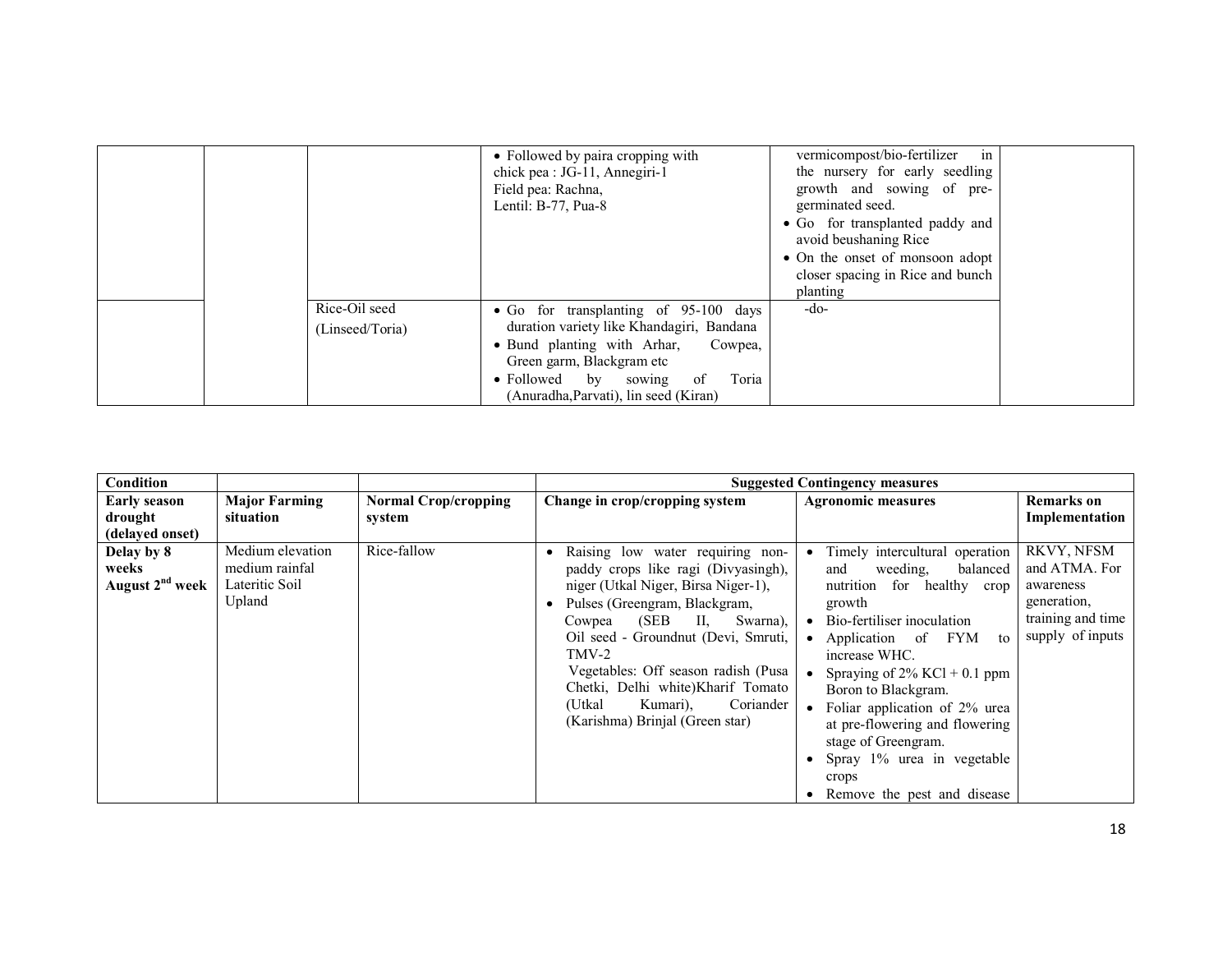|                         | Rice-Pulses<br>(Blackgram/Chick pea) | Grow pulses like Blackgram(Pant U-19<br>&30, Ujala, Sarala, Prasad), Greengram<br>(Sujata, Durga, PDM-11& 54)                                                                                                                                                                                                            | infected plants from the main<br>field<br>• Optimum plant population,<br>bio-fertilizer<br>inoculation,<br>balanced fertilizer application.<br>• Spraying of $2\%$ KCl + 0.1<br>ppm Boron to Blackgram.<br>• Foliar application of 2% urea<br>at pre-flowering and flowering<br>stage of Greengram.<br>Spray 1% urea in vegetable<br>crops<br>• Remove the pest and disease<br>infected plants from the main<br>field |  |
|-------------------------|--------------------------------------|--------------------------------------------------------------------------------------------------------------------------------------------------------------------------------------------------------------------------------------------------------------------------------------------------------------------------|-----------------------------------------------------------------------------------------------------------------------------------------------------------------------------------------------------------------------------------------------------------------------------------------------------------------------------------------------------------------------------------------------------------------------|--|
|                         | Maize-Toria                          | • Grow short duration<br>pulses like<br>Blackgram(Pant<br>$U-19$<br>&30, Ujala, Sarala,<br>Prasad)<br>Durga, PDM-<br>Greengram(Sujata,<br>11 & 54<br>Short duration off seson vegetables<br>$\bullet$<br>like Radish (Pusa chetki, Delhi<br>White), Coriander (Karishma)<br>Followed by Toria, variety:M-27<br>$\bullet$ | $\bullet$ Line sowing,<br>• Application of FYM<br>• Biofertilizer inoculation                                                                                                                                                                                                                                                                                                                                         |  |
| Medium land/Low<br>land | Rice-Pulse                           | Go for transplanting of 95-100 days<br>$\bullet$<br>duration variety like Khandagiri,,<br>Bandana<br>Bund planting with Arhar,<br>$\bullet$<br>Cowpea, Greengram, Blackgram etc<br>• Followed by paira cropping with<br>Chick pea : JG-11, Annegiri-1<br>Field pea: Rachna,<br>Lentil: B-77, Pua-8                       | Raising community nursery<br>in the vicinity of water<br>sources like village tanks<br>• Application of fertilizer and<br>vermicompost/bio-fertilizer in<br>the nursery for early seedling<br>growth and sowing of pre-<br>germinated seed.<br>• Prefer transplanted paddy and<br>avoid beushaning rice<br>• On the onset of monsoon<br>adopt closer spacing in rice<br>and bunch planting                            |  |
|                         | Rice-Oilseed                         | Go for transplanting of 95-100 days                                                                                                                                                                                                                                                                                      | $-do-$                                                                                                                                                                                                                                                                                                                                                                                                                |  |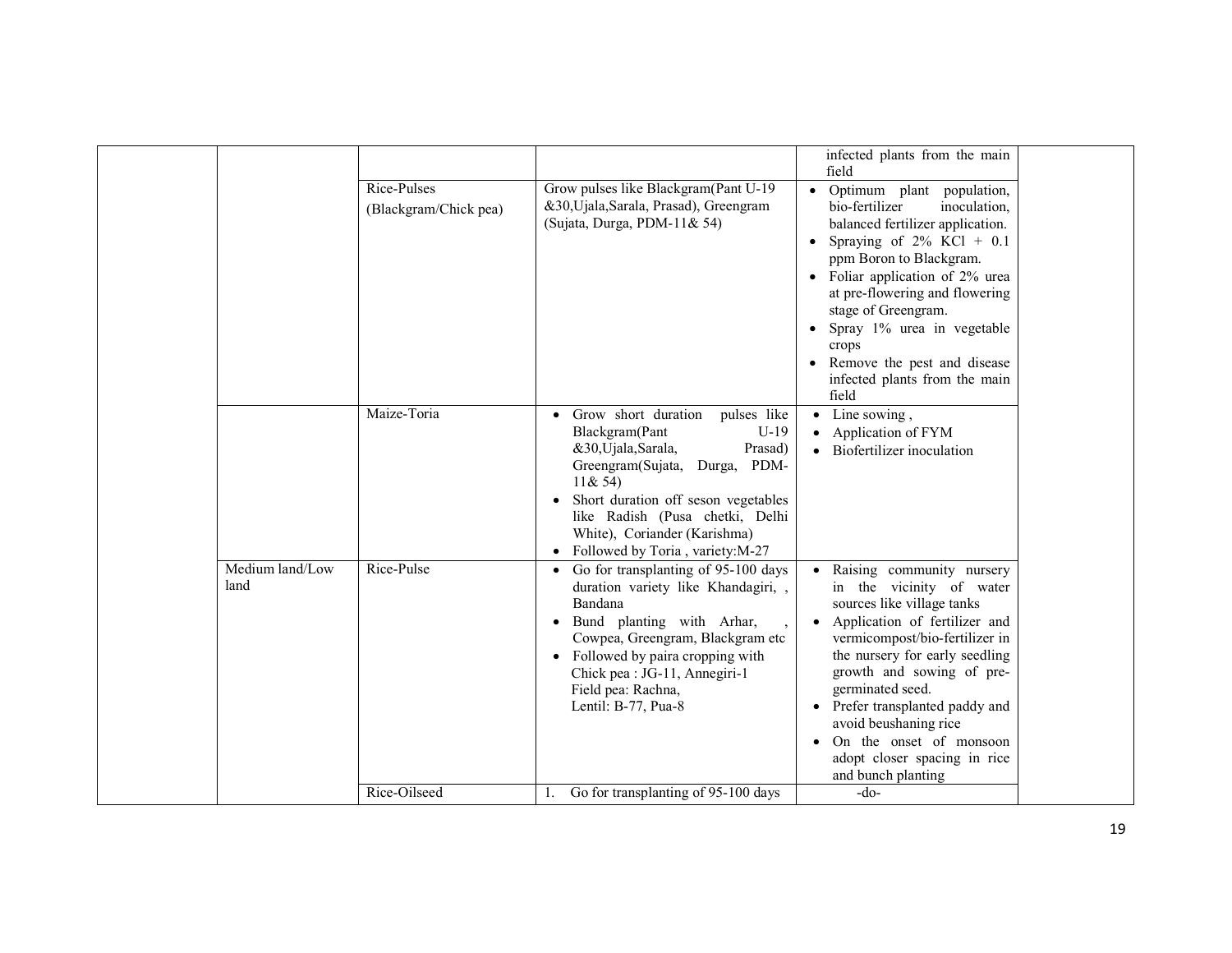|  | (Linseed/Toria) | duration variety like Khandagiri,,   |  |
|--|-----------------|--------------------------------------|--|
|  |                 | Bandana                              |  |
|  |                 | Bund planting with Arhar, Cowpea,    |  |
|  |                 | Greengram, Black gram etc            |  |
|  |                 | Followed by sowing of toria          |  |
|  |                 | (Anuradha, Parvati), linseed (Kiran) |  |

| Condition                                                                                                                        |                                                                     |                                       |                                                                                                                                                                                                                                                                                                                                                                                    | <b>Suggested Contingency measures</b>                                                              |                                     |
|----------------------------------------------------------------------------------------------------------------------------------|---------------------------------------------------------------------|---------------------------------------|------------------------------------------------------------------------------------------------------------------------------------------------------------------------------------------------------------------------------------------------------------------------------------------------------------------------------------------------------------------------------------|----------------------------------------------------------------------------------------------------|-------------------------------------|
| Early season<br>drought (Normal                                                                                                  | <b>Major Farming</b><br>situation                                   | <b>Normal Crop/cropping</b><br>system | Crop management                                                                                                                                                                                                                                                                                                                                                                    | Soil nutrient & moisture<br>conservation measues                                                   | <b>Remarks</b> on<br>Implementation |
| onset)                                                                                                                           |                                                                     |                                       |                                                                                                                                                                                                                                                                                                                                                                                    |                                                                                                    |                                     |
| <b>Normal onset</b><br>followed by 15-<br>20 days dry spell<br>after sowing<br>leading to poor<br>germination/crop<br>stand etc. | Medium elevation<br>and Medium rainfall<br>Lateritic soil<br>Upland | Rice-fallow                           | • When there is more than 50%<br>mortality, re-sowing of the crop with<br>shorter duration varieties<br>• If the mortality is less than 50% gap<br>filling may be done<br>• Resowing with Short<br>duration<br>varieties like Heera, Jhu, Sneha,<br>Pathara<br>• Application of herbicide to control<br>the weed population<br>• Manual weeding<br>moisture<br>for<br>conservation | mulching<br>through<br>Organic<br>organic residues<br>Application of FYM to increase<br><b>WHC</b> | NFSM, RKVY                          |
|                                                                                                                                  |                                                                     | Rice-Pulses                           | -do-                                                                                                                                                                                                                                                                                                                                                                               | $-do-$                                                                                             |                                     |
|                                                                                                                                  |                                                                     | (Blackgram/Horse gram)                |                                                                                                                                                                                                                                                                                                                                                                                    |                                                                                                    |                                     |
|                                                                                                                                  |                                                                     | Maize-Toria                           | • Sow some cowpea / Greengram /<br>Blackgram in the row spaces after<br>onset of rainfall<br>• Take extra sowing in 10 % of land or<br>in leaf pots. Gap filling with the<br>plants of equal duration<br>• Seed soaking with CaCl2 0.25 %<br>solution for 20 hours before sowing<br>for drought hardening                                                                          | Weed control measure<br>Organic<br>mulching<br>through<br>organic residues                         |                                     |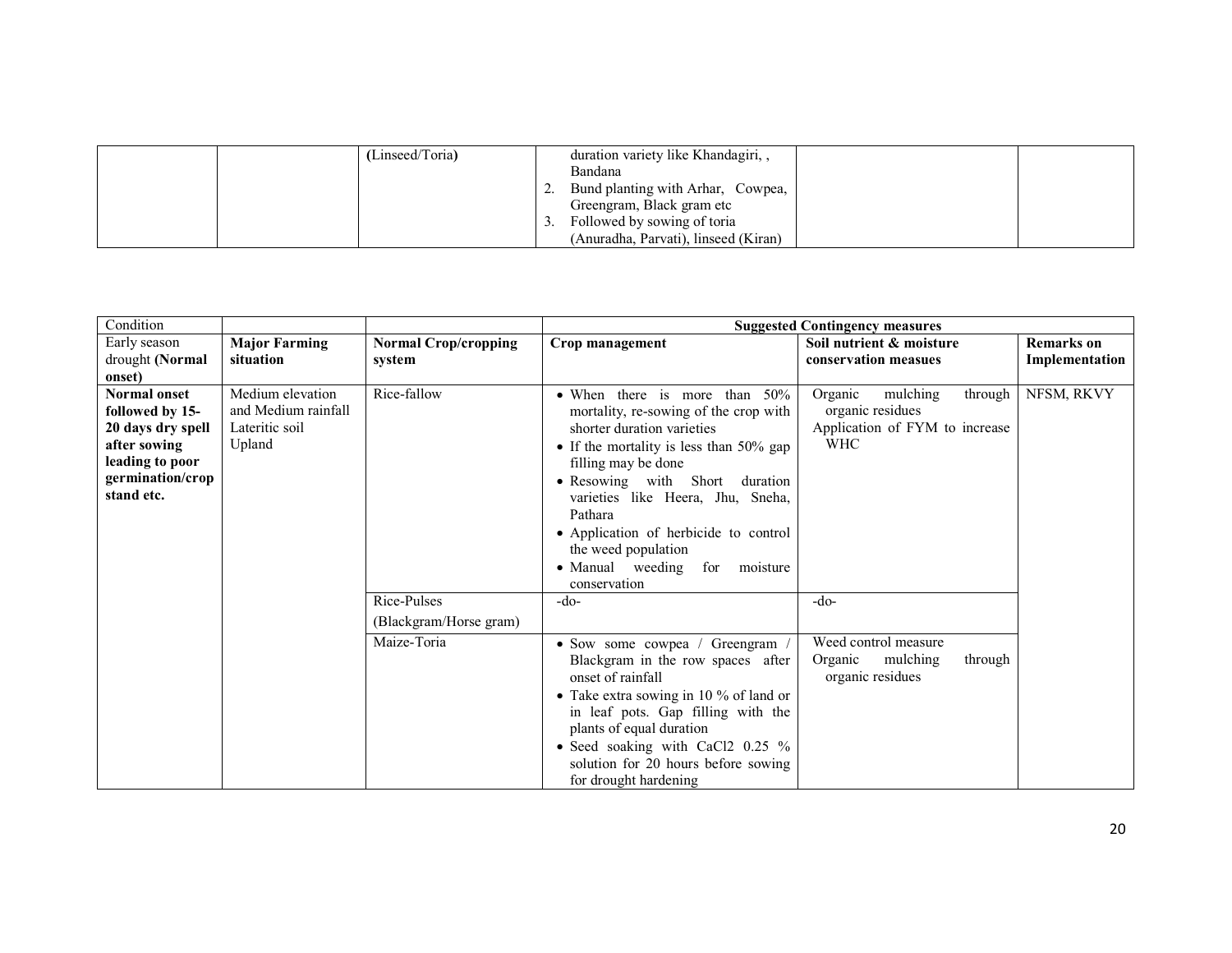| Medium land/Low<br>land | Rice-Pulse(Chick<br>pea/Field pea/Lentil) | • Early variety like Nabjot<br>• If plant population is less than 50%,<br>re-sowing of the crop with shorter<br>duration variety like recommended<br>like Lalat, Manaswini, Naveen,<br>MTU 1010, Konark, Jogesh and<br>Surendra<br>• Sprouted seeds of shorter duration<br>variety may be directly shown or<br>raised for seedling.<br>• If plant population is more than<br>50% carry out weeding and adjust<br>the plant population by Khelua and<br>clonal<br>(double)<br>propagation<br>transplanting)<br>• Raising of community nursery in<br>the vicinity of water source<br>• Use higher seed rate | • Develop series of farm ponds<br>for harvesting the rainwater<br>• Strengthen the field bunds<br>and plugging of drainage<br>holes | . NFSM, RKVY,<br><b>NREGA</b> |
|-------------------------|-------------------------------------------|-----------------------------------------------------------------------------------------------------------------------------------------------------------------------------------------------------------------------------------------------------------------------------------------------------------------------------------------------------------------------------------------------------------------------------------------------------------------------------------------------------------------------------------------------------------------------------------------------------------|-------------------------------------------------------------------------------------------------------------------------------------|-------------------------------|
| Medium land/Low<br>land | Rice-Oil seed (Toria<br>$/Lin$ seed)      | $-do-$                                                                                                                                                                                                                                                                                                                                                                                                                                                                                                                                                                                                    | Develop series of farm ponds<br>for harvesting the rainwater<br>Strengthen the field bunds<br>and plugging of drainage<br>holes     | . NFSM, RKVY,<br><b>NREGA</b> |

| Condition                       |                      |                             |                                       | <b>Suggested Contingency measures</b> |                   |
|---------------------------------|----------------------|-----------------------------|---------------------------------------|---------------------------------------|-------------------|
| Mid season                      | <b>Major Farming</b> | <b>Normal Crop/cropping</b> | Crop management                       | Soil nutrient & moisture              | <b>Remarks</b> on |
| drought (long                   | situation            | system                      |                                       | conservation measures                 | Implementation    |
| dry spell,                      |                      |                             |                                       |                                       |                   |
| consecutive 2<br>weeks rainless |                      |                             |                                       |                                       |                   |
| $(>2.5$ mm)                     |                      |                             |                                       |                                       |                   |
| period)                         |                      |                             |                                       |                                       |                   |
| At vegetative                   | Medium elevation     | Rice-fallow                 | • Thinning of excess plants, weeding, | Life saving irrigation                | NFSM, ATMA        |
| stage                           | medium rainfall      |                             | maintain<br>mulching and<br>optimum   |                                       |                   |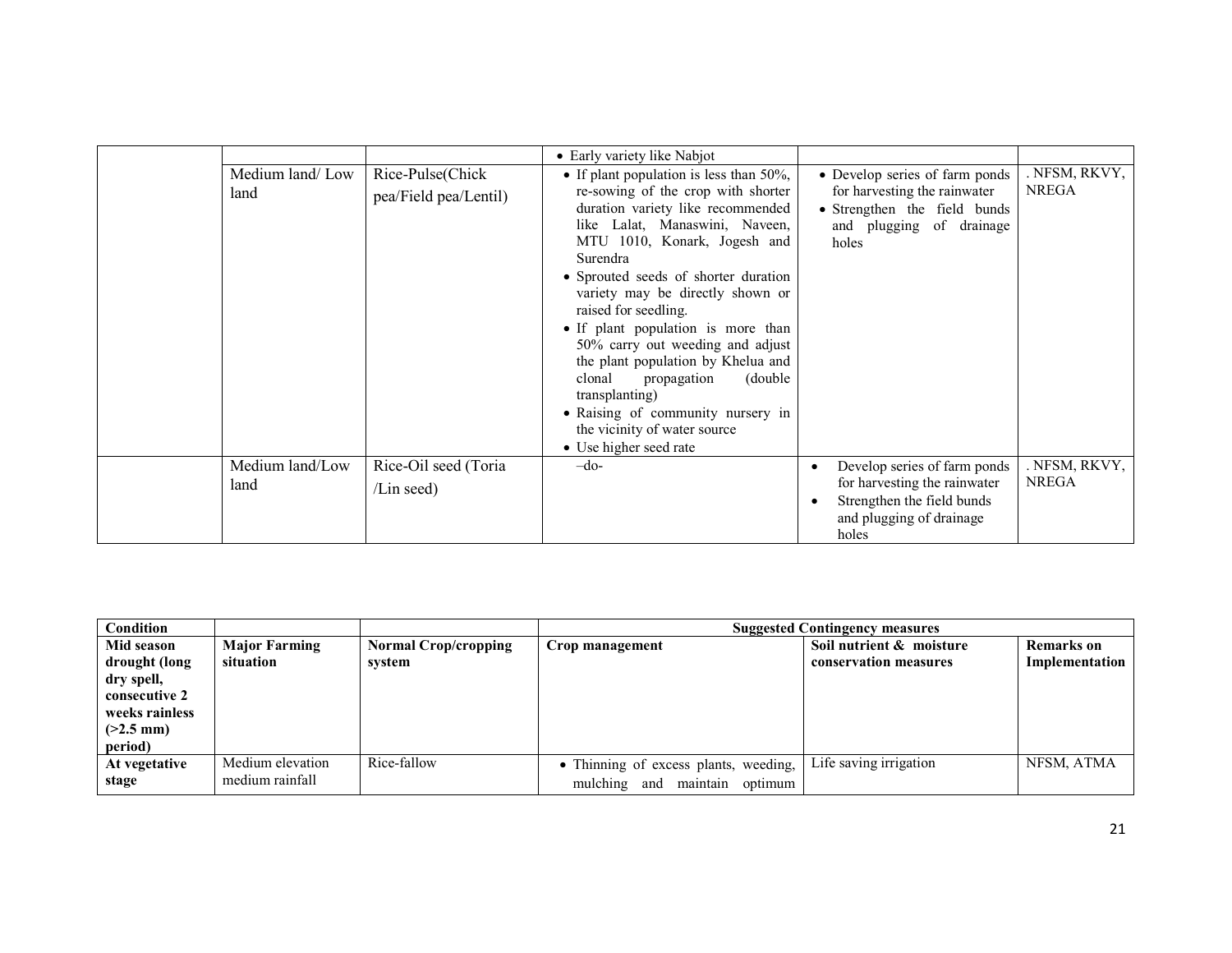| Lateritic<br>Upland |                                       | plant population Lime and FYM<br>application                                                                                                                                                                                                                                                                                                                |                                                 |            |
|---------------------|---------------------------------------|-------------------------------------------------------------------------------------------------------------------------------------------------------------------------------------------------------------------------------------------------------------------------------------------------------------------------------------------------------------|-------------------------------------------------|------------|
|                     |                                       | • Apply Monocortophus @ 2 ml/liter<br>of water to control mealy bug and<br>thrips                                                                                                                                                                                                                                                                           |                                                 |            |
|                     |                                       | · Water stress during August and<br>September may lead to severe<br>incidence of blast and brown spot.<br>Application of tricyclazole @ 0.6<br>ml/liter of water or Kasuagamycin @<br>2 ml/liter of water at 15 days interval<br>will reduce the incidence of blast.                                                                                        |                                                 |            |
|                     | Rice-Pulses (Blackgram)<br>Horsegram/ | Maintain optimum plant population<br>$\bullet$<br>Lime and FYM application<br>Apply Monocortophus @ 2 ml/liter<br>٠<br>of water to control mealy bug and<br>thrips<br>Application of tricyclazole $\omega$ , 0.6<br>$\bullet$<br>ml/liter of water or casuagamycin<br>$@$ 2 ml/liter of water at 15 days<br>interval will reduce the incidence<br>of blast. | Life saving irrigation Weeding,<br>mulching     | NFSM, ATMA |
|                     | Maize-Toria                           | Complete hoeing and weeding to<br>$\bullet$<br>provide dust mulch<br>Lime and FYM application<br>$\bullet$<br>Ridge and furrow method of<br>$\bullet$                                                                                                                                                                                                       | Life saving irrigation<br>Compartmental bunding | NFSM, ATMA |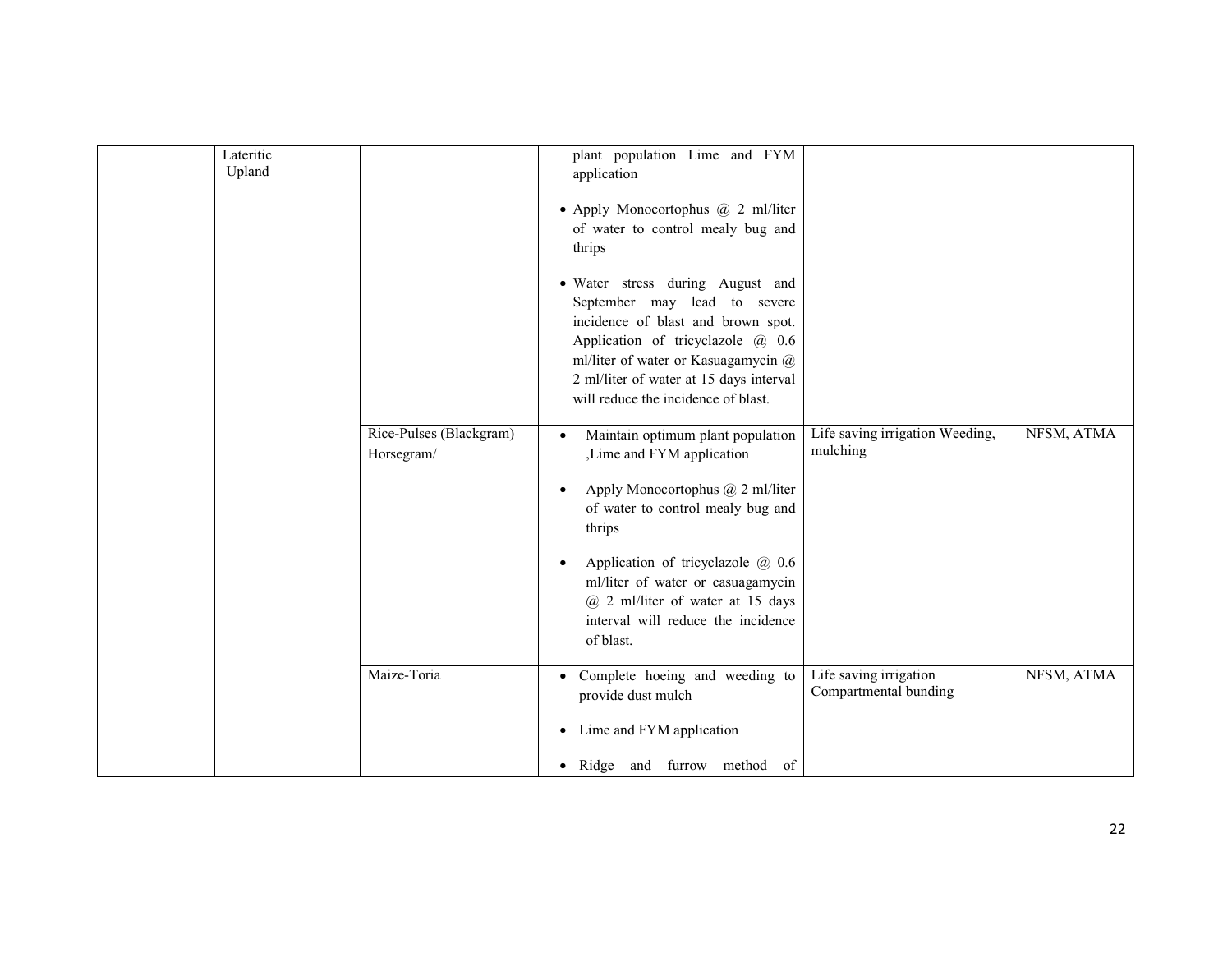|                                                                    | planting                                                                                                                                                      |                                                                             |            |
|--------------------------------------------------------------------|---------------------------------------------------------------------------------------------------------------------------------------------------------------|-----------------------------------------------------------------------------|------------|
|                                                                    | Soil application of chloropyriphus<br>$\bullet$<br>$(a)$ 2 ml/liter of water to prevent<br>termite attack                                                     |                                                                             |            |
|                                                                    | Foliar application of mancozeb $@$ 3<br>$\bullet$<br>g/liter of water against Tersicum<br>leaf blight                                                         |                                                                             |            |
| Medium land /Low land<br>Rice-Pulse (Chickpea/Field<br>Pea/Lentil) | Avoid<br>(blind<br>beushaning<br>$\bullet$<br>cultivation) in Rice, if the crop is<br>more than 45 days old.                                                  | On-farm<br>harvesting<br>water<br>structures & Life saving irrigation       | NFSM, ATMA |
|                                                                    | Weed out the field without waiting<br>for rainfall.                                                                                                           | Strengthen the field bunds and<br>close the holes to check seepage<br>loss. |            |
|                                                                    | Go for gap filling using seedling of<br>$\bullet$<br>same age or clonal tillers to have a<br>uniform distribution of plant.                                   |                                                                             |            |
|                                                                    | Withhold N fertilizer application up<br>to receipt of rainfall.                                                                                               |                                                                             |            |
|                                                                    | Foliar spray of 2% urea solution                                                                                                                              |                                                                             |            |
|                                                                    | Apply Monocortophus @ 2 ml/liter<br>$\bullet$<br>of water to control mealy bug and<br>thrips                                                                  |                                                                             |            |
|                                                                    | Application of tricyclazole @ 0.6<br>ml/liter of water or casuagamycin @<br>2 ml/liter of water at 15 days<br>interval will reduce the incidence of<br>blast. |                                                                             |            |
| Medium land/Low land                                               | $-do-$                                                                                                                                                        | On-farm water harvesting<br>structures & Life saving                        | NFSM, ATMA |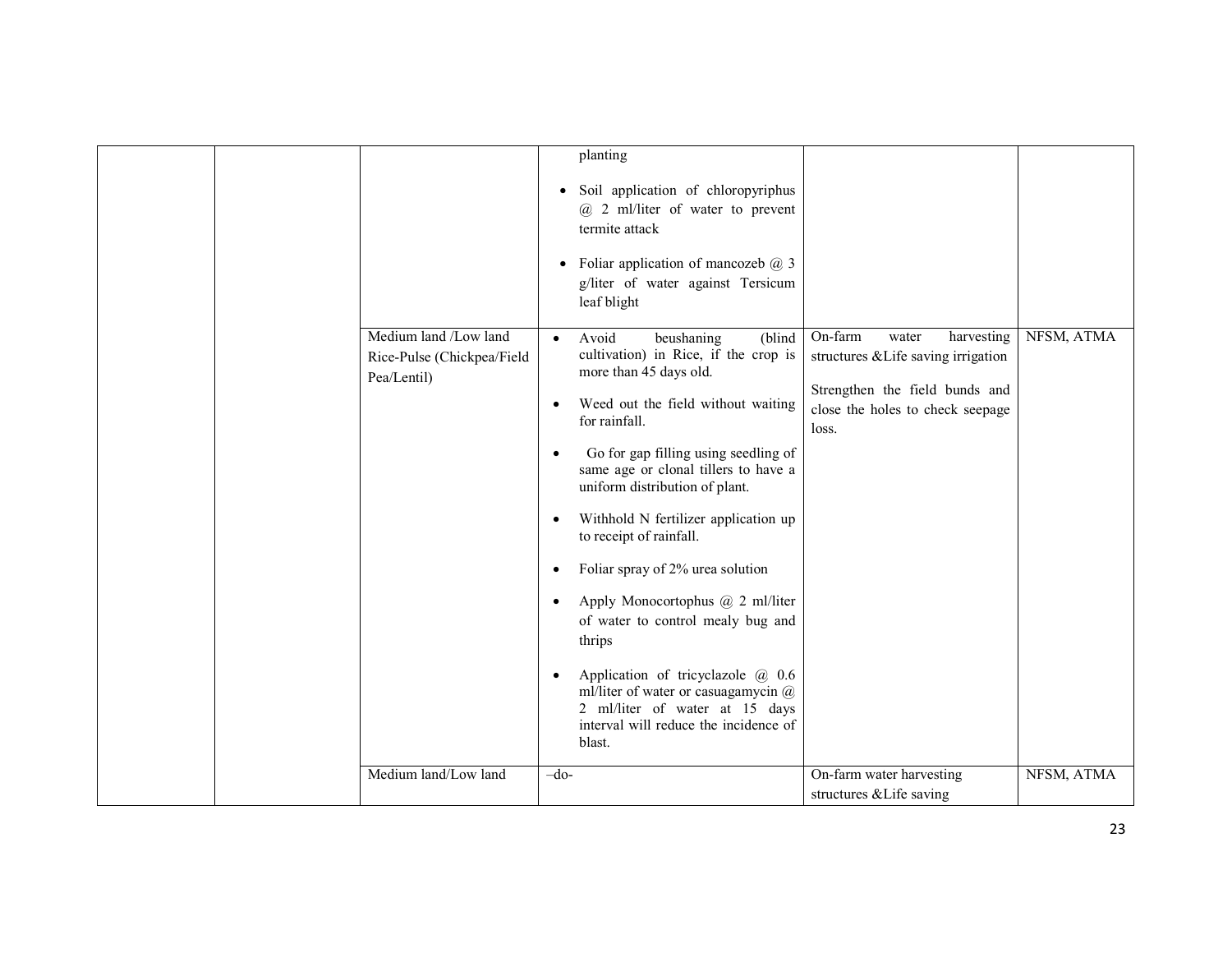|  | $\mathbf{r}$<br>$ -$<br>Rice-Oil seed<br>$\sim$ $\sim$ $\sim$ $\sim$ $\sim$ $\sim$ $\sim$ | -irrigation. |  |
|--|-------------------------------------------------------------------------------------------|--------------|--|
|  | $\sqrt{2}$<br>l'oria<br>∡Linseed)                                                         |              |  |

| Condition                       |                                                                 |                                       |                                                                                                                                                                                                                                                                                                                                                                                                                                                                                                                                                                                                                                                                           | <b>Suggested Contingency measures</b>                                                                              |                                     |
|---------------------------------|-----------------------------------------------------------------|---------------------------------------|---------------------------------------------------------------------------------------------------------------------------------------------------------------------------------------------------------------------------------------------------------------------------------------------------------------------------------------------------------------------------------------------------------------------------------------------------------------------------------------------------------------------------------------------------------------------------------------------------------------------------------------------------------------------------|--------------------------------------------------------------------------------------------------------------------|-------------------------------------|
| Mid season<br>drought (long     | <b>Major Farming</b><br>situation                               | <b>Normal Crop/cropping</b><br>system | Crop management                                                                                                                                                                                                                                                                                                                                                                                                                                                                                                                                                                                                                                                           | Soil nutrient & moisture<br>conservation measure                                                                   | <b>Remarks</b> on<br>Implementation |
| dry spell)                      |                                                                 |                                       |                                                                                                                                                                                                                                                                                                                                                                                                                                                                                                                                                                                                                                                                           |                                                                                                                    |                                     |
| At flowering/<br>fruiting stage | Medium elevation<br>medium rainfall<br>Lateritic soil<br>Upland | Rice-fallow                           | • Provide protective irrigation through<br>recycling of harvested rain water.<br>Provide irrigation at critical stages<br>such as flowering, grain filling etc.<br>• Incidence of Rice mealybug may<br>occur. Apply methyl demeton @<br>500ml/ha or Imidaclopid @100 ml/ha<br>• Grass hopper incidence may also<br>occur. Dusting of cloropyriphus $\omega$<br>$25$ kg/ha<br>field bunds<br>in the<br>recommended.<br>• Termite incidence may occur apply<br>chlorpyriphos $\omega$ 1 lit/ha<br>• Application of tricyclazole $\omega$ 0.6<br>ml/liter of water or casuagamycin $\omega$ 2<br>ml/liter of water at 15 days interval<br>will reduce the incidence of blast | • Judicious use of water from<br>farm pond<br>• Life saving irrigation<br>• Strengthening<br>of<br>field<br>bunds. | NFSM, ATMA                          |
|                                 |                                                                 | Rice-pulse                            | $-do-$                                                                                                                                                                                                                                                                                                                                                                                                                                                                                                                                                                                                                                                                    | • Judicious use of water from                                                                                      | NFSM, ATMA                          |
|                                 |                                                                 | (Blackgram/Chick pea)                 |                                                                                                                                                                                                                                                                                                                                                                                                                                                                                                                                                                                                                                                                           | farm pond<br>• Life saving irrigation                                                                              |                                     |
|                                 |                                                                 |                                       |                                                                                                                                                                                                                                                                                                                                                                                                                                                                                                                                                                                                                                                                           | $\bullet$ Strengthening<br>of<br>field                                                                             |                                     |
|                                 |                                                                 |                                       |                                                                                                                                                                                                                                                                                                                                                                                                                                                                                                                                                                                                                                                                           | bunds.                                                                                                             |                                     |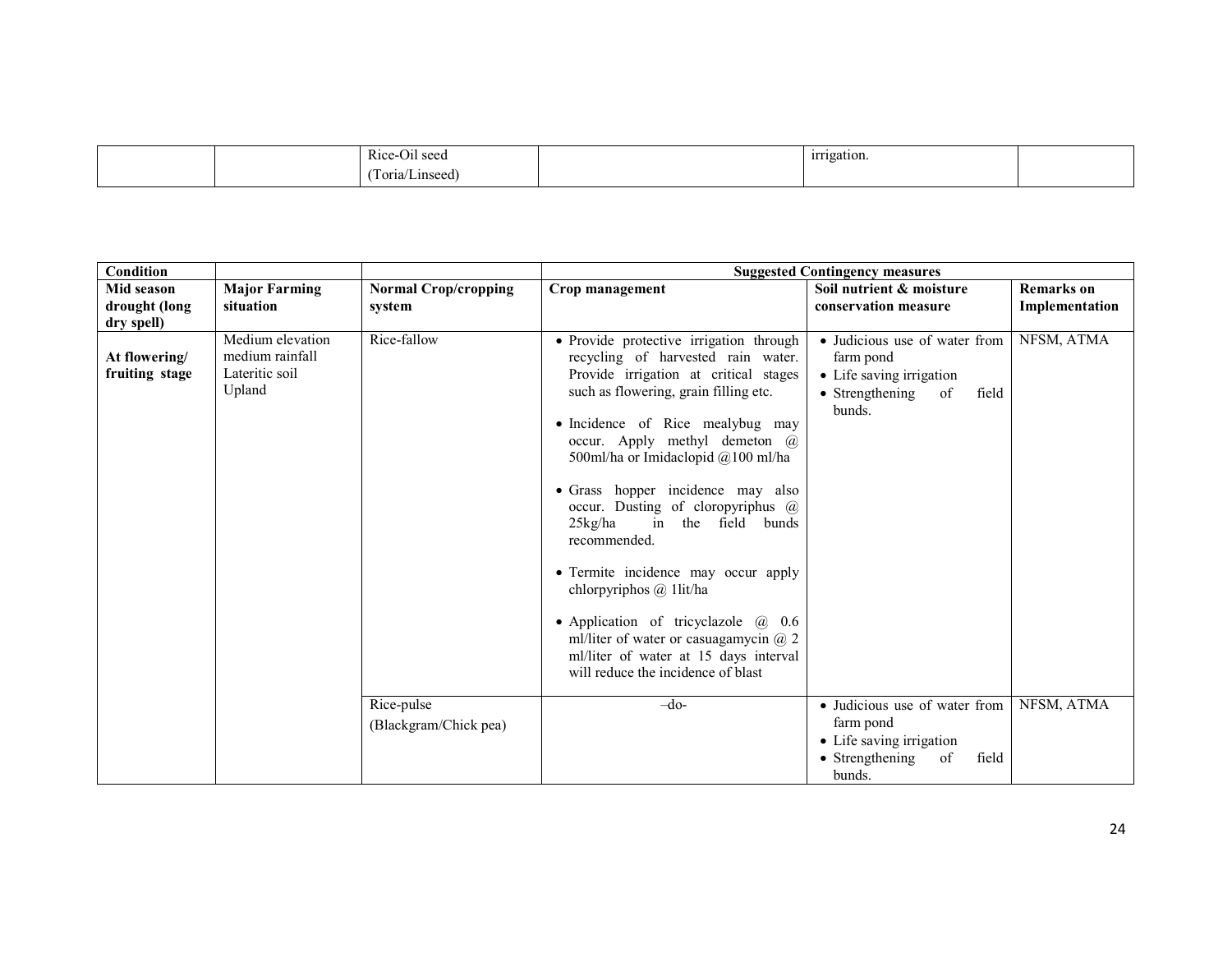|                         | Rice-oil seed (Toria /<br>Linseed)        | loss.<br>$-do-$                                                                                                                                                                                                                                                                        | $-do-$                                                                                                                                                                                                                                                                                    | $-do-$      |
|-------------------------|-------------------------------------------|----------------------------------------------------------------------------------------------------------------------------------------------------------------------------------------------------------------------------------------------------------------------------------------|-------------------------------------------------------------------------------------------------------------------------------------------------------------------------------------------------------------------------------------------------------------------------------------------|-------------|
|                         |                                           | • Strengthen the field bunds and close<br>the drainage holes to check seepage                                                                                                                                                                                                          |                                                                                                                                                                                                                                                                                           |             |
|                         |                                           | • Apply Potassic fertilizers wherever<br>soil moisture allows or wait up to<br>receipt of rainfall.                                                                                                                                                                                    | • Irrigation at critical stages                                                                                                                                                                                                                                                           |             |
|                         |                                           | • Withhold N fertilizer application up to<br>receipt of rainfall.                                                                                                                                                                                                                      | • Life saving Irrigation                                                                                                                                                                                                                                                                  |             |
| Medium land/Low<br>land | Rice-Pulse(Chick pea/Field<br>Pea/Lentil) | • Provide protective irrigation through<br>recycling of harvested rain water.                                                                                                                                                                                                          | • Judicious use of water from<br>farm pond                                                                                                                                                                                                                                                | <b>NFSM</b> |
|                         |                                           | • Termite incidence may occur apply<br>chloropyriphus $(a)$ 2ml/liter of water<br>• If drought occurs at early maturing<br>stage, harvest the green cobs and sell<br>in the market.<br>• Foliar application of mancozeb $\omega$ 3<br>g/liter of water against Tersicum leaf<br>blight | • Provide protective irrigation<br>through<br>recycling<br>of<br>harvested rain water.<br>• Provide irrigation at critical<br>stages such as flowering,<br>grain filling etc. in alternate<br>furrows in wide spaced<br>crops.<br>· Organic mulching Manual<br>weeding or apply herbicide |             |
|                         | Maize Toria                               |                                                                                                                                                                                                                                                                                        |                                                                                                                                                                                                                                                                                           | NFSM, ATMA  |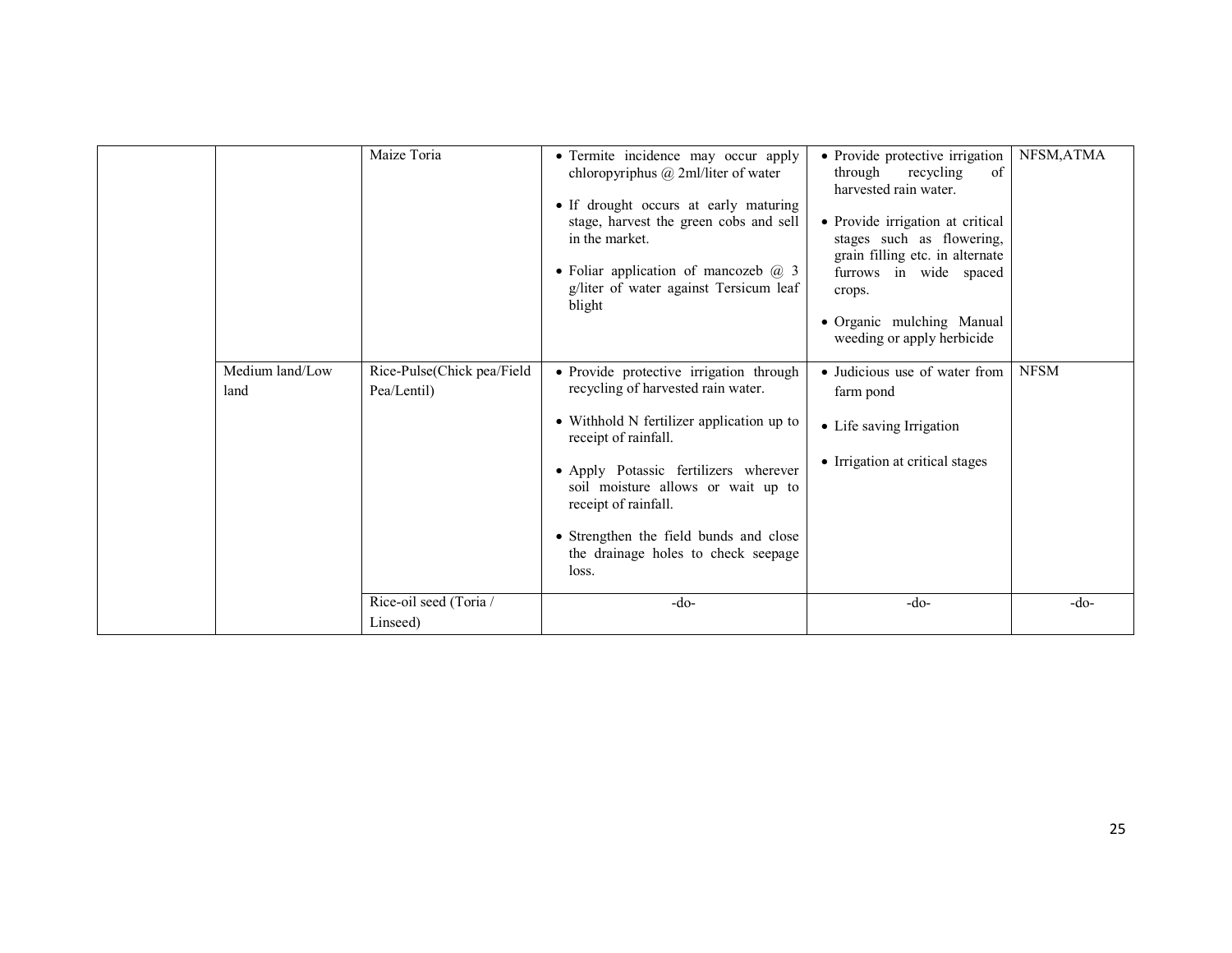| Condition                           |                                                                 |                                           |                                                                                                                                                                                                                                                                                                                                                                                                                    | <b>Suggested Contingency measures</b> |                                     |
|-------------------------------------|-----------------------------------------------------------------|-------------------------------------------|--------------------------------------------------------------------------------------------------------------------------------------------------------------------------------------------------------------------------------------------------------------------------------------------------------------------------------------------------------------------------------------------------------------------|---------------------------------------|-------------------------------------|
| <b>Terminal</b><br>drought          | <b>Major Farming</b><br>situation                               | <b>Normal Crop/cropping</b><br>system     | Crop management                                                                                                                                                                                                                                                                                                                                                                                                    | <b>Rabi Crop planning</b>             | <b>Remarks</b> on<br>Implementation |
| (Early<br>withdrawal of<br>monsoon) | Medium elevation<br>medium rainfall<br>Lateritic soil<br>Upland | Rice-fallow                               | • Provide protective irrigation through<br>recycling of harvested rain water.<br>Provide irrigation at critical stages<br>such as flowering, grain filling etc.<br>• Application of tricyclazole $\omega$ 0.6<br>ml/liter of water or casuagamycin $\omega$ 2<br>ml/liter of water at 10 days interval to<br>prevent outbreak of foliar, node and<br>neck blast<br>• Harvesting at physiological maturity<br>stage |                                       | NFSM, ATMA                          |
|                                     |                                                                 | Rice-Pulse<br>(Blackgram/Horse gram)      | • Provide protective irrigation through<br>recycling of harvested rain water.<br>Provide irrigation at critical stages<br>such as flowering, grain filling etc.<br>• Application of tricyclazole $\omega$ 0.6<br>ml/liter of water or casuagamycin $\omega$ 2<br>ml/liter of water at 10 days interval to<br>prevent outbreak of foliar, node and<br>neck blast                                                    |                                       |                                     |
|                                     |                                                                 | Upland Maize-Toria                        | • Provide<br>protective<br>irrigation<br>through recycling of harvested rain<br>water. Provide irrigation at critical<br>stages such as flowering, grain<br>filling etc.<br>Harvest maize for green cob<br>purpose                                                                                                                                                                                                 |                                       | NFSM, ATMA                          |
|                                     | Medium land/Low<br>land                                         | Rice-Pulse(Chick pea/Field<br>pea/Lentil) | Provide protective irrigation<br>Arrange of crop insurance in case of                                                                                                                                                                                                                                                                                                                                              |                                       |                                     |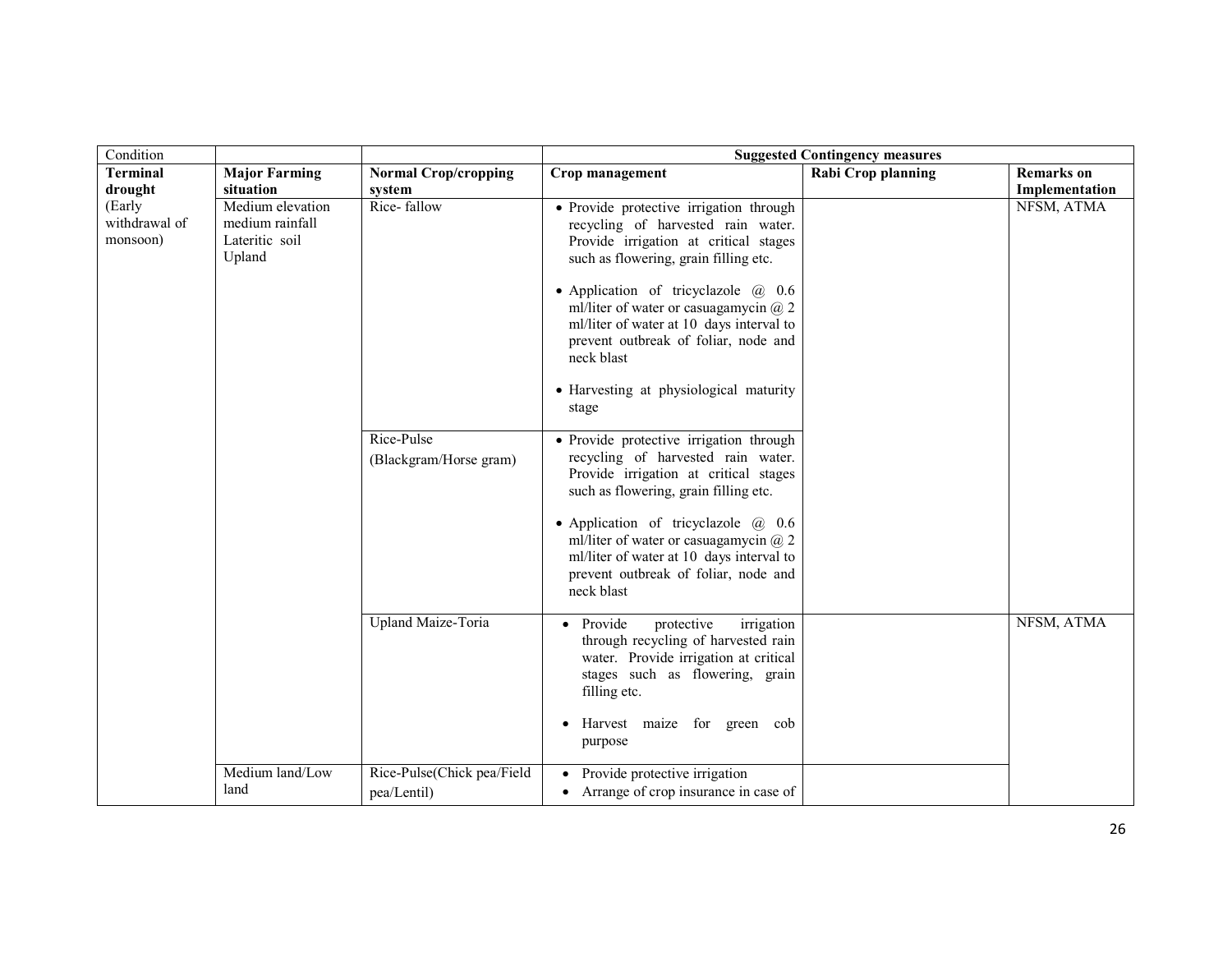|                                 | crop failure<br>Strengthen the field bunds                                                                            |  |
|---------------------------------|-----------------------------------------------------------------------------------------------------------------------|--|
| Rice-Oilseed<br>(Toria/Linseed) | • Provide protective irrigation<br>Arrange of crop insurance in case of<br>crop failure<br>Strengthen the field bunds |  |

### 2.1.2 Drought - Irrigated situation

| <b>Condition</b>                                                |                                                                         |                                           |                                                                                                                                                         | <b>Suggested Contingency measures</b>                                                                                                                                                                                                                             |                                     |
|-----------------------------------------------------------------|-------------------------------------------------------------------------|-------------------------------------------|---------------------------------------------------------------------------------------------------------------------------------------------------------|-------------------------------------------------------------------------------------------------------------------------------------------------------------------------------------------------------------------------------------------------------------------|-------------------------------------|
|                                                                 | <b>Major Farming</b><br>situation                                       | <b>Normal Crop/cropping</b><br>system     | Change in crop/cropping system                                                                                                                          | <b>Agronomic measures</b>                                                                                                                                                                                                                                         | <b>Remarks</b> on<br>Implementation |
| Delayed release<br>of water in<br>canals due to low<br>rainfall | Medium elevation<br>irrigated Lateritic soil<br>Medium land/Low<br>land | Rice-Pulse (Chickpea/field<br>pea/Lentil) | Varities<br>like<br>Khandagiri,<br>Prefer<br>$\bullet$<br>Yogesh<br>Utilization of water from other<br>sources like pond water, harvested<br>rain water | Raise community nursery<br>$\bullet$<br>of Rice for transplanting to<br>save time.<br>Apply FYM to increase the<br>$\bullet$<br>WHC of soil.<br>Reduction of conveyance<br>losses during irrigation<br>Weed management<br>Irrigation at critical growth<br>stages |                                     |
|                                                                 |                                                                         | Rice-Oil<br>seed<br>(Toria/Linseed)       | • Prefer varities like Khandagiri, Yogesh<br>• Utilisation of water from other sources<br>like pond water, harvested rain water<br>• Weed management    | • Raise community nursery of<br>rice for transplanting to save<br>time.<br>• Apply FYM to increase the<br>WHC of soil.                                                                                                                                            | RKVY, NFSM                          |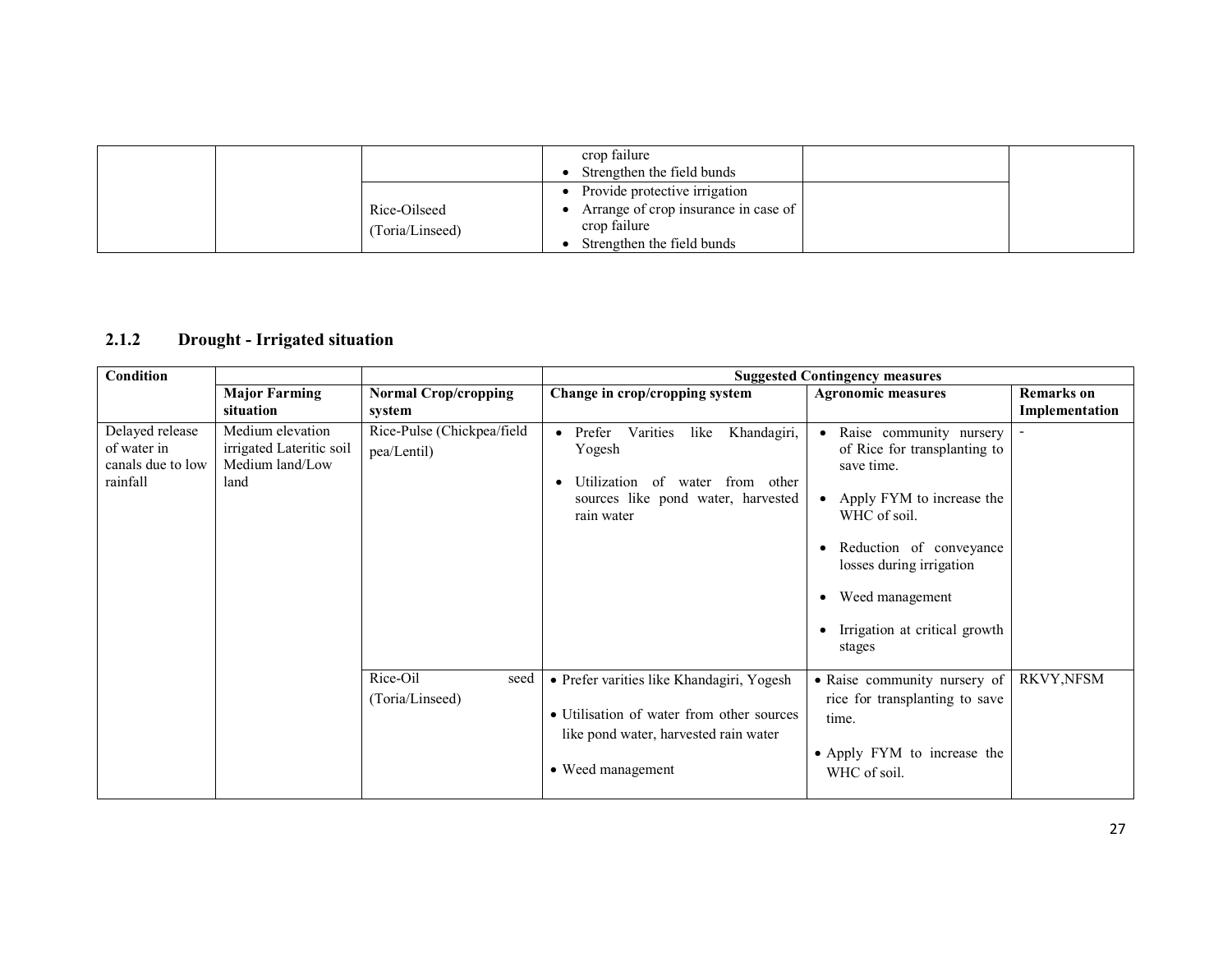| Condition |                                   |                                       | <b>Suggested Contingency measures</b>  |                                                             |                                     |  |
|-----------|-----------------------------------|---------------------------------------|----------------------------------------|-------------------------------------------------------------|-------------------------------------|--|
|           | <b>Major Farming</b><br>situation | <b>Normal Crop/cropping</b><br>system | Change in crop/cropping system         | <b>Agronomic measures</b>                                   | <b>Remarks</b> on<br>Implementation |  |
|           |                                   |                                       | • Irrigation at critical growth stages | • Reduction<br>of<br>conveyance<br>losses during irrigation |                                     |  |

| Condition         |               |           |                    |                            | <b>Suggested Contingency measures</b>     |                           |                      |
|-------------------|---------------|-----------|--------------------|----------------------------|-------------------------------------------|---------------------------|----------------------|
|                   | Major         | Farming   | <b>Normal</b>      | Crop/cropping              | Change in crop/cropping system            | <b>Agronomic measures</b> | <b>Remarks</b><br>on |
|                   | situation     |           | svstem             |                            |                                           |                           | Implementation       |
| Limited release   | Medium        | elevation |                    | Rice-Pulse (Chickpea/field | · Varities like Khandagiri, Yogesh,       | -do-                      | <b>RKVY, NFSM</b>    |
| water<br>οf<br>1n | irrigated     | Lateritic | pea/Lentil)        |                            |                                           |                           |                      |
| canals due<br>to  | soil/         | Medium    |                    |                            | • Utilization of water from other sources |                           |                      |
| low rainfall      | land/Low land |           |                    |                            | like pond water, harvested rain water     |                           |                      |
|                   |               |           |                    |                            |                                           |                           |                      |
|                   |               |           |                    |                            | • Motivate the tail end farmers to grow   |                           |                      |
|                   |               |           |                    |                            | low duty crops like pulses, oilseeds      |                           |                      |
|                   |               |           | Rice-Oil           |                            | -do-                                      | Raising community nursery |                      |
|                   |               |           | seed(Toria/Linseed |                            |                                           | Apply FYM to increase the |                      |
|                   |               |           |                    |                            |                                           | WHC of soil.              |                      |
|                   |               |           |                    |                            |                                           | Reduction of conveyance   |                      |
|                   |               |           |                    |                            |                                           | losses during irrigation  |                      |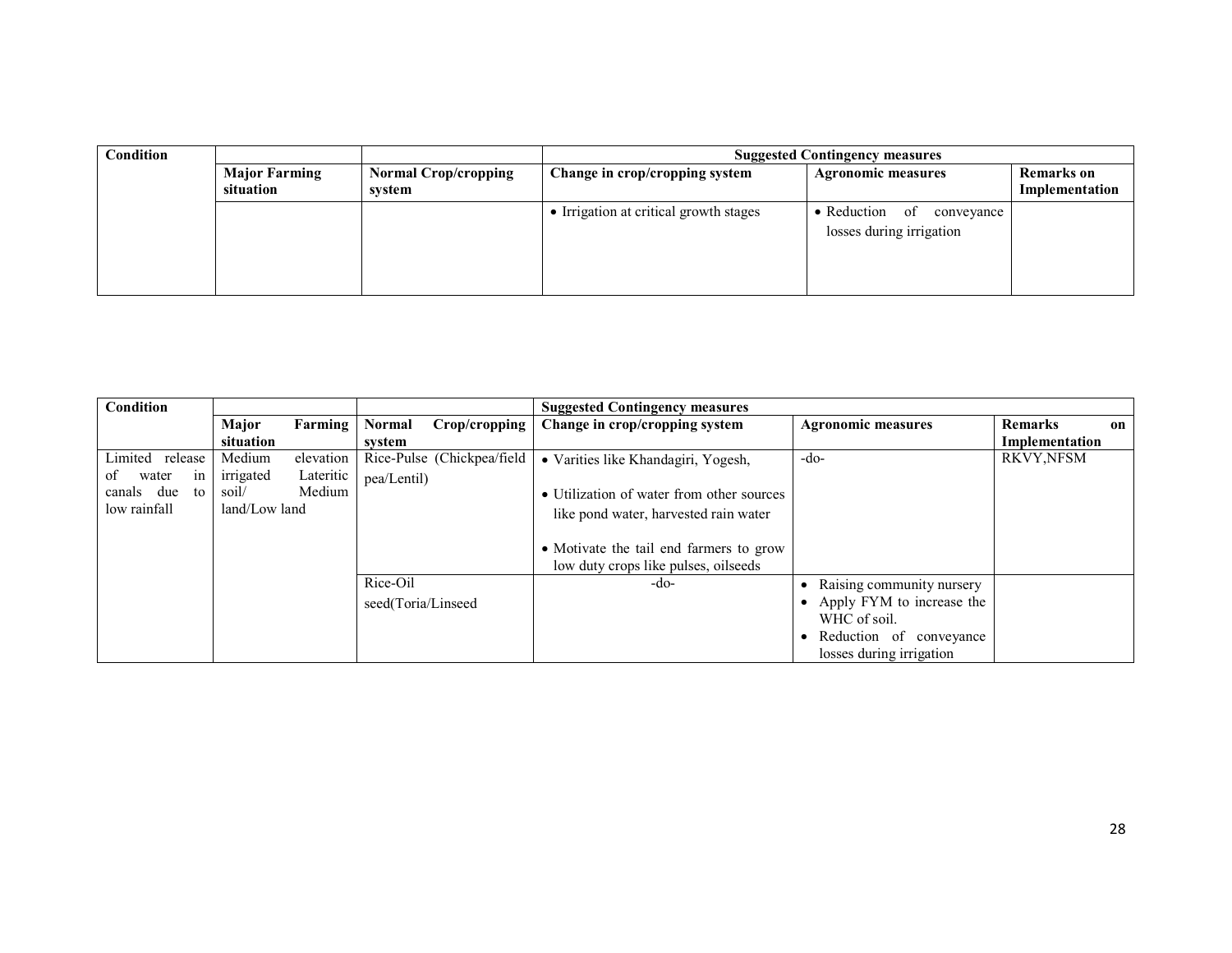| Condition       |                      |                             | <b>Suggested Contingency measures</b> |                           |                   |
|-----------------|----------------------|-----------------------------|---------------------------------------|---------------------------|-------------------|
|                 | <b>Major Farming</b> | <b>Normal Crop/cropping</b> | Change in crop/cropping system        | <b>Agronomic measures</b> | <b>Remarks</b> on |
|                 | situation            | svstem                      |                                       |                           | Implementation    |
| Non release of  | Medium elevation     | Rice-Pulse(Chickpea/field   | • Varities like Khandagiri, Yogesh,   | -do-                      | <b>RKVY,NFSM</b>  |
| water in canals | irrigated Lateritic  | pea/Lentil)                 |                                       |                           |                   |
| under delayed   | soil Medium          |                             | · Utilisation of water from other     |                           |                   |
| onset of        | $land/Low$ land      |                             | sources like pond water, harvested    |                           |                   |
| monsoon in      |                      |                             | rain water                            |                           |                   |
| catchment       |                      |                             |                                       |                           |                   |
|                 |                      |                             | • Motivate farmers to grow low duty   |                           |                   |
|                 |                      |                             | crops like pulses and oil seeds.      |                           |                   |
|                 |                      | Rice-Oil seed               | $-do-$                                | -do-                      |                   |
|                 |                      | (Toria/Linseed)             |                                       |                           |                   |

| Condition                                    |                                         |                                                         | <b>Suggested Contingency measures</b>                      |                           |                                     |
|----------------------------------------------|-----------------------------------------|---------------------------------------------------------|------------------------------------------------------------|---------------------------|-------------------------------------|
|                                              | <b>Major Farming</b><br>situation       | <b>Normal Crop/cropping</b><br>system                   | Change in crop/cropping system                             | <b>Agronomic measures</b> | <b>Remarks</b> on<br>Implementation |
| Lack of inflows<br>into tanks due to         | Medium elevation<br>irrigated Lateritic | Rice-Pulse(Chickpea/field<br>pea/Lentil)                | Go for short duration varieties like<br>Khandagiri, Yogesh | Raising community nursery | <b>RKVY,NFSM</b>                    |
| insufficient<br>/delayed onset of<br>monsoon | soil Medium<br>land/Low land            | Medium land/Low land<br>Rice-Oilseed<br>(Toria/Linseed) | -do-                                                       | -do-                      | -do-                                |

| Condition                                                      |                                                                          |                                          | <b>Suggested Contingency measures</b>                                                                                                            |                                                                                                                                          |                                      |  |
|----------------------------------------------------------------|--------------------------------------------------------------------------|------------------------------------------|--------------------------------------------------------------------------------------------------------------------------------------------------|------------------------------------------------------------------------------------------------------------------------------------------|--------------------------------------|--|
|                                                                | <b>Major Farming</b>                                                     | <b>Normal Crop/cropping</b>              | Change in crop/cropping system                                                                                                                   | <b>Agronomic measures</b>                                                                                                                | <b>Remarks</b> on                    |  |
|                                                                | situation                                                                | svstem                                   |                                                                                                                                                  |                                                                                                                                          | Implementation                       |  |
| Insufficient<br>groundwater<br>recharge due to<br>low rainfall | Medium elevation<br>irrigated Lateritic<br>soil /Medium<br>land/Low land | Rice-Pulse(Chickpea/field<br>pea/Lentil) | Sow drought tolerant non paddy<br>crops like, Greengram, Blackgram,<br>Cowpea in place of Rice<br>Harvesting at physiological maturity<br>stage. | Groundwater<br>recharge<br>development<br>of <sup>1</sup><br>through<br>percolation tank and farm<br>ponds.<br>Mulching to conserve soil | NREGA.<br>ATMA, RKVY,<br><b>NFSM</b> |  |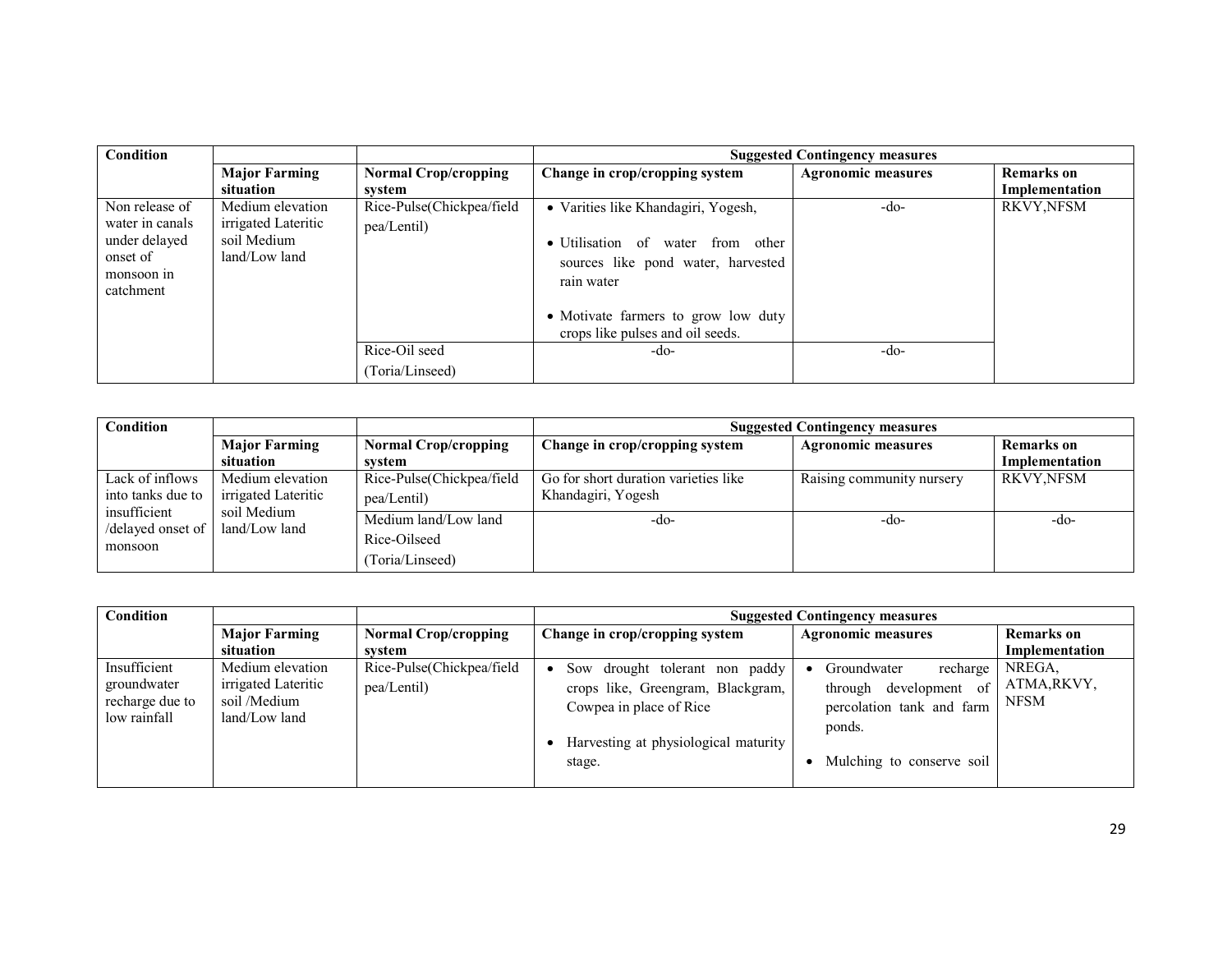| Condition |                      |                             | <b>Suggested Contingency measures</b> |                                           |                   |  |
|-----------|----------------------|-----------------------------|---------------------------------------|-------------------------------------------|-------------------|--|
|           | <b>Major Farming</b> | <b>Normal Crop/cropping</b> | Change in crop/cropping system        | <b>Agronomic measures</b>                 | <b>Remarks</b> on |  |
|           | situation            | system                      |                                       |                                           | Implementation    |  |
|           |                      |                             |                                       | moisture                                  |                   |  |
|           |                      |                             |                                       | conservation<br>Take<br>soil<br>measures. |                   |  |
|           |                      | Rice-Oil seed               | -do-                                  | -do-                                      |                   |  |
|           |                      | (Toria/Linseed)             |                                       |                                           |                   |  |

2.2 Unusual rains (untimely, unseasonal etc) (for both rainfed and irrigated situations)

| <b>Condition</b>                                                                     | Suggested contingency measure                                                                                                                                                                                                                                                                                                                                                   |                                                                                                                                                     |                                         |                                                                         |  |  |
|--------------------------------------------------------------------------------------|---------------------------------------------------------------------------------------------------------------------------------------------------------------------------------------------------------------------------------------------------------------------------------------------------------------------------------------------------------------------------------|-----------------------------------------------------------------------------------------------------------------------------------------------------|-----------------------------------------|-------------------------------------------------------------------------|--|--|
| <b>Continuous</b><br>high rainfall in<br>a short span<br>leading to<br>water logging | Vegetative stage                                                                                                                                                                                                                                                                                                                                                                | <b>Flowering stage</b>                                                                                                                              | Crop maturity stage                     | Post harvest                                                            |  |  |
| Paddy                                                                                | • If damage is more that 50% re-transplant<br>Rice crop of medium duration group.<br>• In partially damaged fields, allow the<br>Rice plants to stand upright.<br>• Do not go for beushaning as it may<br>further reduce the plant population.<br>• Carry out Weeding in the Rice field,<br>make gap filling and top dress N and K<br>to boost the growth if situation permits. | • Arrange for drainage<br>• Take care to prevent the spread of<br>disease like Sheath blight and<br>Sheath rot and insect like BPH and<br>Cut worms | Harvest as soon as the water<br>recedes | Protect the seeds from rain, go for<br>sun drying for two to three days |  |  |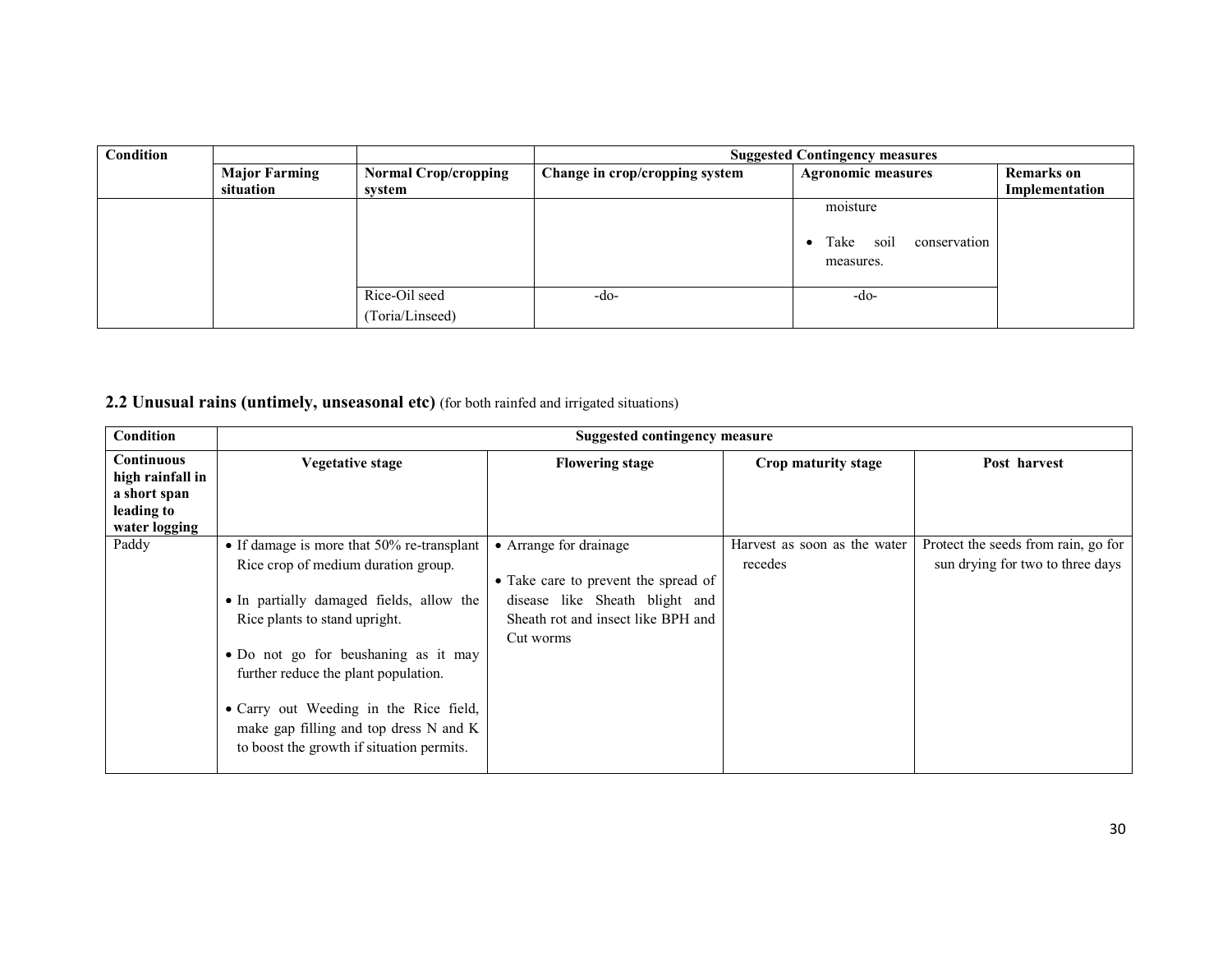| Maize          | • Provide drainage                                                                                                                     | • Arrange for drainage                                                                                                                 | $-do-$                                                                          | $-do-$                                                                                               |
|----------------|----------------------------------------------------------------------------------------------------------------------------------------|----------------------------------------------------------------------------------------------------------------------------------------|---------------------------------------------------------------------------------|------------------------------------------------------------------------------------------------------|
|                | • Give earthing up and clean weeds                                                                                                     | • Care should be taken to check<br>disease like maydis leaf blight,<br>T.L.B                                                           |                                                                                 |                                                                                                      |
| Arhar          | Provide drainage through intermittent<br>drainage line.                                                                                | Arrange for drainage, plant<br>protection measures from disease<br>and pest                                                            | $-do-$                                                                          | $-do-$                                                                                               |
| Blackgram      | Give drainage though drainage line.                                                                                                    | • Arrange for drainage<br>• Plantation measures against Jassids<br>and YMV                                                             | $-do-$                                                                          | $-do-$                                                                                               |
| Greengram      | $-do-$                                                                                                                                 | $-do-$                                                                                                                                 | $-do-$                                                                          | $-do-$                                                                                               |
| Horticulture   |                                                                                                                                        |                                                                                                                                        |                                                                                 |                                                                                                      |
| <b>Brinjal</b> | Drainage of excess water from the field<br>soil drenching with Carbendazim +<br>streptocycline                                         | Apply PCPA/NAA to prevent flower<br>drop<br>Provide drainage, plant protection<br>measures against wilting and fruit<br>rot.           | If Wilting occurs<br>$-$ Soil<br>drenching with Carbendazim<br>+ Streptocyclene | Shifting the produce to safer place<br>to maintain the quality and<br>immediate disposal of produce. |
| Tomato         | Drainage of excess water from the field<br>drenching<br>soil<br>with<br>Bavistin<br>$+$<br>streptocycline                              | $-do-$                                                                                                                                 | $-do-$                                                                          | $-do-$                                                                                               |
| Cauliflower    | In case of Incidence of collar rot -Spraying<br>of Metalaxyl + Mancozeb, drainage of<br>excess water.                                  | If curd rot - apply Metalaxyl +<br>Mancozeb<br>Drainage the excess water                                                               | Immediate<br>harvest<br>and<br>disposal                                         | $-do-$                                                                                               |
| Okra           | Drainage of excess water, plant protection<br>measures against YVMV                                                                    | Provide<br>drainage<br>and<br>plant<br>protection measures against YVMV                                                                | $-do-$                                                                          | $-do-$                                                                                               |
| Papaya         | Drainage of excess water,<br>Spray Metalaxyl + Mancozeb at the plant<br>base.<br>Plant protection measures against white fly<br>vector | Drainage of excess water,<br>Spray Metalaxyl + Mancozeb at the<br>plant base.<br>Plant protection measures against<br>white fly vector | $-do-$                                                                          | $-do-$                                                                                               |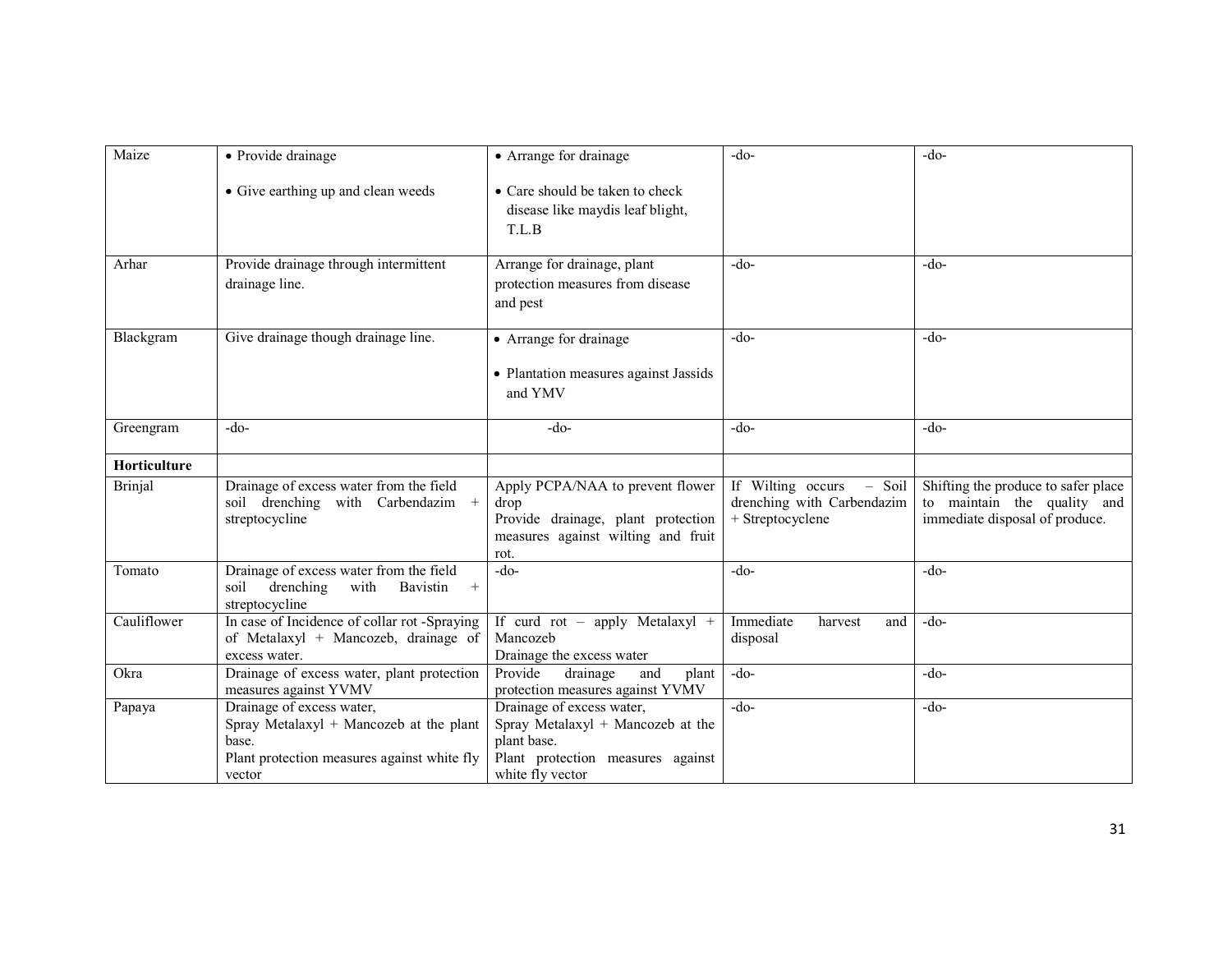|                                                        | Heavy rainfall with high speed winds in a short span                                                                                                                                                                                                                                                                                                                                |                                                                |                                         |                                                                                                      |  |  |
|--------------------------------------------------------|-------------------------------------------------------------------------------------------------------------------------------------------------------------------------------------------------------------------------------------------------------------------------------------------------------------------------------------------------------------------------------------|----------------------------------------------------------------|-----------------------------------------|------------------------------------------------------------------------------------------------------|--|--|
| Paddy                                                  | • If damage is more that 50% re-<br>transplant Rice crop of medium<br>duration group.<br>• In partially damaged fields, allow the<br>Rice plants to stand upright.<br>· Do not go for beushaning as it may<br>further reduce the plant population.<br>• Carry out weeding in the Rice field,<br>make gap filling and top dress N and K<br>to boost the growth if situation permits. | Arrange for drainage                                           | Harvest as soon as the water<br>recedes | Protect the seeds from rain, go for<br>sun drying for two to three days                              |  |  |
| Maize                                                  | Provide drainage                                                                                                                                                                                                                                                                                                                                                                    | Provide drainage                                               | Provide drainage                        | $-do-$                                                                                               |  |  |
| Arhar                                                  | $-do-$                                                                                                                                                                                                                                                                                                                                                                              | $-do-$                                                         | $-do-$                                  | $-do-$                                                                                               |  |  |
| Blackgram                                              | $-do-$                                                                                                                                                                                                                                                                                                                                                                              | $-do-$                                                         | $-do-$                                  | $-do-$                                                                                               |  |  |
| Greengram                                              | $-do-$                                                                                                                                                                                                                                                                                                                                                                              | $-do-$                                                         | $-do-$                                  | $-do-$                                                                                               |  |  |
| Horticulture                                           |                                                                                                                                                                                                                                                                                                                                                                                     |                                                                |                                         |                                                                                                      |  |  |
| <b>Brinjal</b>                                         | If the plants are very young there may be<br>uprooting and cracking of main stem<br>Immediate application of soil at the base to<br>strengthening and gap filling                                                                                                                                                                                                                   | Apply PCPA/NAA to prevent flower<br>drop                       | Immediate<br>harvest<br>and<br>disposal | Shifting the produce to safer place<br>to maintain the quality and<br>immediate disposal of produce. |  |  |
| Tomato                                                 | $-do-$                                                                                                                                                                                                                                                                                                                                                                              | -do-                                                           | $-do-$                                  | $-do-$                                                                                               |  |  |
| Cauliflower                                            |                                                                                                                                                                                                                                                                                                                                                                                     | $-do-$                                                         | -do-                                    | $-do-$                                                                                               |  |  |
| Okra                                                   | $-do-$                                                                                                                                                                                                                                                                                                                                                                              | Strengthening the plants by<br>application of soil at the base | $-do-$                                  | $-do-$                                                                                               |  |  |
| Papaya                                                 | $-do-$                                                                                                                                                                                                                                                                                                                                                                              | Strengthening the plants by<br>application of soil at the base | $-do-$                                  | $-do-$                                                                                               |  |  |
| Outbreak of pests and diseases due to unseasonal rains |                                                                                                                                                                                                                                                                                                                                                                                     |                                                                |                                         |                                                                                                      |  |  |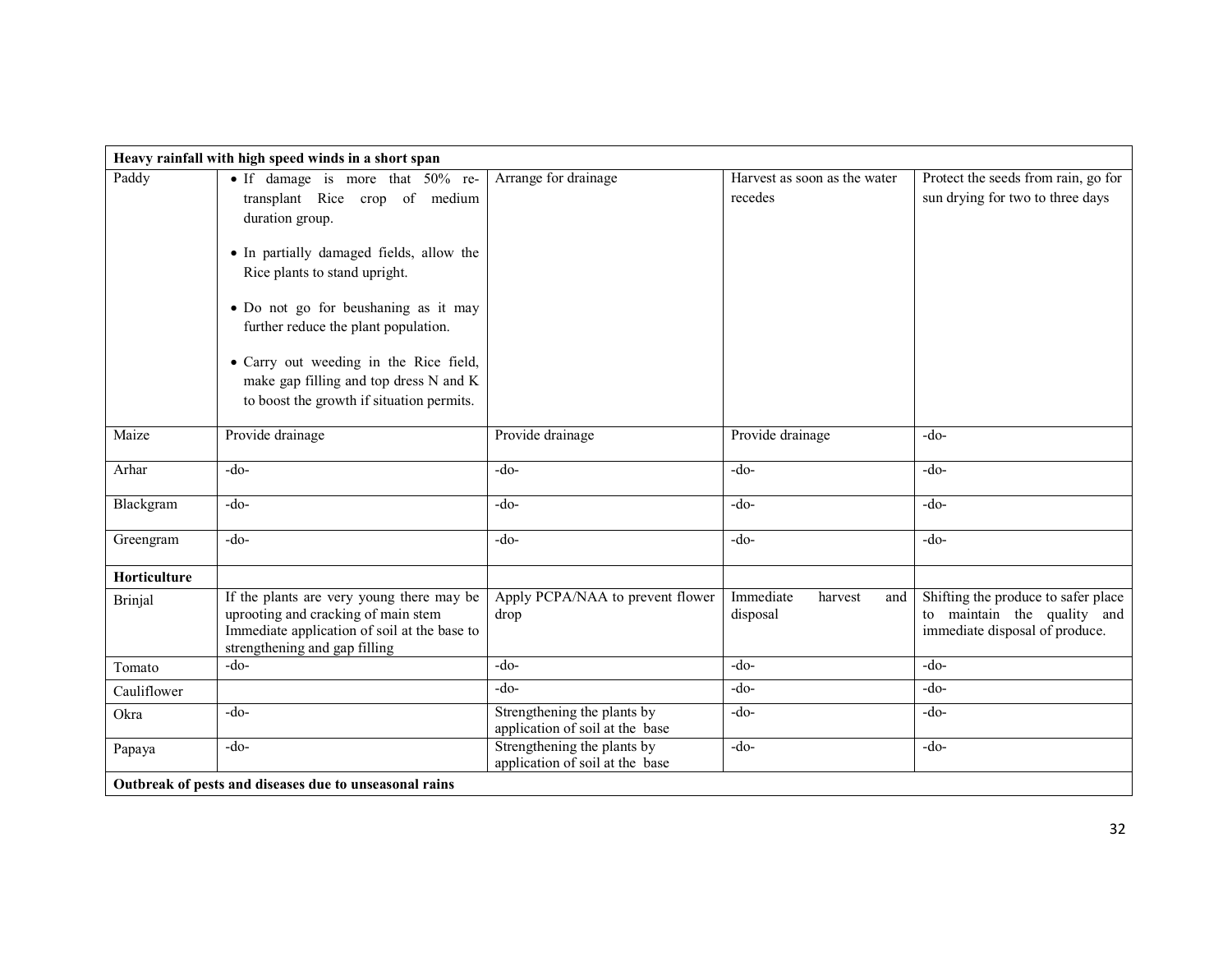| Rice           | · Heavy rainfall and flash flood like<br>increase<br>the<br>situation<br>swarming<br>incidence.<br>caterpillar<br>Apply<br>Choloropyriphos/DDVP in the bunds<br>during evening hour<br>• To avoid Case worm and leaf folder<br>incidence apply Carbosulfan<br>• Water logging situation may lead to<br>sheath rot and sheath blight incidence<br>timely application of validamycin and<br>hexaconazole at 15 days interval. | · Sudden heavy rain followed by<br>dry spell may result in severe<br>occurrence of bacterial leaf streak<br>and bacterial blight in Rice. It is<br>advised to spray the crop<br>immediately after each rain storm<br>with streptocycline $(0.01\%)$ or<br>plantomycin $(0.1\%)$ with copper<br>oxychloride. Apply additional<br>dose of Potash.<br>humidity<br>$\bullet$ High<br>high<br>and<br>temperature may lead to BPH<br>infestation, apply thiomethoxan<br>$(a)$ 150g/ha<br>· Incidence of climbing cutworm<br>may occur, apply DDVP or<br>Chloropyriphos during evening<br>hours | Prolonged<br>dry-spell<br>after<br>rainfall<br>will<br>normal<br>increase the incidence of<br>blast.<br>Spray<br>Grain<br>tricyclazole @ 3ml / 5liter<br>of water | Store Rice after proper drying to<br>minimize the incidence of<br>stored grain pest                            |
|----------------|-----------------------------------------------------------------------------------------------------------------------------------------------------------------------------------------------------------------------------------------------------------------------------------------------------------------------------------------------------------------------------------------------------------------------------|------------------------------------------------------------------------------------------------------------------------------------------------------------------------------------------------------------------------------------------------------------------------------------------------------------------------------------------------------------------------------------------------------------------------------------------------------------------------------------------------------------------------------------------------------------------------------------------|-------------------------------------------------------------------------------------------------------------------------------------------------------------------|----------------------------------------------------------------------------------------------------------------|
| Maize          | Drain the excess water                                                                                                                                                                                                                                                                                                                                                                                                      | Wilting in the water logging areas-<br>Drain the excess water                                                                                                                                                                                                                                                                                                                                                                                                                                                                                                                            |                                                                                                                                                                   |                                                                                                                |
| Arhar          | Wilt and pod borer incidence, apply<br>imidacloprid and endosulphan                                                                                                                                                                                                                                                                                                                                                         | Wilt and pod borer incidence, apply<br>imidacloprid and endosulphan                                                                                                                                                                                                                                                                                                                                                                                                                                                                                                                      |                                                                                                                                                                   | In storage condition prevent the<br>incidence of pulse beetle by<br>mixing the seed with some<br>vegetable oil |
| Blackgram      | High humidity increases the leaf hopper<br>and Black aphid incidence. Apply<br>imidacloprid                                                                                                                                                                                                                                                                                                                                 | High humidity increases the leaf<br>hopper and Black aphid incidence.<br>Apply imidacloprid                                                                                                                                                                                                                                                                                                                                                                                                                                                                                              |                                                                                                                                                                   | $-do-$                                                                                                         |
| Greengram      | $-do-$                                                                                                                                                                                                                                                                                                                                                                                                                      | $-do-$                                                                                                                                                                                                                                                                                                                                                                                                                                                                                                                                                                                   | $\sim$                                                                                                                                                            | $-do-$                                                                                                         |
| Horticulture   |                                                                                                                                                                                                                                                                                                                                                                                                                             |                                                                                                                                                                                                                                                                                                                                                                                                                                                                                                                                                                                          |                                                                                                                                                                   |                                                                                                                |
| <b>Brinjal</b> | Bacterial<br>wilt may<br>Spray<br>appear.<br>Carbandezim with plantomycin.                                                                                                                                                                                                                                                                                                                                                  | Fruit rot may occur. Apply metalaxyl<br>+ mancozeb $(a)$ 2g/litre                                                                                                                                                                                                                                                                                                                                                                                                                                                                                                                        |                                                                                                                                                                   |                                                                                                                |
| Tomato         | $-do-$                                                                                                                                                                                                                                                                                                                                                                                                                      | -do-                                                                                                                                                                                                                                                                                                                                                                                                                                                                                                                                                                                     | $\overline{\phantom{a}}$                                                                                                                                          |                                                                                                                |
| Cauliflower    | Colar rot incidence may aggravate. Apply<br>metalaxyl + mancozeb @ 2g/litre                                                                                                                                                                                                                                                                                                                                                 | Head rot and cord rot incidence<br>along with bacterial blight may<br>Apply<br>plantomycin<br>appear.                                                                                                                                                                                                                                                                                                                                                                                                                                                                                    |                                                                                                                                                                   |                                                                                                                |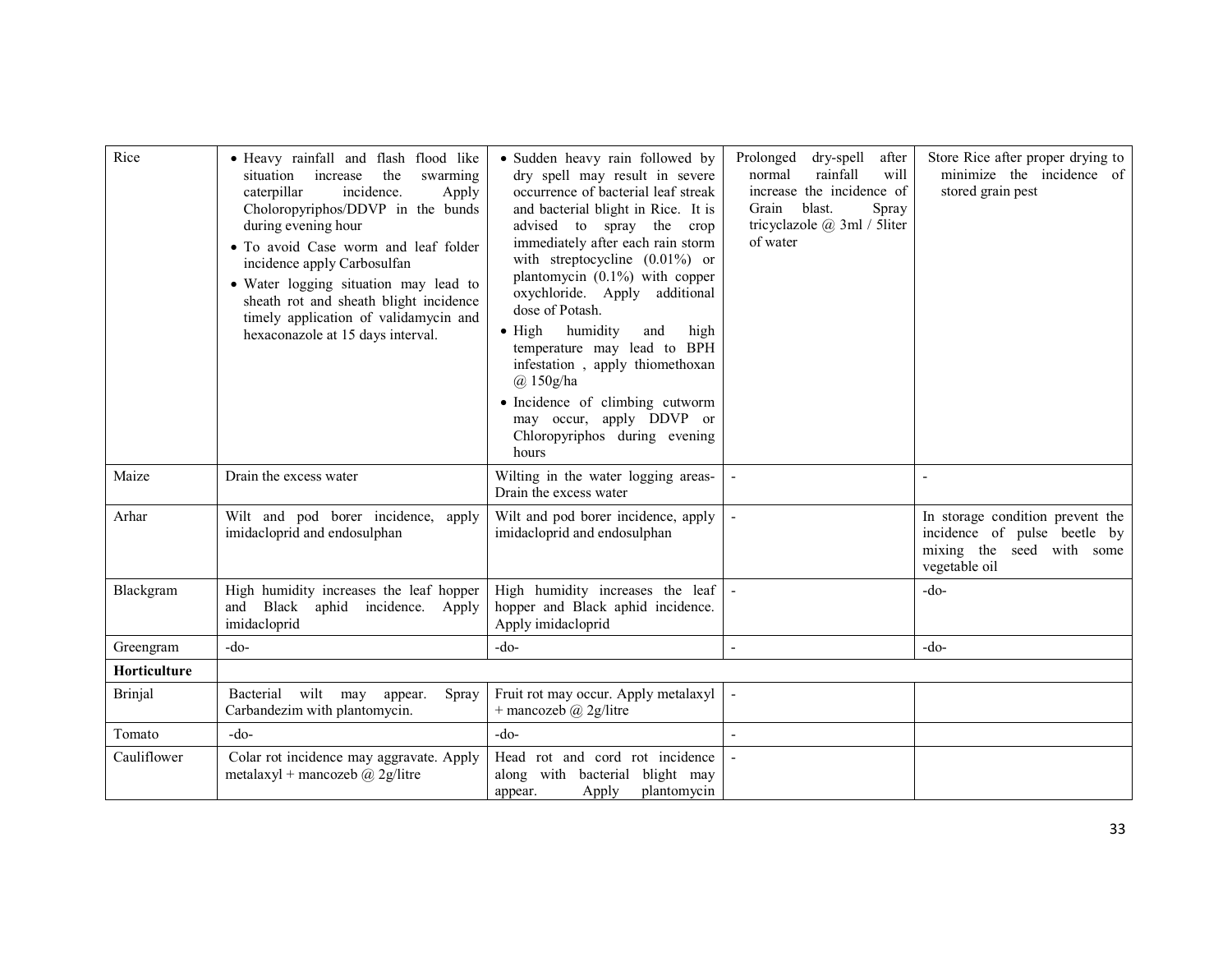|        |                                                                                        | $@1g/l$ iter of water along with copper<br>oxycholoride $(a)$ 3g/litere |                                                                          |  |
|--------|----------------------------------------------------------------------------------------|-------------------------------------------------------------------------|--------------------------------------------------------------------------|--|
| Okra   | Apply acetamiprid $\omega$ 4g/10 liter of water to $\vert$ -<br>prevent YVMV incidence |                                                                         | Apply neem based pesticide<br>or Bt to minimize foot borer<br>incidence. |  |
| Papaya | Rotting at basal portion, provide drainage                                             |                                                                         | Harvest the fruit                                                        |  |

### 2.3 Floods

| <b>Condition</b>                               |                                                                                                                                                                                                                                                                                                                                                                | <b>Suggested contingency measures</b>                                                                                                                                                                                                                                                                                                                                                                                     |                                                                                                                                                                                                                                                                                                   |                                                                                           |
|------------------------------------------------|----------------------------------------------------------------------------------------------------------------------------------------------------------------------------------------------------------------------------------------------------------------------------------------------------------------------------------------------------------------|---------------------------------------------------------------------------------------------------------------------------------------------------------------------------------------------------------------------------------------------------------------------------------------------------------------------------------------------------------------------------------------------------------------------------|---------------------------------------------------------------------------------------------------------------------------------------------------------------------------------------------------------------------------------------------------------------------------------------------------|-------------------------------------------------------------------------------------------|
| Transient water logging/<br>partial inundation | Seedling / nursery stage                                                                                                                                                                                                                                                                                                                                       | <b>Vegetative stage</b>                                                                                                                                                                                                                                                                                                                                                                                                   | <b>Reproductive stage</b>                                                                                                                                                                                                                                                                         | At harvest                                                                                |
| Rice                                           | • Maintaining nursery of over aged<br>Rice seedlings of 45 days to 60<br>days duration. Nursery treatment<br>with granular pesticide<br>to<br>prevent pest damage.<br>• Raising nursery under DAPOG<br>method<br>• Apply DDVP / Chloropyriphos<br>in the field and field bunds<br>during evening hours to protect<br>the crop against swarming<br>caterpillars | • If the damage is less than 50 $\%$<br>adoption of double transplanting<br>or clonal method of propagation<br>is advocated. Additional dose of<br>fertiliser<br>(N, P, K)<br>1S<br>recommended<br>• Avoid beushaning operation<br>• If damage is more than 50 % re-<br>transplanting of crops with<br>medium duration group is<br>advocated.<br>• Take precautionary measures<br>against leaf folder<br>and case<br>worm | • Removal of sand from the<br>case of sand<br>field<br>in<br>deposition and planning for<br>alternate crops like sweet<br>potato under zero tillage.<br>If flood comes during<br>reproductive stage, there is<br>chance to damage Rice,<br>emphasis should be given<br>on forthcoming rabi crops. | Spraying plant growth<br>hormones that prevent<br>premature germination of Rice<br>seeds. |
| Blackgram/Greengram                            | Resow the crop if damage is more<br>50% Prefer short duration<br>than<br>variety                                                                                                                                                                                                                                                                               | Apply imidacloprid to avoid hopper<br>burn and black aphid incidence.<br>Provide drainage<br>chloropyriphos<br>Apply<br>$+$<br>cypermethrin to protect the crop<br>from hairy caterpillars                                                                                                                                                                                                                                | Apply endosulphan to prevent<br>pod borer incidence                                                                                                                                                                                                                                               | Harvest quickly to avoid seed<br>shattering                                               |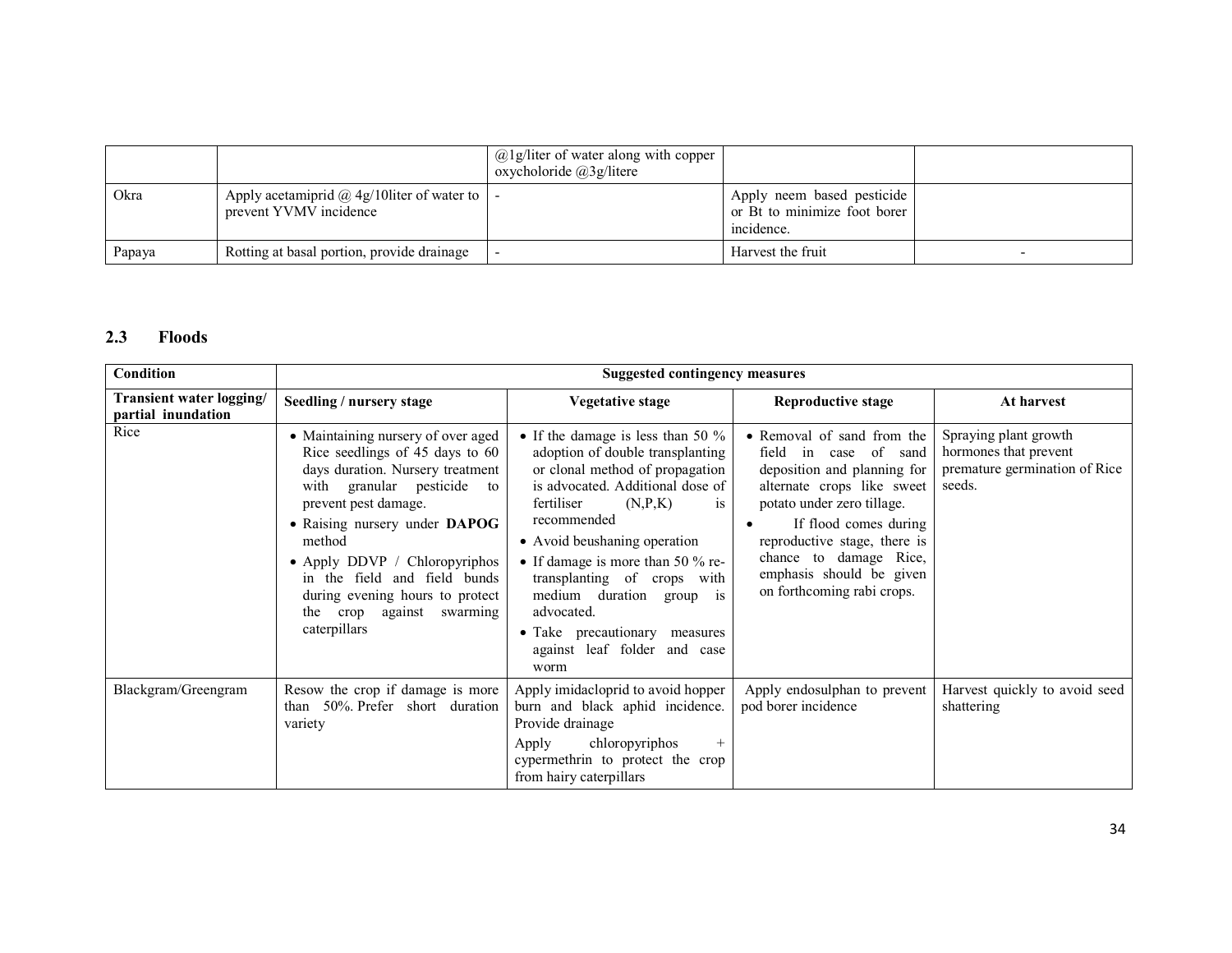| Horticulture                                             |                                                                                                                                                                                                        |                                                                                                                                                                                                                                                                                                                                                                                                       |                                                                                                                                                                                                                                                                                                          |                                                                                                       |
|----------------------------------------------------------|--------------------------------------------------------------------------------------------------------------------------------------------------------------------------------------------------------|-------------------------------------------------------------------------------------------------------------------------------------------------------------------------------------------------------------------------------------------------------------------------------------------------------------------------------------------------------------------------------------------------------|----------------------------------------------------------------------------------------------------------------------------------------------------------------------------------------------------------------------------------------------------------------------------------------------------------|-------------------------------------------------------------------------------------------------------|
| Tomato                                                   | Resowing of crop,<br>grow short<br>duration variety, gap filling in the<br>main field                                                                                                                  | Application of potash fertilizer<br>apply carbendyzim<br>$(a)$ 5kg/acre,<br>along with plantomycin to reduce<br>wilt incidence. Apply additional<br>dose of fertilizer to induce the<br>vegetative growth                                                                                                                                                                                             | Crop should be harvested<br>before fruit ripening stage in<br>order avoid fruit roting. Need<br>based application of metalaxyl<br>+ mancozeb to reduce further<br>fruit rotting.                                                                                                                         | Store in well<br>ventilated<br>elevated places                                                        |
| Okra                                                     | Resowing of crop,<br>grow short<br>duration variety, gap filling in the<br>main field                                                                                                                  | Apply mancozeb to reduce the<br>incidence of Cercospora leaf spot<br>and blight. Provide drainage. Apply<br>additional dose of fertilizer to<br>induce the vegetative growth                                                                                                                                                                                                                          |                                                                                                                                                                                                                                                                                                          | Harvest the fruit in tender<br>market<br>stage<br>and<br>it<br>immediately                            |
| Cucurbits                                                | Resow the crop with seed treatment<br>in case of crop failure                                                                                                                                          | Apply additional dose of fertilizer<br>for early vigour. Spray thiophenate<br>methyl against downy mildew                                                                                                                                                                                                                                                                                             |                                                                                                                                                                                                                                                                                                          |                                                                                                       |
| <b>Continuous</b><br>submergence<br>for more than 2 days |                                                                                                                                                                                                        |                                                                                                                                                                                                                                                                                                                                                                                                       |                                                                                                                                                                                                                                                                                                          |                                                                                                       |
| <b>Rice:</b>                                             | Maintaining nursery of over aged<br>Rice seedlings of 45 days to 60 days<br>duration. Nursery treatment with<br>granular pesticide to prevent pest<br>damage.<br>Raising nursery under DAPOG<br>method | If the damage is less than 50 %<br>adoption of double transplanting<br>or clonal method of propagation is<br>advocated. Additional dose of<br>fertiliser $(N, P, K)$ is recommended<br>Avoid beushning operation<br>If damage is more than 50 $%$ re-<br>transplanting of crops with medium<br>duration group is advocated.<br>Take<br>precautionary<br>measures<br>against leaf folder and case worm | Removal of sand from the field<br>in case of sand deposition and<br>planning for alternate crops<br>like sweet potato under zero<br>tillage.<br>If<br>flood<br>during<br>comes<br>reproductive stage, there is<br>chance to<br>damage<br>Rice,<br>emphasis should be given on<br>forthcoming rabi crops. | Spraying<br>growth<br>plant<br>hormones<br>that<br>prevent<br>premature germination of Rice<br>seeds. |
| Blackgram/greengram                                      | Resow the crop if damage is more<br>than 50% Prefer short duration<br>variety                                                                                                                          | immidacloprid to<br>Apply<br>avoid<br>hopper burn and black<br>aphid<br>incidence. Provide drainage<br>chloropyriphus<br>Apply<br>$+$<br>cypermethrin to protect the crop<br>from hairy caterpillars                                                                                                                                                                                                  | Apply endosulphan to prevent<br>pod borer incidence                                                                                                                                                                                                                                                      | Harvest quickly to avoid seed<br>shattering                                                           |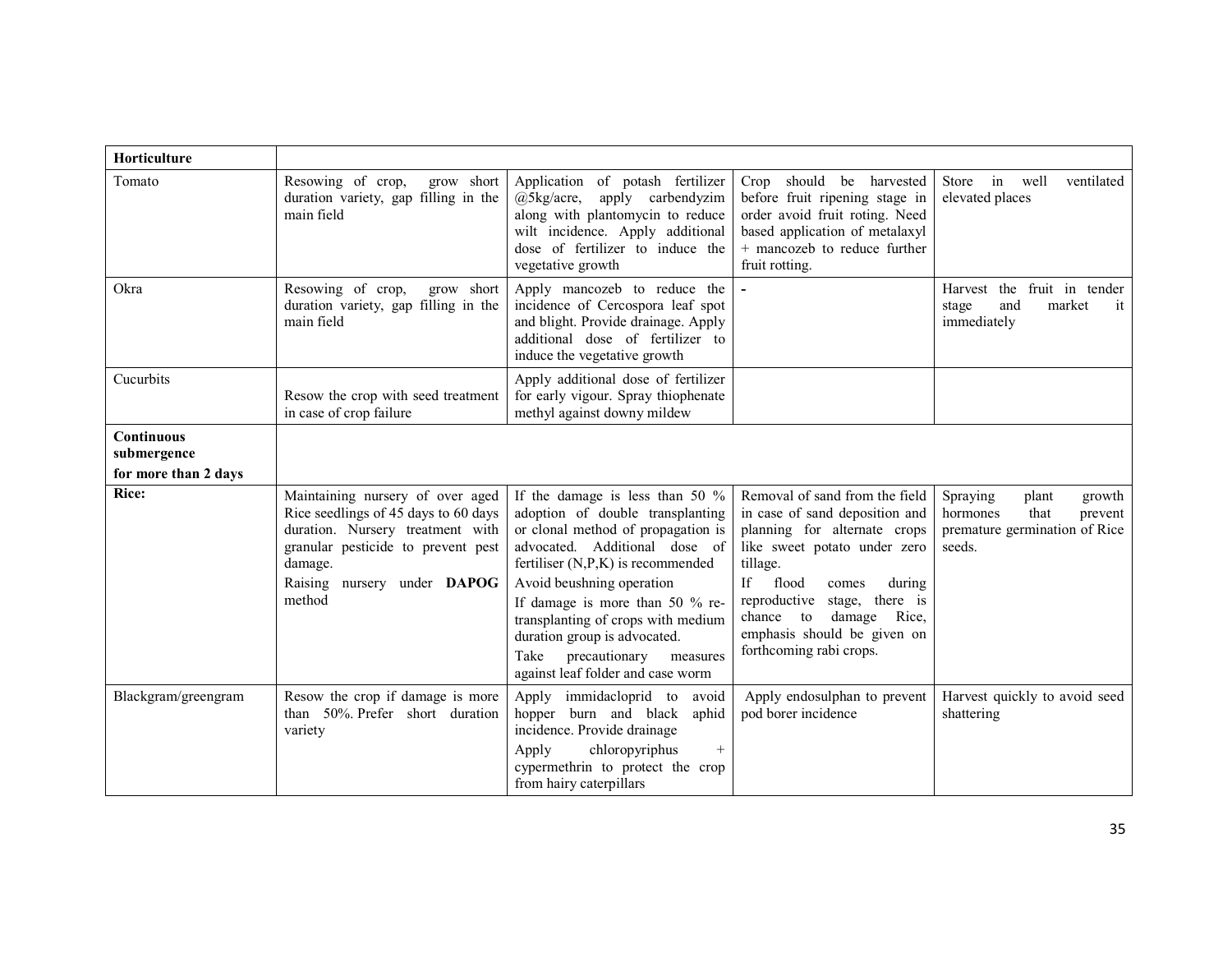| Horticulture        |                                                                                       |                                                                                                                                                                                                       |                                                                                                                                                                                  |                                                                               |
|---------------------|---------------------------------------------------------------------------------------|-------------------------------------------------------------------------------------------------------------------------------------------------------------------------------------------------------|----------------------------------------------------------------------------------------------------------------------------------------------------------------------------------|-------------------------------------------------------------------------------|
| Tomato              | grow short<br>Resowing of crop,<br>duration variety, gap filling in the<br>main field | of potash fertizer<br>Application<br>@5kg/acre,<br>apply carbendazim<br>along with plantomycin to reduce<br>wilt incidence. Apply additional<br>dose of fertilizer to induce the<br>vegetative growth | Crop should be harvested<br>before fruit ripening stage in<br>order avoid fruit roting. Need<br>based application of metalaxyl<br>+ mancozeb to reduce further<br>fruit rotting. | Store in well<br>ventilated<br>elevated places                                |
| Okra                | Resowing of crop,<br>grow short<br>duration variety, gap filling in the<br>main field | Apply mancozeb to reduce the<br>incidence of cercospora leaf spot<br>and blight. Provide drainage. Apply<br>additional dose of fertilizer to<br>induce the vegetative growth                          |                                                                                                                                                                                  | the fruit in tender<br>Harvest<br>market<br>it<br>and<br>stage<br>immediately |
| Cucurbits           | Resow the crop with seed treatment<br>in case of crop failure                         | Apply additional dose of fertilizer<br>for early vigour. Spray thiophenate<br>methyl against downy mildew                                                                                             |                                                                                                                                                                                  |                                                                               |
| Sea water intrusion | <b>NA</b>                                                                             |                                                                                                                                                                                                       |                                                                                                                                                                                  |                                                                               |

# 2.4 Extreme events: Heat wave / Cold wave/Frost/ Hailstorm /Cyclone

| <b>Extreme event</b> | <b>Suggested contingency measure</b> |                                      |                                         |                          |  |
|----------------------|--------------------------------------|--------------------------------------|-----------------------------------------|--------------------------|--|
| type                 | Seedling / nursery stage             | <b>Vegetative stage</b>              | <b>Reproductive stage</b>               | At harvest               |  |
| <b>Heat Wave</b>     |                                      |                                      |                                         |                          |  |
| Paddy                | Provide irrigation through sprinkler | Provide irrigation through sprinkler | Provide irrigation through<br>sprinkler |                          |  |
| Maize                | -do-                                 | -do-                                 | -do-                                    | $\overline{\phantom{a}}$ |  |
| Arhar                | -do-                                 | $-do-$                               | $-do-$                                  |                          |  |
| Blackgram            | -do-                                 | $-do-$                               | $-do-$                                  |                          |  |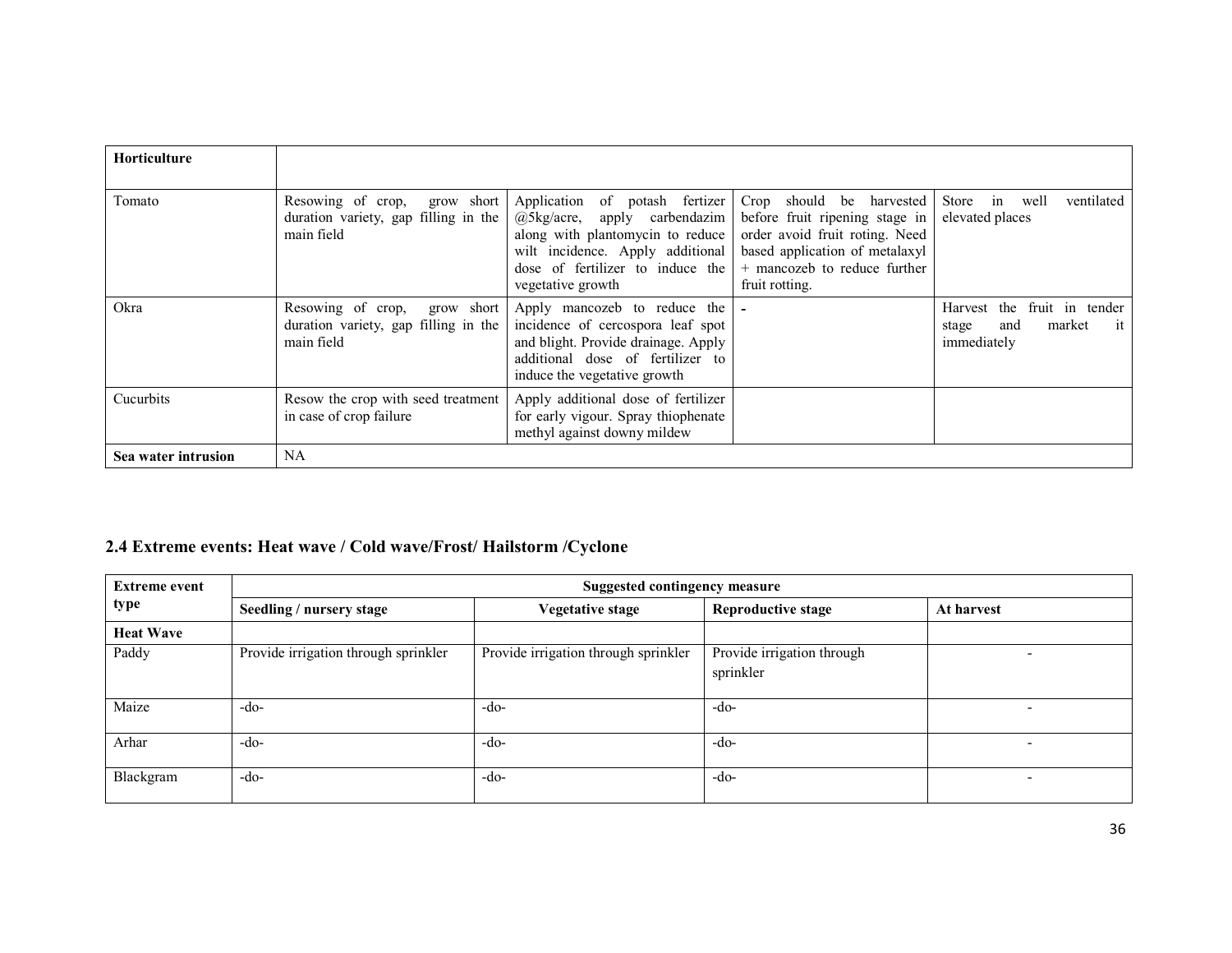| Greengram      | $-do-$                                                                                                                           | $-do-$                                       | $-do-$                                                                                       |                                                                                                                                                                      |  |
|----------------|----------------------------------------------------------------------------------------------------------------------------------|----------------------------------------------|----------------------------------------------------------------------------------------------|----------------------------------------------------------------------------------------------------------------------------------------------------------------------|--|
| Horticulture   |                                                                                                                                  |                                              |                                                                                              |                                                                                                                                                                      |  |
| Tomato         | Wilting and mortality due to heat $-$<br>immediate irrigation and covering the<br>nursery bed with paddy straw / local<br>leaves | Immediate irrigation followed by<br>mulching | spraying of<br>Drying of flower-<br>PCOA,<br>Immediate<br>irrigation<br>followed by mulching | Less production of lycopene<br>and yellowing of fruits, sun<br>scalding – Application of<br>immediate<br>Irrigation<br>and<br>harvest and shifting to safer<br>place |  |
| <b>Brinjal</b> | $-do-$                                                                                                                           | $-do-$                                       | $-do-$                                                                                       | Application of Irrigation and<br>immediate harvest and shifting<br>to safer place                                                                                    |  |
| Okra           | $-do-$                                                                                                                           | $-do-$                                       | $-do-$                                                                                       | Application of Irrigation and<br>immediate harvest and shifting<br>to safer place                                                                                    |  |
| Cucurbits      | $-do-$                                                                                                                           | $-do-$                                       | $-do-$                                                                                       | Application of Irrigation and<br>immediate harvest and shifting<br>to safer place                                                                                    |  |
| Cold wave      |                                                                                                                                  | <b>NA</b>                                    |                                                                                              |                                                                                                                                                                      |  |
| Frost          | <b>NA</b>                                                                                                                        |                                              |                                                                                              |                                                                                                                                                                      |  |
| Hailstorm      | NA                                                                                                                               |                                              |                                                                                              |                                                                                                                                                                      |  |
| Cyclone        | NA                                                                                                                               |                                              |                                                                                              |                                                                                                                                                                      |  |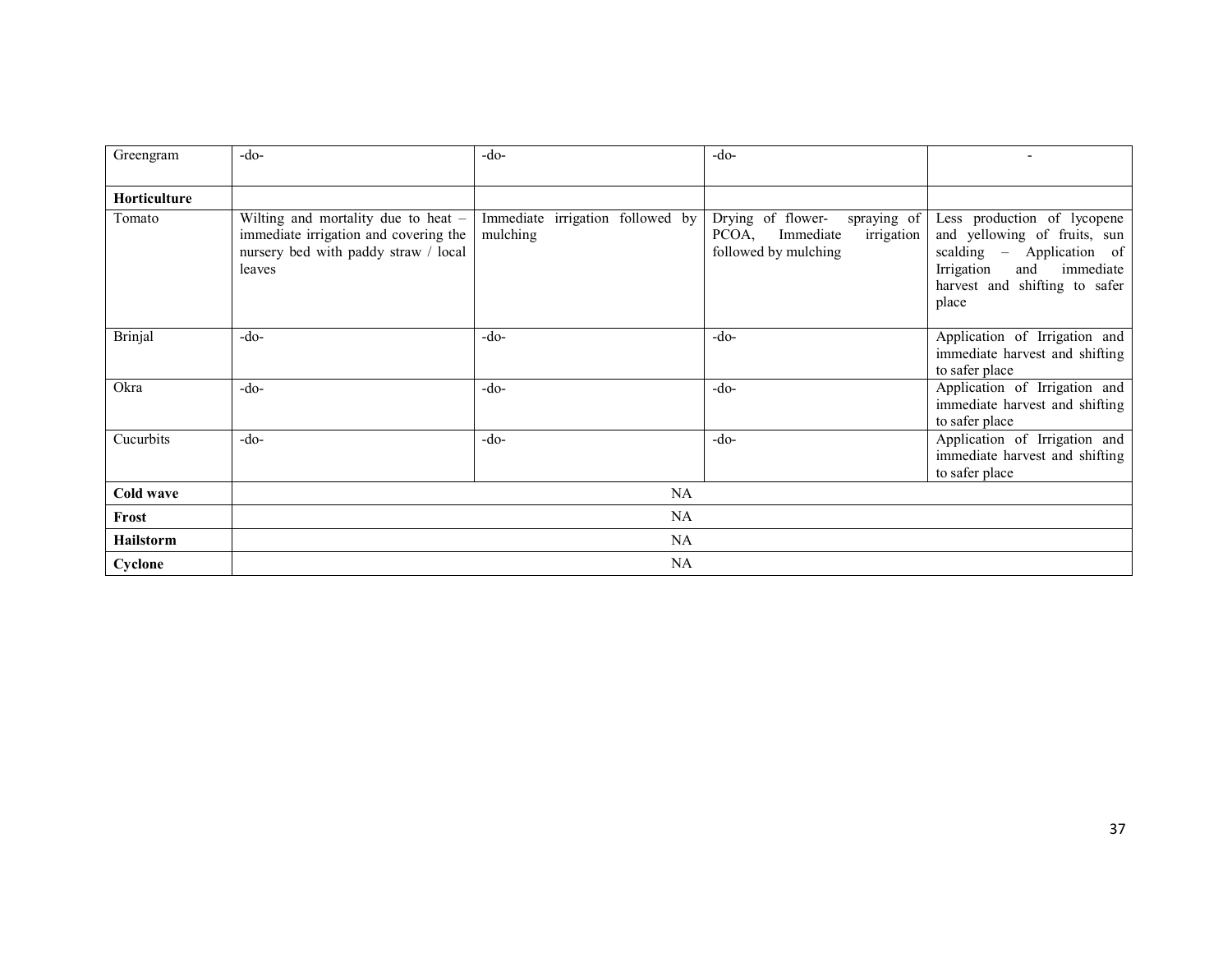#### 2.5Contingent strategies for Livestock, Poultry & Fisheries

# 2.5.1 Livestock

|                                   | <b>Suggested contingency measures</b>                                           |                                                                  |                                                                               |  |  |
|-----------------------------------|---------------------------------------------------------------------------------|------------------------------------------------------------------|-------------------------------------------------------------------------------|--|--|
|                                   | <b>Before the event</b>                                                         | During the event                                                 | After the event                                                               |  |  |
| <b>Drought</b>                    |                                                                                 |                                                                  |                                                                               |  |  |
| Feed and fodder availability      | Arrangement of Rice bran & paddy straw in<br>advance                            | Providing sufficient feed to save the live<br>stocks             |                                                                               |  |  |
| Drinking water                    | Construction of bore well, cement vat & other<br>infrastructures to store water | Providing sufficient water to the live stocks                    |                                                                               |  |  |
| Health and disease<br>management  | Preventive measures against contagious<br>diseases                              | To go for fluid therapy and other treatments                     | Post event Vaccination, providing<br>antibiotics $\&$ other life saving drugs |  |  |
| <b>Floods</b>                     |                                                                                 |                                                                  |                                                                               |  |  |
| Feed and fodder availability      | Storing enough feed and fodder                                                  | Supply of feed during flood                                      |                                                                               |  |  |
| Drinking water                    | Provision for storing drinking water                                            | Supply of drinking water                                         | Disinfection of water and sourcees                                            |  |  |
| Health and disease<br>management  | Procurement and storing of medicines, Pre<br>flood vaccination and innoculation | Keep livestocks in the shelter, Health camp<br>during flood      | Health camp, Vaccination after flood,<br>proper disposal of carcass           |  |  |
| Cyclone                           | NA                                                                              | NA                                                               | NA                                                                            |  |  |
| Feed and fodder availability      |                                                                                 |                                                                  |                                                                               |  |  |
| Drinking water                    |                                                                                 |                                                                  |                                                                               |  |  |
| Health and disease<br>management  |                                                                                 |                                                                  |                                                                               |  |  |
| Heat wave and cold wave           |                                                                                 |                                                                  |                                                                               |  |  |
| Shelter/environment<br>management | Creation of awareness to avoid heat stress                                      | Keep animal inside shelter, providing, water<br>in time, bathing |                                                                               |  |  |
| Health and disease<br>management  | To stock essential medicines and water                                          | Treatments                                                       | Post event health camp                                                        |  |  |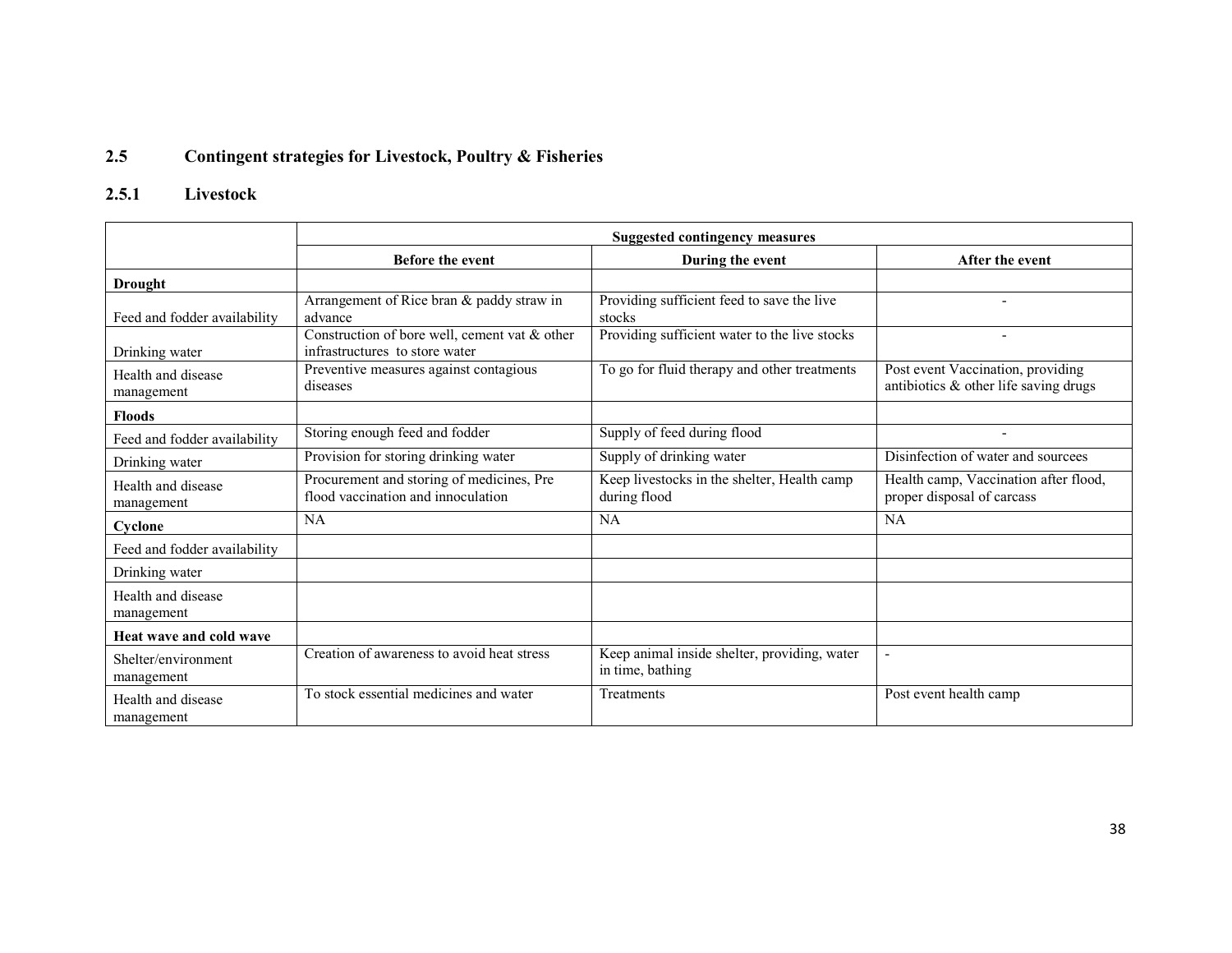### 2.5.2 Poultry

|                                | <b>Suggested contingency measures</b>                                                    |                                                                                                             |                                                                                     | Convergence/linkages with ongoing<br>programs, if any |
|--------------------------------|------------------------------------------------------------------------------------------|-------------------------------------------------------------------------------------------------------------|-------------------------------------------------------------------------------------|-------------------------------------------------------|
|                                | <b>Before the event</b>                                                                  | During the event                                                                                            | After the event                                                                     |                                                       |
| <b>Drought</b>                 |                                                                                          |                                                                                                             |                                                                                     |                                                       |
| Shortage of feed ingredients   | Storing sufficient feed                                                                  | Feed with supplementary<br>feed                                                                             |                                                                                     |                                                       |
| Drinking water                 | Infrastructure<br>development to store and<br>supply                                     | Supply sufficient drinking<br>water                                                                         |                                                                                     |                                                       |
| Health and disease management  | Preventive<br>measures<br>against<br>contagious<br>diseases                              | To go for fluid therapy and<br>other treatments                                                             | Vaccination,<br>Post<br>event<br>providing antibiotics & other<br>life saving drugs |                                                       |
| <b>Floods</b>                  |                                                                                          |                                                                                                             |                                                                                     |                                                       |
| Shortage of feed ingredients   | Storing enough feed                                                                      | of feed<br>Supply<br>during<br>flood                                                                        | $\blacksquare$                                                                      |                                                       |
| Drinking water                 | Provision<br>for<br>storing<br>drinking water                                            | Supply of drinking water                                                                                    | Disinfection of water and<br>sourcees                                               |                                                       |
| Health and disease management  | Procurement and storing<br>of medicines, Pre flood<br>vaccination<br>and<br>innoculation | Keep in<br>the<br>shelter,<br>treatment                                                                     | Health camp, Vaccination<br>after flood, proper disposal of<br>carcass              |                                                       |
| Cyclone                        | NA                                                                                       | NA                                                                                                          | <b>NA</b>                                                                           |                                                       |
| Shortage of feed ingredients   |                                                                                          |                                                                                                             |                                                                                     |                                                       |
| Drinking water                 |                                                                                          |                                                                                                             |                                                                                     |                                                       |
| Health and disease management  |                                                                                          |                                                                                                             |                                                                                     |                                                       |
| Heat wave and cold wave        |                                                                                          |                                                                                                             |                                                                                     |                                                       |
| Shelter/environment management | Creation of awareness to<br>avoid heat stress                                            | Keep animal inside shelter/<br>protected cover, providing<br>cold<br>time.<br>water<br>in<br>Spraying water |                                                                                     |                                                       |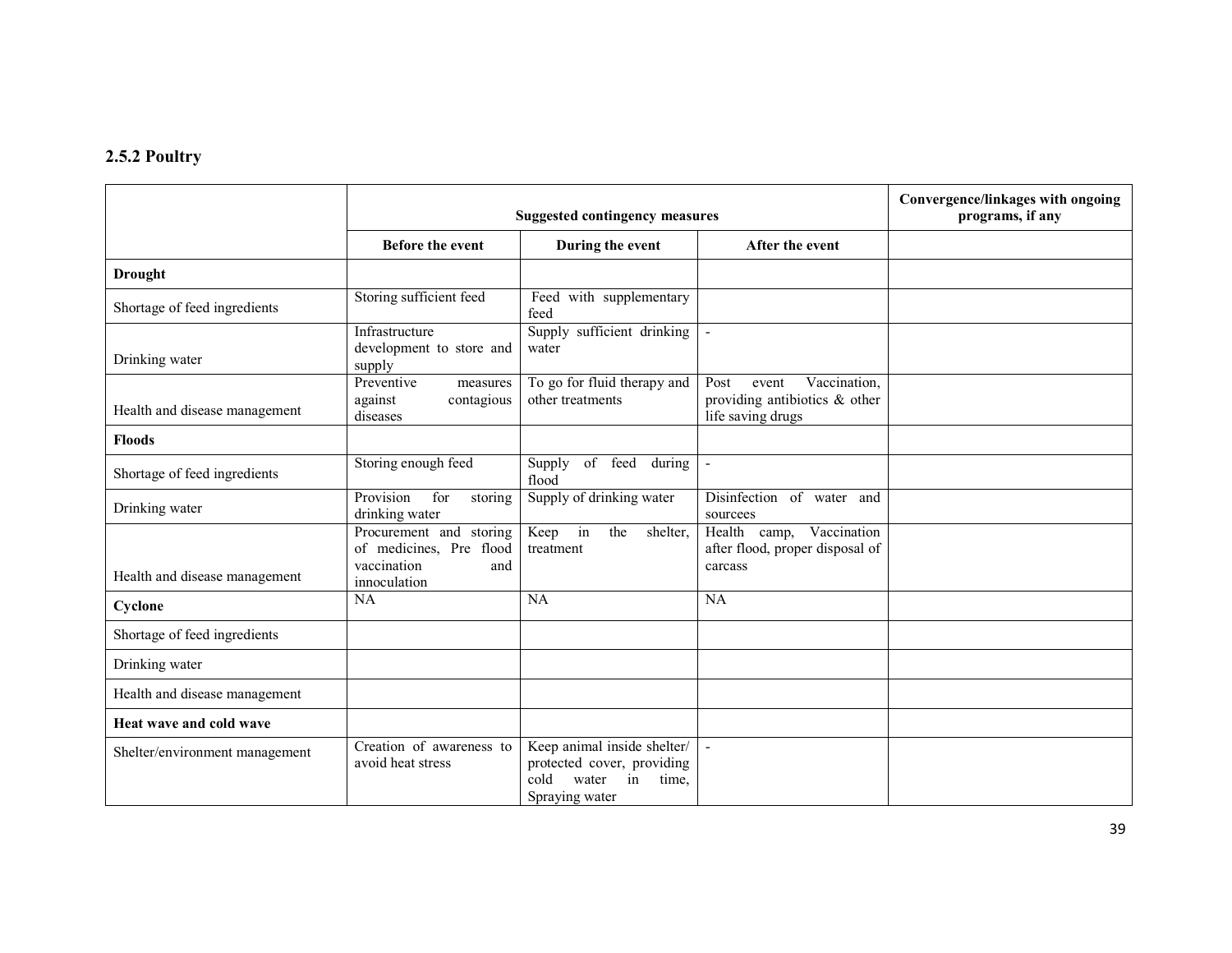| Health and disease management | essential<br>stock<br>10<br>$\sim$ $\sim$<br>vaccines<br>and<br>medicines | Treatments | Post event health camp |  |
|-------------------------------|---------------------------------------------------------------------------|------------|------------------------|--|
|                               | water                                                                     |            |                        |  |

#### 2.5.3 Fisheries/ Aquaculture

|                                                                         | <b>Suggested contingency measures</b>                                                         |                                               |                                       |  |
|-------------------------------------------------------------------------|-----------------------------------------------------------------------------------------------|-----------------------------------------------|---------------------------------------|--|
|                                                                         | <b>Before the event</b>                                                                       | During the event                              | After the event                       |  |
| 1) Drought                                                              |                                                                                               |                                               |                                       |  |
| A. Capture                                                              |                                                                                               |                                               |                                       |  |
| Marine                                                                  | NA                                                                                            | <b>NA</b>                                     | NA                                    |  |
| Inland                                                                  |                                                                                               |                                               |                                       |  |
| (i) Shallow water depth due to<br>insufficient rains/inflow             | Restricted release of water from<br>reservoir/MIPs<br>Supplementary<br>water<br>harvest<br>2. | Restrict the flow of water                    | Repair of tank/MIP                    |  |
|                                                                         | structures like pond and tanks has to<br>be developed.<br>Renovation and maintenance of       |                                               |                                       |  |
|                                                                         | existing water harvest structures<br>Check the spillage, Conserve water                       |                                               |                                       |  |
| (ii) Changes in water quality                                           | Pumping new water from external<br>sources                                                    | Pumping water and mixing                      | Water treatment                       |  |
| <b>B.</b> Aquaculture                                                   |                                                                                               |                                               |                                       |  |
| (i) Shallow water in ponds due to<br>insufficient rains/inflow          | stocking<br>rearing<br>Early<br>and<br>to<br>marketing size                                   | Harvesting of fish, replenishment<br>of water | Renovation pond and dykes             |  |
| (ii) Impact of salt load build up in<br>ponds / change in water quality | quality<br>Water<br>treatment<br>and<br>management                                            | Addition of good quality water and<br>pumping | Water treatment with lime & medicines |  |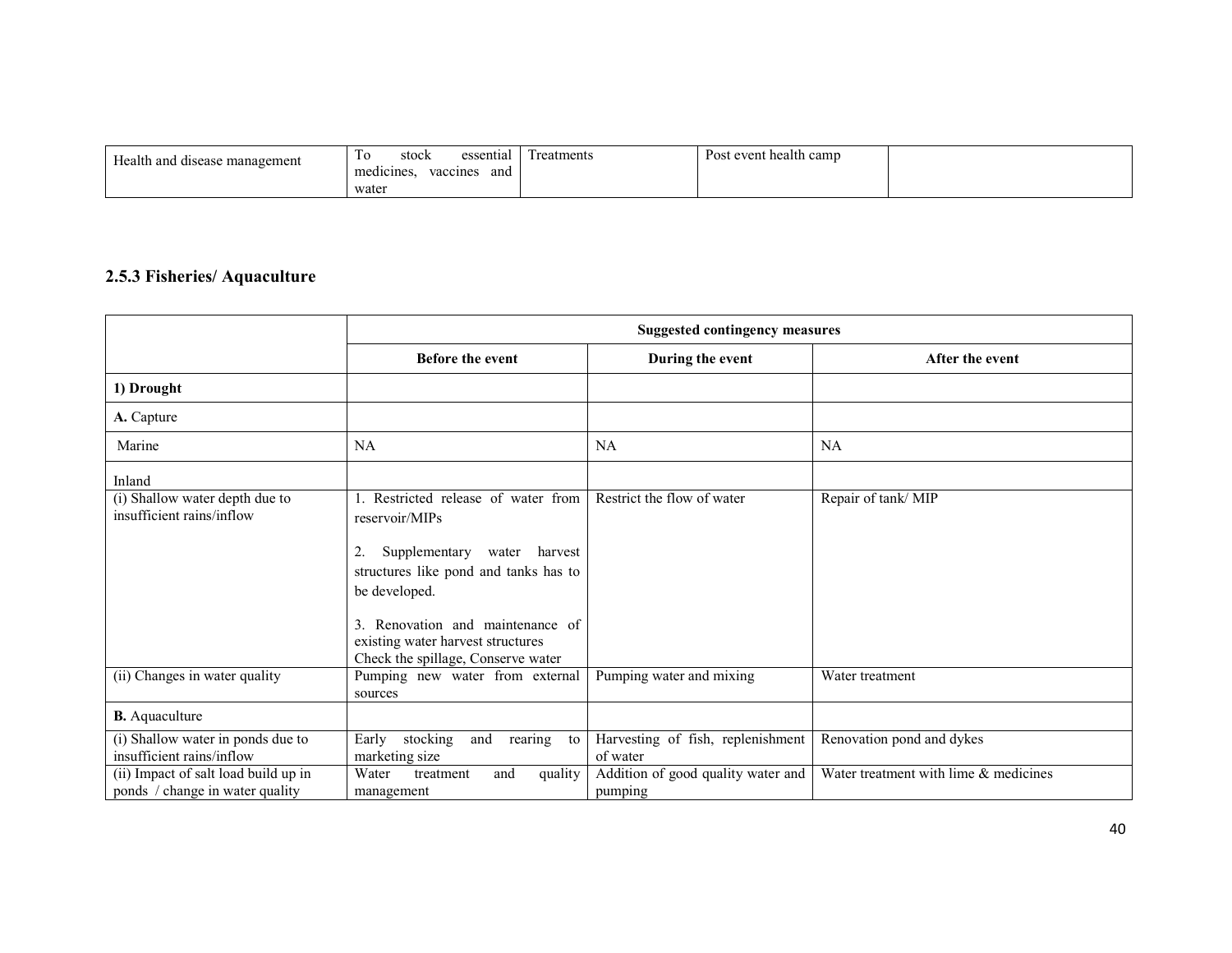| 2) Floods                                                       |                                                                   |                                                 |                                              |
|-----------------------------------------------------------------|-------------------------------------------------------------------|-------------------------------------------------|----------------------------------------------|
| A. Capture                                                      |                                                                   |                                                 |                                              |
| Marine                                                          | NA                                                                | <b>NA</b>                                       | NA                                           |
| Inland                                                          |                                                                   |                                                 |                                              |
| (i) No. of boats / nets/damaged                                 | Keep away the nets, boats away from<br>the river, nets            |                                                 |                                              |
| (ii) No.of houses damaged                                       |                                                                   |                                                 |                                              |
| (iii) Loss of stock                                             |                                                                   |                                                 |                                              |
| (iv) Changes in water quality                                   |                                                                   |                                                 |                                              |
| (v) Health and diseases                                         |                                                                   |                                                 |                                              |
| <b>B.</b> Aquaculture                                           |                                                                   |                                                 |                                              |
| (i) Inundation with flood water                                 | Increase bund height and provision of<br>sluice gate              | Out flow of excess water through<br>sluice gate | Bundh and pond repair                        |
| (ii) Water contamination and changes<br>in water quality        | Prophylactic<br>like<br>measures<br>application of lime and CIFAX | Out flow of super  water                        | Application of lime, alum, dolomite in water |
| (iii) Health and diseases                                       | Prophylactic<br>like<br>measures<br>application of lime and CIFAX | Inlet should be guarded with wire<br>mesh       | Fish and water treatment with medicine, lime |
| (iv) Loss of stock and inputs (feed,<br>chemicals etc)          | $\blacksquare$                                                    | $\sim$                                          | ÷,                                           |
| (v) Infrastructure damage (pumps,<br>aerators, huts etc)        |                                                                   | $\overline{\phantom{a}}$                        |                                              |
| 3. Cyclone / Tsunami                                            | <b>NA</b>                                                         | <b>NA</b>                                       | NA                                           |
| A. Capture                                                      |                                                                   |                                                 |                                              |
| Marine                                                          | $\blacksquare$                                                    | $\overline{\phantom{a}}$                        | ÷,                                           |
| (i) Average compensation paid due to<br>loss of fishermen lives |                                                                   |                                                 |                                              |
| (ii) Avg. no. of boats / nets/damaged                           |                                                                   |                                                 |                                              |